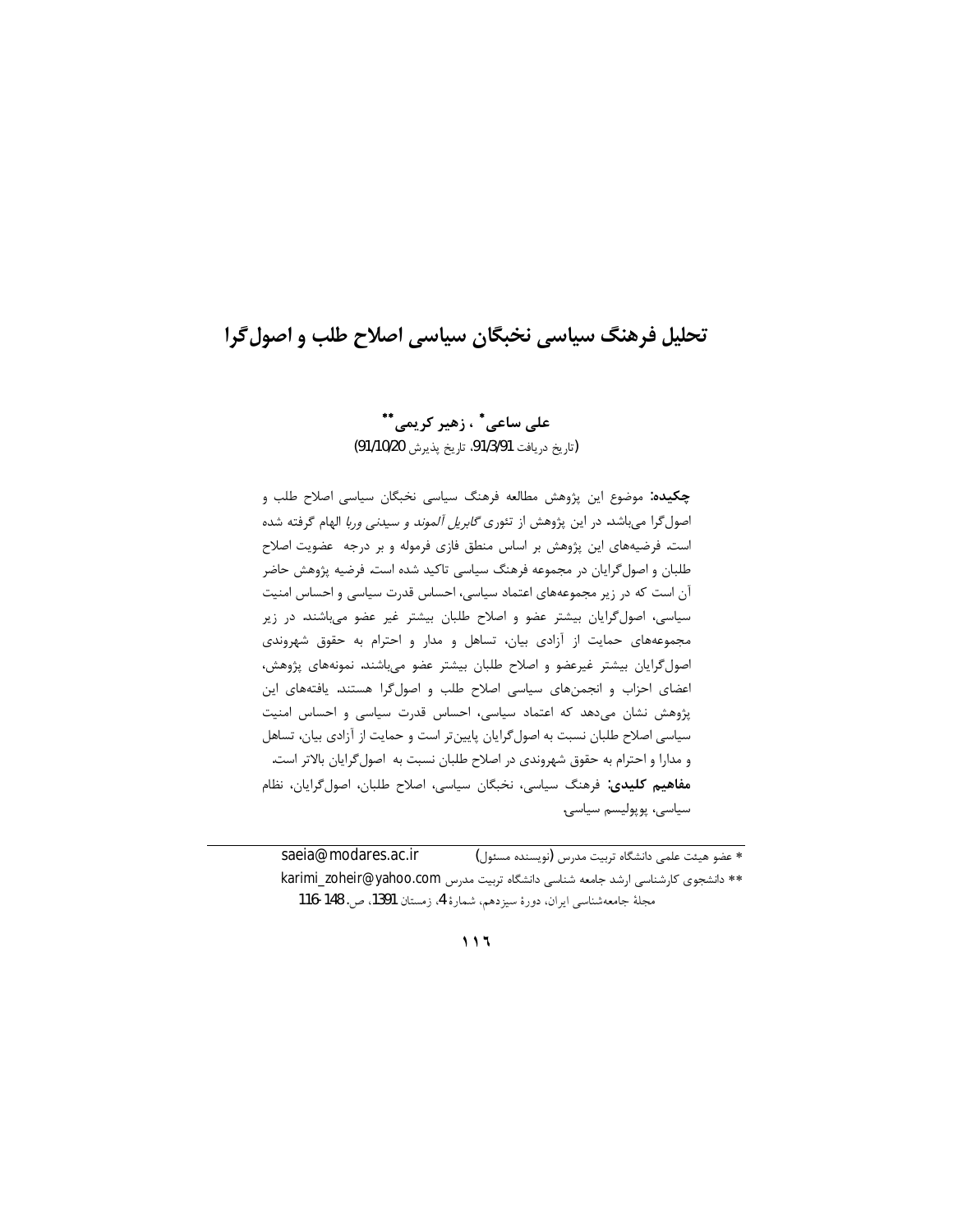## طرح مسأله

فرهنگ سیاسی نخبگان " با ایستارها، احساسات و الگوهای رفتاری کسانی سرو کار دارد که در درون نظام سیاسی از طریق گردش کار ویژه استخدام سیاسی، به نقشهای فعّالی دست یافتهاند و بر بروندادهاي نظام تأثيري مستقيم دارند" (لوسين پاي و همكارن،161:1380) .

در این پژوهش سعی میشود فرهنگ سیاسی نخبگان سیاسی ایران (اصلاح طلب و اصول گرا) مقایسه و گونهشناسی شود و تلاش میشود نقصها و کاستیهای موجود در پژوهشهای پیشین را جبران کرده و مقایسه دقیقتری از فرهنگ سیاسی نخبگان ارائه شود. رجوع به پژوهشهای پیشین نشانی میدهد که در باب فرهنگ سیاسی نخبگان سیاسی، پژوهش های اندکی در ایران انجام شده است.

پژوهشهای انجام شده در خصوص فرهنگ سیاسی نخبگان را می توان به دو دسته کلی تقسیم کرد: پژوهشهایی که فرهنگ سیاسی نخبگان را زمینهایی برای توسعه سیاسی و اجتماعی جامعه میدانند؛ آنها استدلال میکنند که در جامعه ایران، یکی از عوامل عدم دسترسی به توسعه سیاسی فرهنگ نامناسب نخبگان سیاسی است. در اغلب این پژوهشها، از مفهوم فرهنگ سیاسی استفاده ابزاری برای رسیدن به یک کارکرد اجتماعی شده است. پژوهشهایی مانند سید امامی (1376)، نصرتی نژاد (1379) و وردی زاده (1384) در این دسته قرار میگیرند. بیشتر این پژوهشها در مدل مفهومی خود از تمام ابعاد و سطوح فرهنگ سیاسی استفاده نکردند. این پژوهشها نمیتوانند به درستی بازتاب فرهنگ سیاسی این گروهها باشند. <sup>ا</sup>برخی از این پژوهشها برای تحلیل فرهنگ سیاسی نخبگان ، سخنرانیها، بیانیهها و متون به جای مانده از این افراد را مورد بررسی قرار دادهاند، در صورتی که با این روش برخی از ابعاد فرهنگ سیاسی مورد بررسی قرار نمی¢یرد<sup>2</sup> . پژوهش نصرتی نژاد (1379) و وردی زاده (1384) در این دسته قرار میگیرند. اغلب این پژوهشها برای تحلیل فرهنگ سیاسی از مؤلفههای غیر بومی استفاده کردهاند، در صورتی برای درک درست از فرهنگ سیاسی نخبگان سیاسی ایران باید مؤلفههای بومی فرهنگ سیاسی را نیز مد نظر قرار داد (50 به

 $11V$ 

<sup>1.</sup> باید اشاره کرد که در برخی از این پژوهشها، در قسمت مدل تئوریک خود دست به تئوری سازی زدهاند بدین منظور که از دل چند تئوری فرهنگ سیاسی یک تئوری ساخته شده است، در صورتی که باید ذکر کرد در اغلب این پژوهشها درک درستی از یک تئوری نشده است. و شاخصهای فرهنگ سیاسی بدون دلیلی محکم در کنار یکدیگر قرار گرفتهاند و این در حالی است که برخی از شاخصهای مهم، مورد بررسی قرار نگرفتهاند. پژوهش نصرتی نژاد (1379) در این دســته مے گنجد.

<sup>1.</sup> باید به این نکته اشاره کرد که به دلیل شرایط اجتماعی و سیاسی ایران نخبگان فعال سیاسی در سخنرانیها و نوشتههای خود از بیان برخی نظرات چشم پوشی می کنند. و در برخی از شاخصها که مربوط به نظام سیاسی میباشد این امر بيشتر قابل توجه است.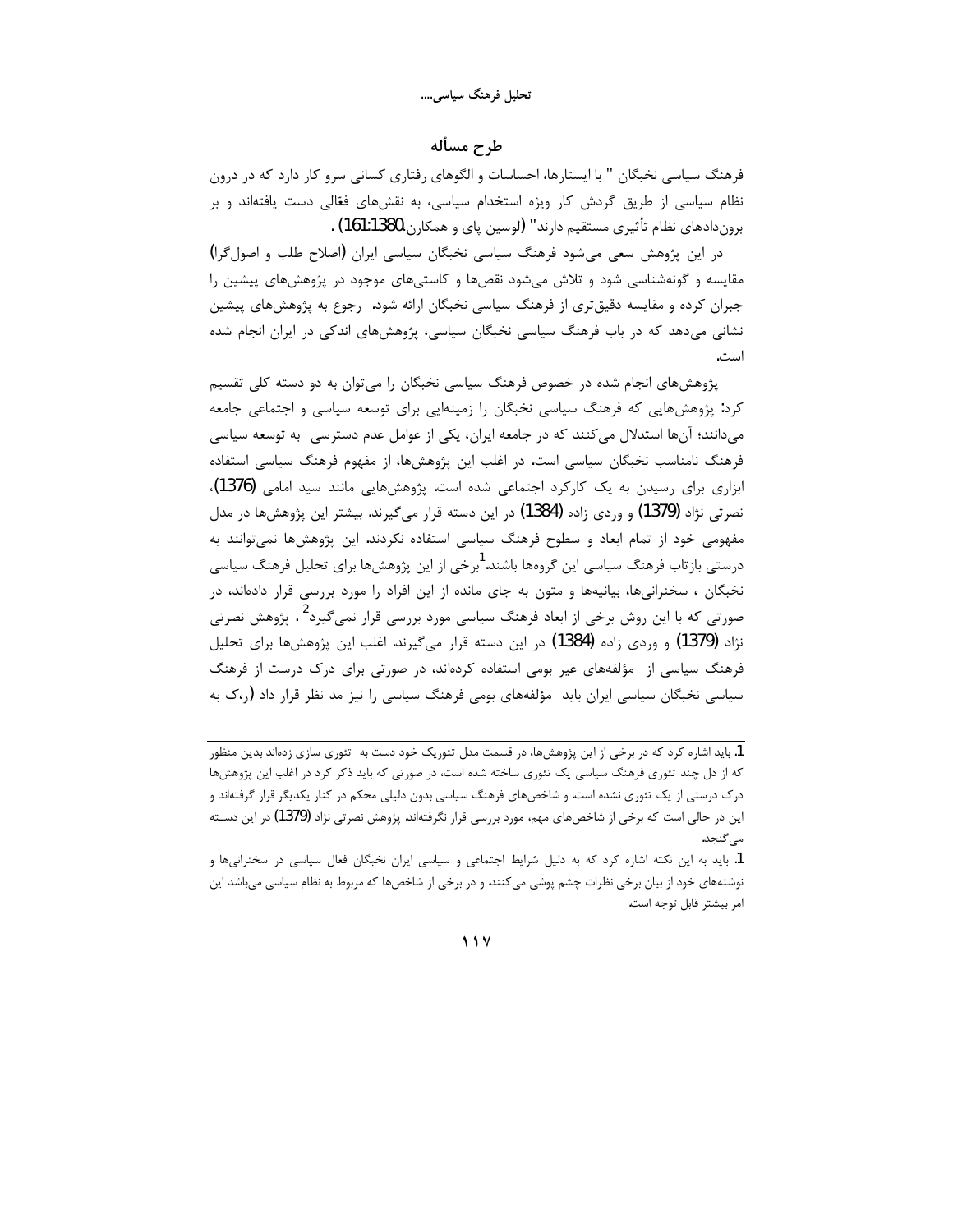سیدامامی، 1376؛ نصرتی نژاد، 1379؛ وردی زاده، 1384). قرار دادن نخبگان سیاسی در گونههای مختلف فرهنگ سیاسی نمی تواند به درستی نشان دهنده فرهنگ سیاسی این گروه باشد. به این دلیل که این گونهها تیپ ایدهآل هستند و در واقعیت وجود ندارند. برای نزدیک کردن این گونهشناسیها به واقعیت جامعه، میبایست فرهنگ سیاسی نخبگان را در یک طیف مطرح کرد، که در پژوهشهای مورد بررسی، این امر مغفول واقع شده است. دسته دوم پژوهشهایی است که به بررسی تحول فرهنگ سیاسی نخبگان در یک دوره زمانی پرداختهاند. این دسته از پژوهشها قائل به تحول فرهنگ سیاسی هستند. در این پژوهشها بیشتر از روشهای تاریخی- تطبیقی استفاده شده است و نظریات جدیدتری را از فرهنگ سیاسی مورد استفاده قرار دادهاند. پژوهشهای قیصری (1380)، علی اکبر سراوانی (1383) و ابراهیم آبادی (1384) در این دسته قرار میگیرند. در برخی از پژوهشها بدون بحث در مورد این که آیا فرهنگ سیاسی قابل تحول و تغییر است یا خیر، تحول فرهنگ سیاسی را امری مفروض گرفتهاند. پژوهش سروانی (1383) و ابراهیم آبادی (1384) در این دسته قرار می گیرد <sup>1</sup>.

در یژوهش حاضر کوشش شده است برخی کاستیهای موجود در پژوهشهای پیشین برطرف گردد. هدف مقاله تحلیل توصیفی فرهنگ سیاسی نخبگان است. بنابراین ما به دنبال چرایی شکل گیری فرهنگ سیاسی نخبگان ایران نیستیم بلکه تنها در صدد توصیف این نوع از فرهنگ میباشیم. بنابراین سؤال های این پژوهش را این گونه می توان بیان کرد:

> 1. فرهنگ سیاسی نخبگان سیاسی اصلاح طلب و اصول گرا در ایران چگونه است؟ 2. تشابهها و تفاوتهای فرهنگ سیاسی اصلاح طلبان و اصول گرایان در ایران کدامند؟

### استدلال نظري

در این پژوهش تئوریهای فرهنگ سیاسی به دو دسته کلی تقسیم شدهاند؛ 1. تئوریهای غیر بومی؛ 2. تئوریهای بومی. در تئوریهای فرهنگ سیاسی غیر بومی نوع شناسی از فرهنگ سیاسی، معمولا در بین چندین جامعه انجام شده است. ، شروع این پژوهشها را می¤وان با کتاب **فرهنگ مدنی<sup>2</sup>** گابریل آلموند و سیدنی وربا دانست.

آلموند و وربا جهت گیری نسبت به فرهنگ سیاسی را شامل سه بُعد می دانند: جهت گیری شناختی<sup>3</sup>: این بعد به آگاهی از نظام سیاسی، نقشهایش، ضرورت نقشها و دروندادهایش(ورودیها) و برون دادهایش (خروجی) دلالت میکند. بعد شناختی بر چگونگی شناخت ساختارهای اساسی و

2. با توجه به این که این پژوهش در مورد گونه شناسی فرهنگ سیاسی نخبگان است، به دسته اول پژوهشهـای انجـام شده بیشتر توجه شده است به این دلیل که به موضوع کار این پژوهش نزدیکتر میباشد.

1. Civic culture

3. Cognitive Orientation

 $\bigwedge$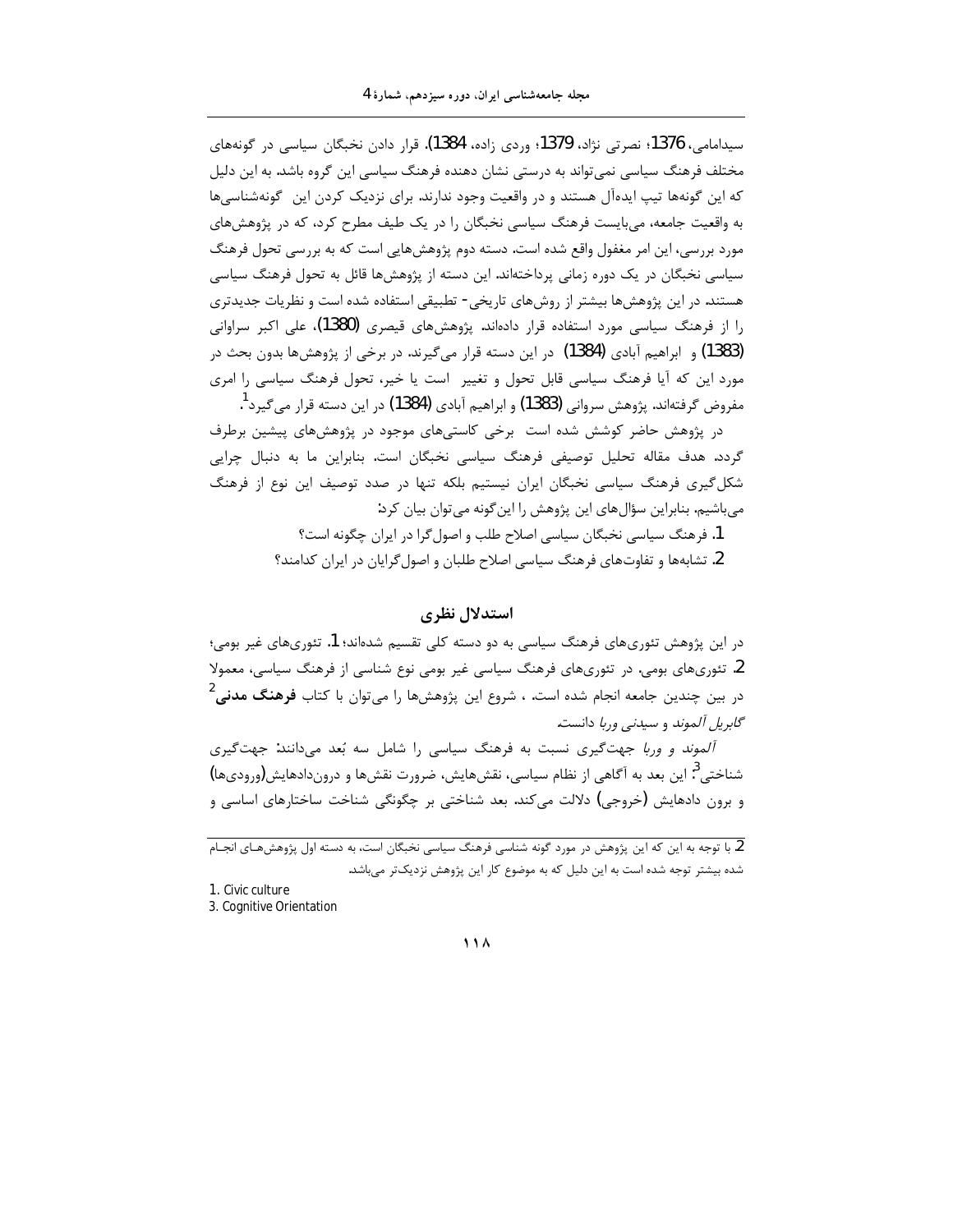قواعد سیاست اشاره دارد؛ جهتگیری احساسی<sup>1</sup>: این بعد از فرهنگ سیاسی۔ به معنای احساس وابستگی، دخالت، طرد و امثال آن در مورد موضوعات سیاسی است. بهعنوان مثال احساس موافقت یا مخالفت شخص نسبت به رهبران نظام سیاسی؛ جهتگیری ارزیابانه <sup>2</sup>: این بعد به معنای قضاوت راجع به موضوعات سیاسی است، این بعد قضاوت و عقاید افراد درباره موضوعات سیاسی را شامل می گردد، در این بعد فرد به تر کیب معیارهای ارزشی خود با اطلاعات و احساسات می پردازد (آلموند و وربا، 1965: 14).

براساس دیدگاه *آلموند و وربا* این سه بُعد می توانند ناظر بر سه سطح از واقعیت سیاسی نیز باشند این سه عبارتاند از: 1. سطح نظام سیاسی؛ 2. سطح فرآیند سیاسی؛ 3. سطح سیاستگذاری؛ در سطح نظام سیاسی جهت گیری ذهنی شهروندان درباره ارزشها و سازمانهایی که نظام سیاسی را بر گرد خود سامان میدهند و شناختهای ایشان درباره نظام سیاسی قابل بررسی است. در سطح فرآیند سیاسی جهت گیریهای ذهنی افراد برای دخالت در فرایندهای ارائه خواستهها، اطاعت از قانون، مشارکت در سیاست، حمایت از احزاب و گروههای سیاسی و غیره بررسی می شود. در سطح سیاست-گذاری نیز این مسئله بررسی میشود که شهروندان چه سیاستهایی را از حکومت انتظار دارند، تعیین چه اهدافی را مطلوب میپندارند، چه راهی را برای رسیدن به این اهداف درست میدانند و نگرش آنها درباره سیاستهایی که اعمال میشود چیست (آلموند و وربا، 1965: 14). *آلموند* و *وربا* بر اساس نوع نگرش و سمتگیری به سیاست، فرهنگ سیاسی را به چند نوع تقسیم کردند؛ 1. فرهنگ سیاسی مشارکتی؛<sup>3</sup> 2. فرهنگ سیاسی تبعی؛<sup>4</sup> 3. فرهنگ سیاسی کوچک اندیشانه<sup>5</sup> (همان:  $(17)$ 

ر*وزنبام* فرهنگ سیاسی را از جنس جهت گیری ذهنی نسبت به مسائل سیاسی میداند، اما او این تعریف را رضایتبخش نمی داند و معتقد است که باید مشخص ساخت جهت گیری ذهنی چه چیزهایی را در بر میگیرد، *روزنبام* با توجه به تعاریف متعددی که از فرهنگ سیاسی به عمل آمده است به ذکر انواع دیگری از فرهنگ سیاسی میپردازد. او پس از معرفی اجزاء و عناصر سیاسی به دستهبندی فرهنگ سیاسی می پردازد و معتقد است که غیر محتمل خواهد بود که در جوامع مدرن، فرهنگ سیاسی یک دستی یافت شود، به جای آن جهتگیریهای مختلف وجود دارد، بهطوری که فرهنگ سیاسی واقعی مخلوطی از عناصر مختلف است. بر اساس نظر ر*وزنبام* افزون بر سه نوع فرهنگ سیاسی

<sup>1</sup> Affective Orientation

<sup>2 .</sup>Evaluational Orientation

<sup>3.</sup> Participant

۲. در برخی منابع این نوع از فرهنگ سیاسی به فرهنگ سیاسی رعیتی هم ترجمه شده است . 3. در برخی منابع این نوع از فرهنگ سیاسی به فرهنگ سیاسی محدود، بسته یا حاشیه ایی هم ترجمه شده است.

 $119$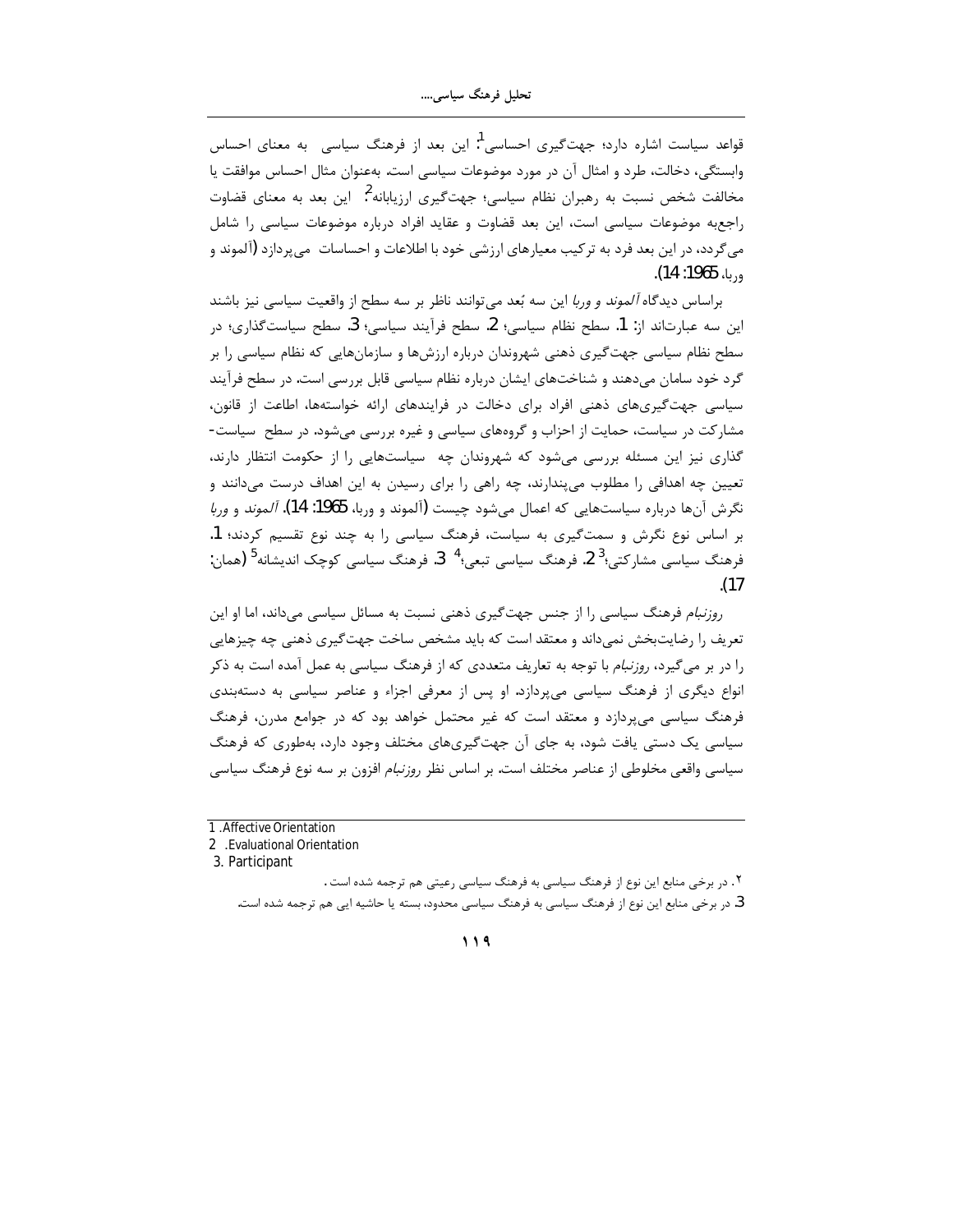مطرح شده توسط *آلموند* و *وربا*، انواع دیگری از فرهنگ سیاسی وجود دارد که او به بررسی آنها ير داخته است؛ 1. فرهنگ سياسي مدني؛ 2. فرهنگ سياسي ايدئولوژيک؛ 3. فرهنگ سياسي همگن؛ 4. فرهنگ سياسي چند ياره؛ 5. فرهنگ سياسي پيوسته و ناپيوسته (روزنبام، 1975: 143-149).

تئوری *العاذر <sup>1</sup>* با بقیه تئوریها متفاوت است، *العاذ*ر این تئوری را بر اساس شرایط تاریخی و جغرافیایی جامعه آمریکا انجام داده است بنابراین تئوری یاد شده فقط مربوط به جامعه آمریکا می باشد و در جوامع دیگر کابرد ندارد. *العاذر* تئوری خود را در جامعه آمریکا بر اساس الگوهای مهاجرتی از گروههای دینی و اخلاقی در این جامعه انجام داده است. او سه خرده فرهنگ سیاسی متفاوت را در این جامعه، شناسایی و تئوریزه کرده است؛ 1. خرده فرهنگ سیاسی اخلاق گرا؛ <sup>2</sup> 2. خرده فرهنگ سياسي فرد گرا؛ <sup>3</sup> 3. خرده فرهنگ سياسي سنتي <sup>4</sup> (العاذر، 1984).

آلموند و پاول براساس این که فرهنگهای سیاسی در قبال موضوعات مربوط به سیاستگذاری و ترتیبات مشروع حکومت و سیاست چه دیدگاهی دارند، دونوع فرهنگ سیاسی را شناسایی کردهاند: 1. فرهنگ سیاسی وفاق گرا <sup>۹</sup>: در این نوع فرهنگ معمولا" شهروندان در مورد شیوه مناسب تصمیم *گ*یری سیاسی و اینکه مسایل اصلی جامعه چیست و چگونه باید آن را حل کرد، هم نظرند؛ 2. فرهنگ سیاسی منازعه *گ*را<sup>6</sup> : در این نوع فرهنگ سیاسی، شهروندان از لحاظ نظراتی که مورد مشروعیت رژیم در راه حل مشکلات اصلی دارند، به شدت دچار گسیختگی هستند (آلموند و پاول،1992.(20).

تسلر با بررسی دیدگاههای نویسندگان مختلف، شش عنصر را بهعنوان مؤلفههای فرهنگ سیاسی دموکراتیک در نظر میگیرد : 1. حمایت از برابری جنسیتی<sup>7</sup> ؛ 2. مدارا<sup>8</sup>؛ 3. اعتماد<sup>9</sup> 4. مشارکت مدنی "؛ 5. علاقه سیاسی <sup>11</sup>، 6. دانش سیاسی <sup>12</sup>. مشخصههای فرهنگ سیاسی دموکراتیک عبارتاند از: مدارا با نگرشهای سیاسی متنوع، حمایت از برابری جنسیتی، علاقهمندی به مسائل سیاسی، آگاهی از امور سیاسی، مشارکت در زندگی مدنی و جمعی و اعتماد به دیگران. فرهنگ سیاسی عمل گرا

 $1. Eizar$ 2. Moralistic 3.Individualistic 4. Traditionalistic 5. Consensual Political Culture 6.Conflitual Political Culture 7. Gender Equality 8.Tolerance 9.Trust 10. Civil Participation 11. Political Interest 12. Political Knowledge

 $11.$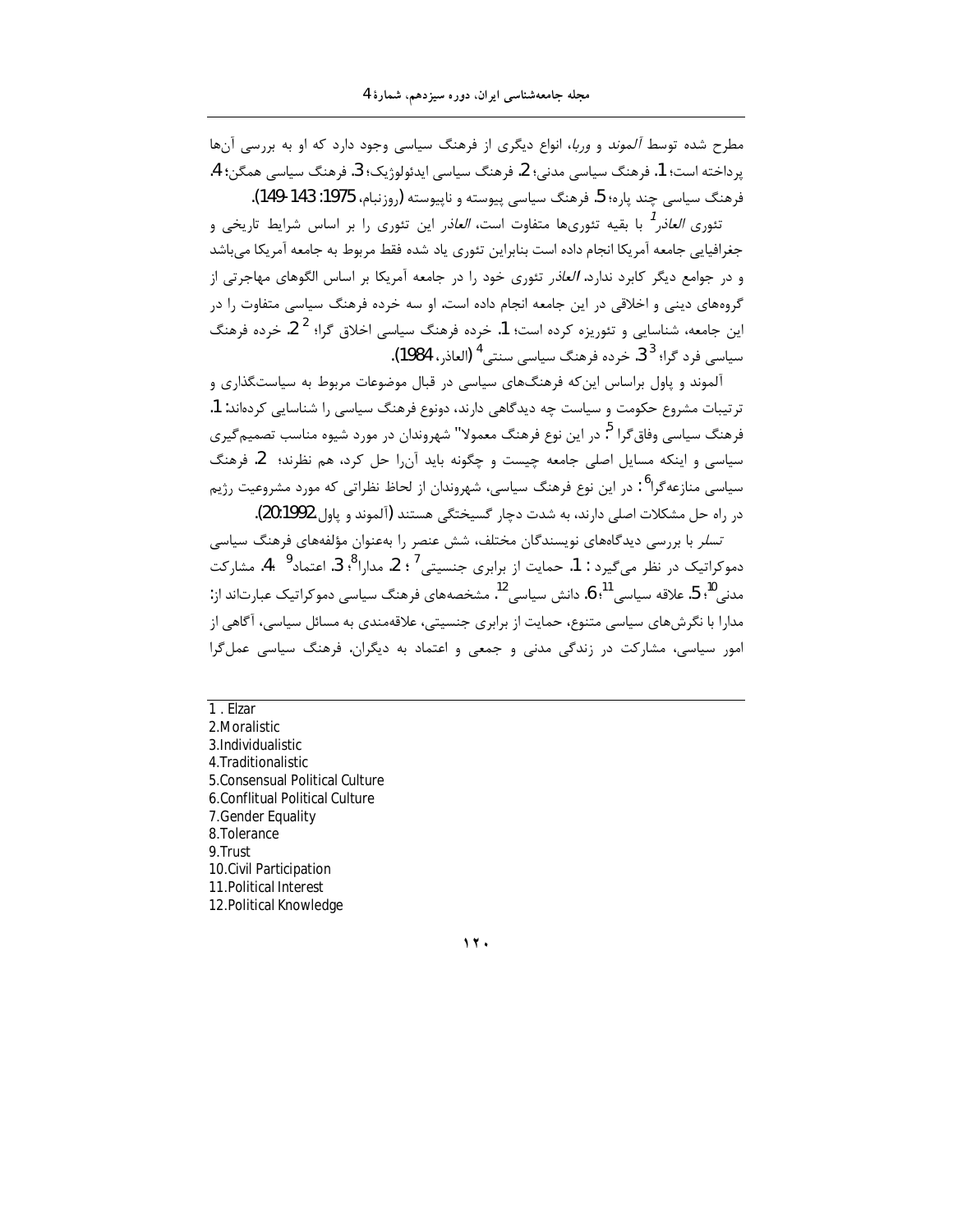نگرشهای سیاسی متنوع را برنمیتابد و از برابری جنسیتی حمایت نمی کند اما به سیاست علاقهمند است و از امور سیاسی آگاهی دارد، در فعالیتهای مدنی و جمعی فعال است و به دیگران اعتماد دارد. فردی که جهتگیری سیاسی او بی تفاوت است نگرشهای سیاسی متنوع را می پذیرد و از برابری جنسیتی حمایت میکند اما به سیاست علاقه ندارد از امور سیاسی بی اطلاع است در فعالیتهای مدنی مشارکت نمی کند و به دیگران اعتماد ندارد و بالاخره فرهنگ سیاسی کوتهفکرانه نگرشهای متنوع سیاسی را نمی پذیرد با برابری جنسیتی مخالف است، به سیاست بی علاقه است، آگاهی سیاسی ندارد و در فعالیتهای جمعی و مدنی مشارکت نمی کند و به دیگران اعتماد ندارد (تسلر،2011: 203-.(207

در باب تئوریهای فرهنگ سیاسی بومی باید گفت، یکی از اولین جامعه شناسانی که در این خصوص کار کرده است، مسعود *چلبی* است. *چلبی* فرهنگ سیاسی را به دو نوع تقسیم میکند: 1. فرهنگ سیاسی مردم سالار؛ 2. فرهنگ سیاسی رهبرسالار (استبدادی) و برای هر یک از آنها شش بعد قایل است، ابعاد فرهنگ سیاسی مردم سالار عبارتاند از: گرایش به اقتدارگرایی کنترل شده و محدود؛ وفاداری سیاسی به صورت عام؛ اعتماد سیاسی به صورت کم و بیش؛ نبود یا ناچیز بودن آنومی سیاسی؛ محدود و کم بودن شکاف بین تودهها و نخبگان؛ پذیرفتن فرض بنیادی برابری انسانها. فرهنگ سیاسی رهبرسالار دارای ابعاد زیر است: 1. گرایش به اقتدارگرایی؛ 2. وفاداری بخشی و محلی سیاسی؛ 3. بی|عتمادی سیاسی؛ 4. آنومی سیاسی؛ 5. کمّی و کیفی بودن شکاف بین تودهها و نخبگان؛ 6. عدم پذیرش فرض بنیادی برابری انسان. فرهنگ سیاسی رهبرسالار آمادگی این امر را دارد که تراکم سیاسی را در جامعه تشدید کند (چلبی ، 1375).

سر*یع القل*م در پژوهش خود با عنوان ه**بانی عشیرهای فرهنگ سیاسی ایران،** سه ویژگی برای فرهنگ سیاسی عشیرهای بیان میکند که این سه ویژگی همواره در این سه دوره تاریخی و جاری و در فرهنگ سیاسی ایرانیان تأثیرگذار بوده و هست: 1. خویشاوندگرایی؛ 2. روحیه جنگآوری و ستيزه جويى؛ 3. بقا و بسط عشيره از طريق تهاجم و غارت. *سريع القل*م در ادامه به بررسي اين سه ویژگی در سه دوره تاریخی اشاره شده پرداخته و به این نتیجه میرسد که تداوم فرهنگ سیاسی در نظامهای سیاسی ایران باعث به تأخیر افتادن تلقیات جمعی از منافع و اهداف ملی شده و فرهنگ حذف و بی اعتمادی، عدم توانایی در ایجاد ارتباطات اسلامی استدلالی را رواج داده است (سریع القلم .(1377,

**˺˻˺**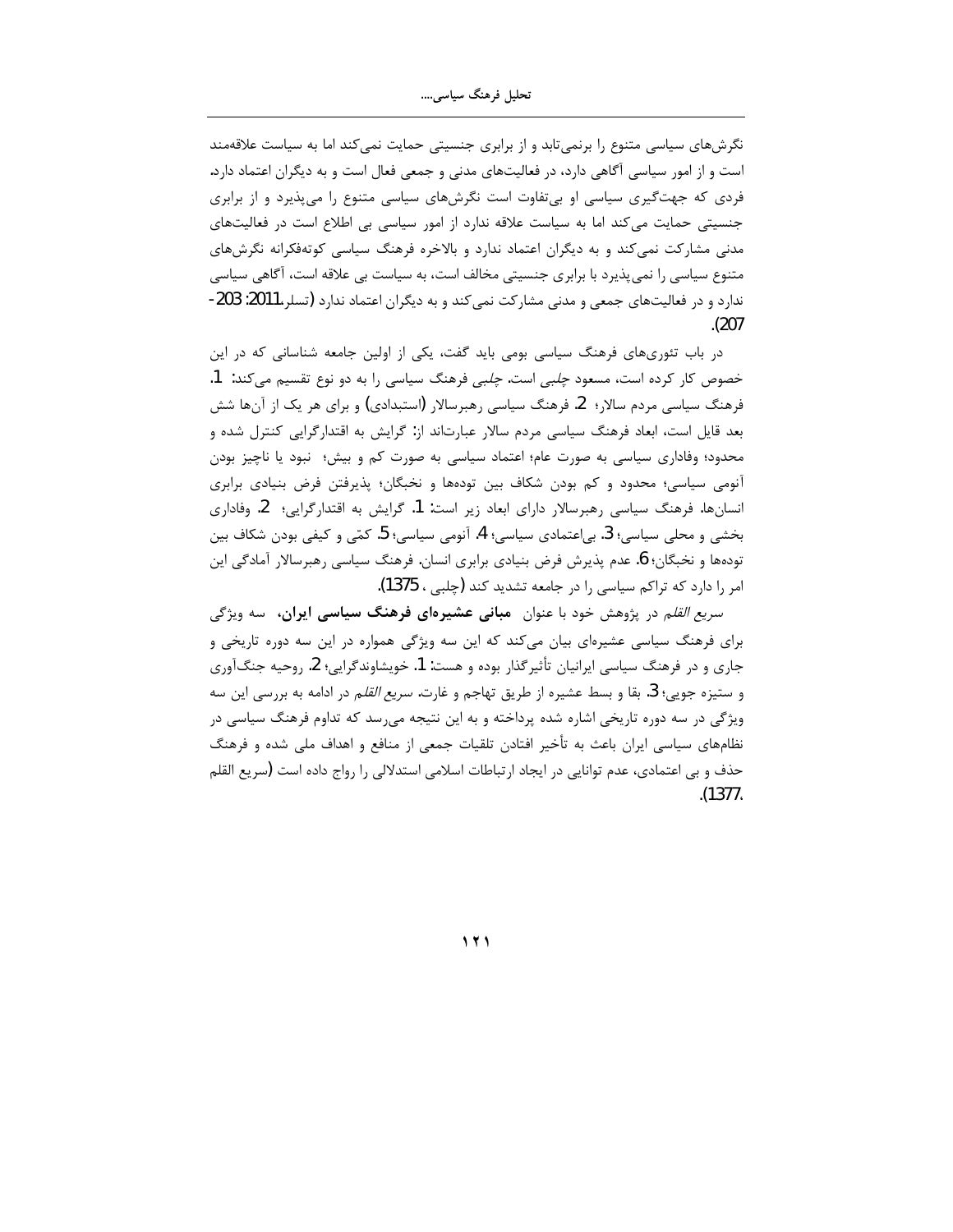بشیریه معتقد است که فرهنگ سیاسی یکی از پشتوانههای نگرش و ایدئولوژی گروه حاکمه است، وی دو نوع فرهنگ سیاسی را از یکدیگرجدا می2ند؛1. فرهنگ سیاسی تابعیت (پاتریمیونالیستی 1)؛ 2. فرهنگ سياسي مشاركتي (بشيريه ،1380).

سمی*ح فارسون و مهرداد مشایخی* هم در کتابی تحت عنوان فرهنگ سیاسی در جمهوری اسلامی که شامل مجموعهای از مقالات است، فرهنگ سیاسی ایران را بستر و زمینه وقوع انقلاب اسلامی معرفی میکنند و آن را مورد تحلیل و بررسی قرار میدهند. آنان چهار نوع فرهنگ سیاسی را در اواسط دهه 1970 در ایران شناسایی کردهاند:1. فرهنگ سیاسی سلطنتی؛ 2. فرهنگ سیاسی اسلام گرا؛ 3. فرهنگ سیاسی ملی گرا؛ 4. فرهنگ سیاسی جامعه گرا (سمیح فارسون و مهرداد مشاي*خي،*1387).

در این پژوهش با بررسی انواع تئوریهای موجود در فرهنگ سیاسی، تئوری *آلموند و وربا* به دلیل این که به نظر میرسد کامل ترین و جامعترین تئوری در زمینه فرهنگ سیاسی است و توانایی تحلیل فرهنگ سیاسی نخبگان سیاسی ایران را دارد، برای تعیین جهتگیری نخبگان سیاسی ایران استفاده شده است. بنابراین مدل مفهومی این پژوهش به صورت شکل (1) تنظیم شده است؛

بر اساس این مدل برای فرهنگ سیاسی میتوان دو بعد را در نظر گرفت: 1. فرهنگ سیاسی دموکراتیک؛ 2. فرهنگ سیاسی اقتدار گرا (یاتریمیونال). هرکدام از این دو بعد دلالت بر بازنمایی نوع جهت گیری نخبگان سیاسی دارد. این دو بعد فرهنگ سیاسی از دل "تئوری آلموند و وربا بیرون آمده است. هر کدام از این ابعاد تیپ ایده آل هستند و در واقعیت هیچ فرهنگ سیاسی را نمی توان یافت که کاملا دموکراتیک یا کاملا اقتدارگرا باشد، بلکه فرهنگهای سیاسی مابین این دو فرهنگ در نوسان هستند. این طور میتوان گفت که فرهنگ سیاسی در بازه دموکراتیک و اقتدارگرا قابل فهم است.

بر اساس بحث نظری منطقا می توان از نه مقوله قابل بررسی در عرصه فرهنگ سیاسی سخن گفت که حاصل تقاطع سه نوع جهت گیری ذهنی در خصوص سه سطح واقعیت سیاسی است. بررسی این مقولات می تواند تصویر جامع تری از فرهنگ سیاسی نخبگان در یک مقطع زمانی ارائه دهد (جدول شماره 1).

١. در معنای پدرسالاری هم به کار میرود.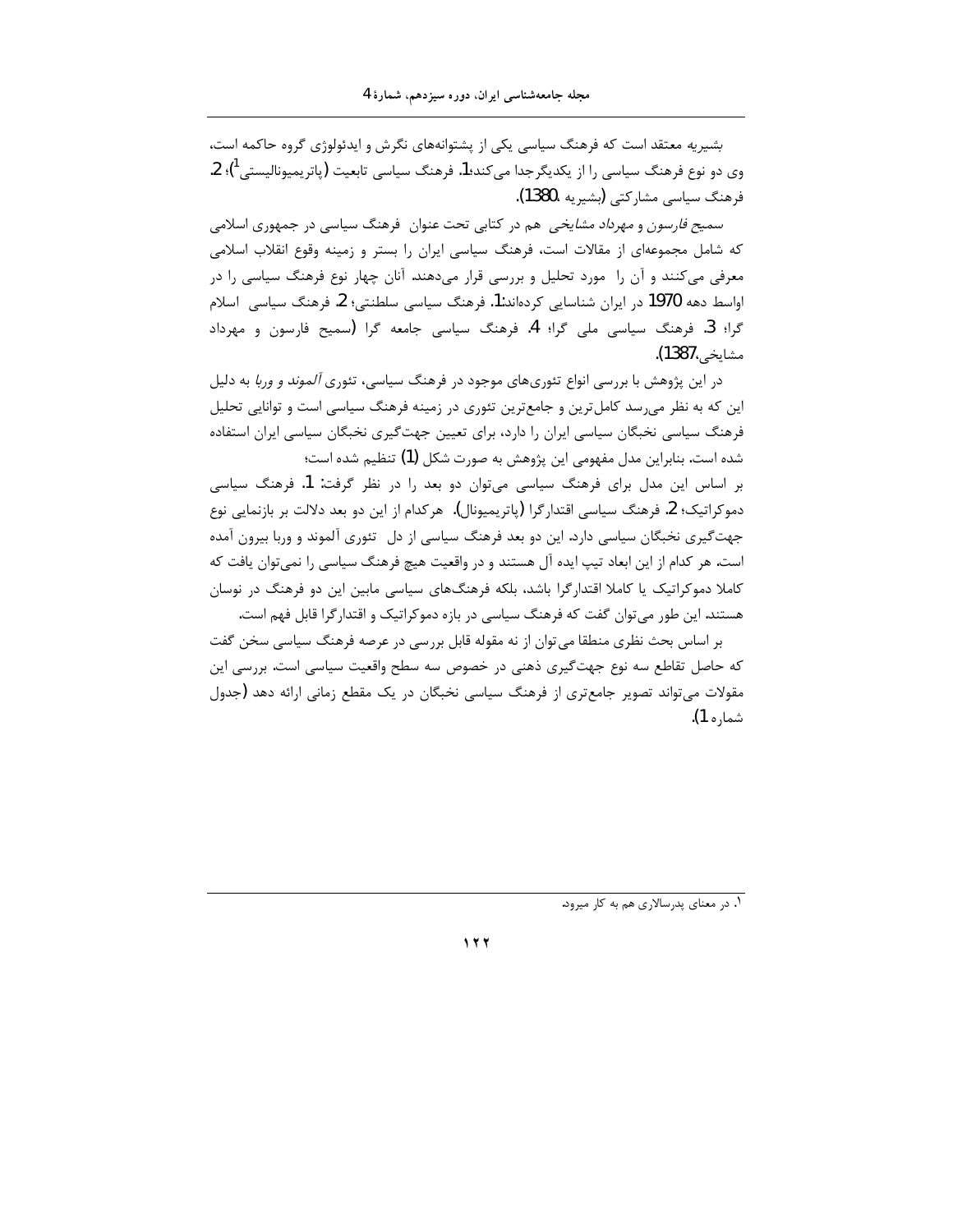تحلیل فرهنگ سیاسی....



نمودار شماره 1. مدل مفهومی پژوهش

| جدول شماره 1. ابعاد مطالعه فرهنگ سیاسی |  |  |  |
|----------------------------------------|--|--|--|
|----------------------------------------|--|--|--|

| سياستها         | فرایند سیاسی               | نظام سیاسی               | اىعاد<br>سكلح |
|-----------------|----------------------------|--------------------------|---------------|
| شناخت سياستها   | شناخت<br>فرايند<br>سیاسی   | شناخت<br>نظام<br>سیاسی   | شناختی        |
| احساسات نسبت    | احساسات نسبت               | احساسات نسبت             | احساسی        |
| به سیاستها      | به فرایند سیاسی            | به نظام سیاسی            |               |
| ارزيابى سياستها | فرايند<br>ارزيابي<br>سیاسی | نظام<br>ارزيابي<br>سیاسی | ارزيابانه     |

 $177$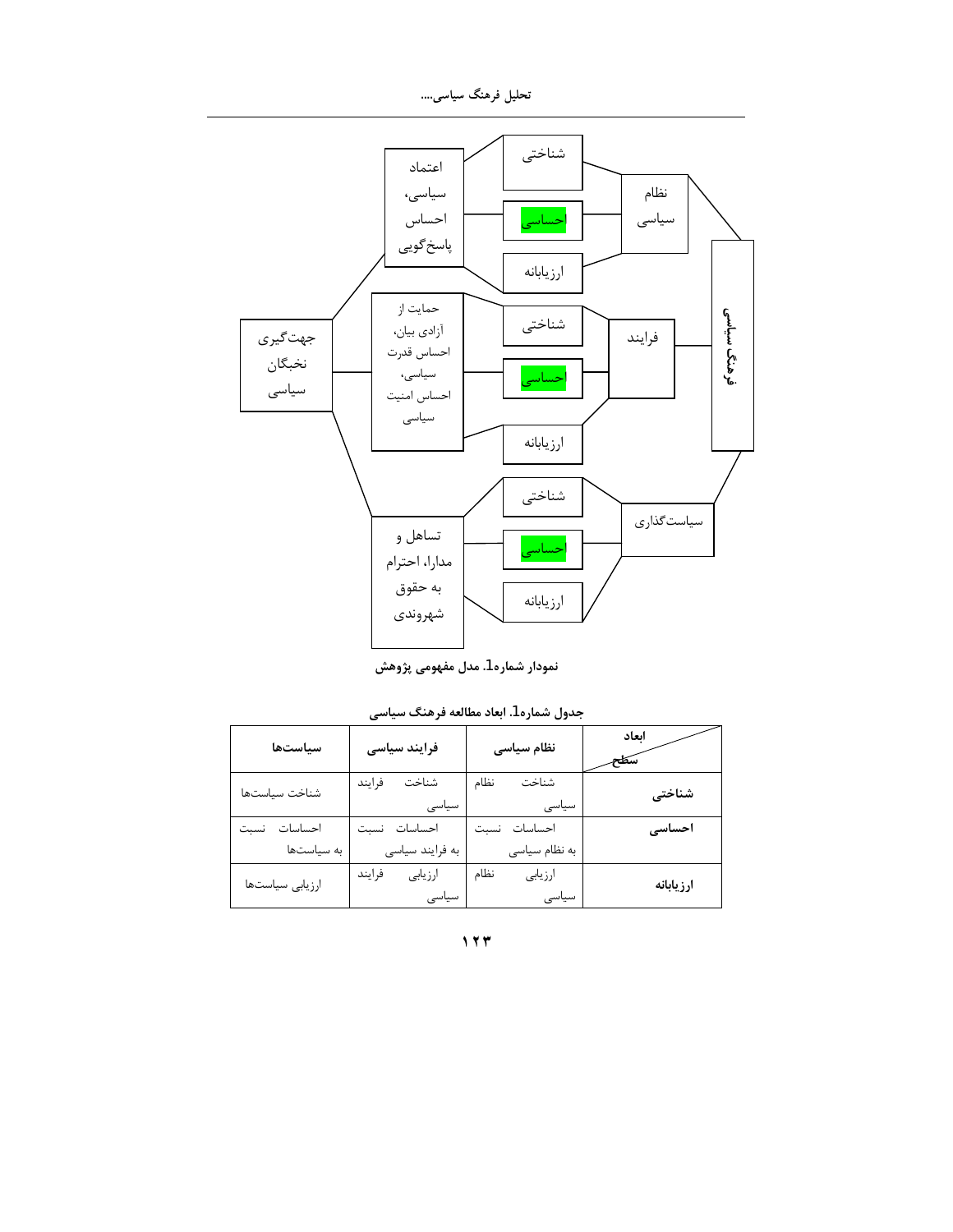تفاوت نگرش در این ابعاد می تواند جهت گیریهای متفاوت فرهنگ سیاسی را به وجود آورد، که در این پژوهش دو نوع آن مورد بررسی قرار گرفته است.

با توجه به این که سؤالات پژوهش از نوع توصیفی است، بنابراین فرضیههایی با عناصر مفهومی مبتنی بر گزارههای حملی توصیفی ساخته شدهاند<sup>1</sup>. بر اساس دستگاه مفهومی این پژوهش دو بعد از فرهنگ سیاسی برای مطالعه فرهنگ سیاسی نخبگان ایران مد نظر قرار گرفتهشده است. با توجه به این که این پژوهش برمبنای منطق فازی است، فرضیهها نیز فازی ساخته شدهاند. درجه عضویت اصول گرایان و اصلاح طلبان در مجموعه فرهنگ سیاسی تفاوت کمی و کیفی می پذیرند به طوری که:

1.اصول گرایان بیشتر عضو و اصلاح طلبان بیشتر غیر عضو زیر مجموعه اعتماد سیاسی از مجموعه فرهنگ سیاسی هستند.

2. اصول گرایان بیشتر عضو و اصلاح طلبان بیشتر غیر عضو زیر مجموعه احساس پاسخگویی مسئولین دولتی از مجموعه فرهنگ سیاسی هستند.

3. اصول گرایان بیشتر غیر عضو و اصلاح طلبان عضو زیر مجموعه حمایت از آزادی بیان از مجموعه فرهنگ سیاسی هستند.

4. اصول گرایان بیشتر عضو و اصلاح طلبان بیشتر غیر عضو زیر مجموعه احساس قدرت سیاسی از مجموعه فرهنگ سیاسی هستند.

5. اصول گرایان بیشتر عضو و اصلاح طلبان بیشتر غیر عضو زیر مجموعه احساس امنیت سیاسی از مجموعه فرهنگ سیاسی هستند.

6. اصول گرایان بیشتر غیر عضو و اصلاح طلبان بیشتر عضو زیر مجموعه تساهل و مدارا از مجموعه فرهنگ سیاسی هستند.

7. اصول گرایان بیشتر غیر عضو و اصلاح طلبان بیشتر عضو زیر مجموعه احترام به حقوق شهروندی از مجموعه فرهنگ سیاسی هستند.

### تعريف عملياتي مفاهيم

گذار از سطح نظری به سطح تجربی نیازمند تعریف عملیاتی مفاهیم است. در سطح نظری مفاهیم بررسی شده انتزاعی هستند، تطبیق این مفاهیم با واقعیت محتاج تعریف و تبدیل آنها به سنجههای قابل مشاهده است. بنابراین مفاهیم بررسی شده دراین پژوهش تعریف نظری و عملی میشود.

۱. بیشتر پژوهشهای توصیفی در ایران فاقد فرضیه تحقیق هستند در صـورتی کـه پـژوهشهـای توصـیفی هـم ماننـد پژوهشهای تبیینی نیازمند هدایت تئوریک میباشند (ساعی:1386: 66)؛ که این امر با به کاربردن فرضیه؛ کـه همـان جوابی است به سؤالهای پژوهش که از دل تئوریهای مرور شده بیرون آمده است؛ حاصل میشود.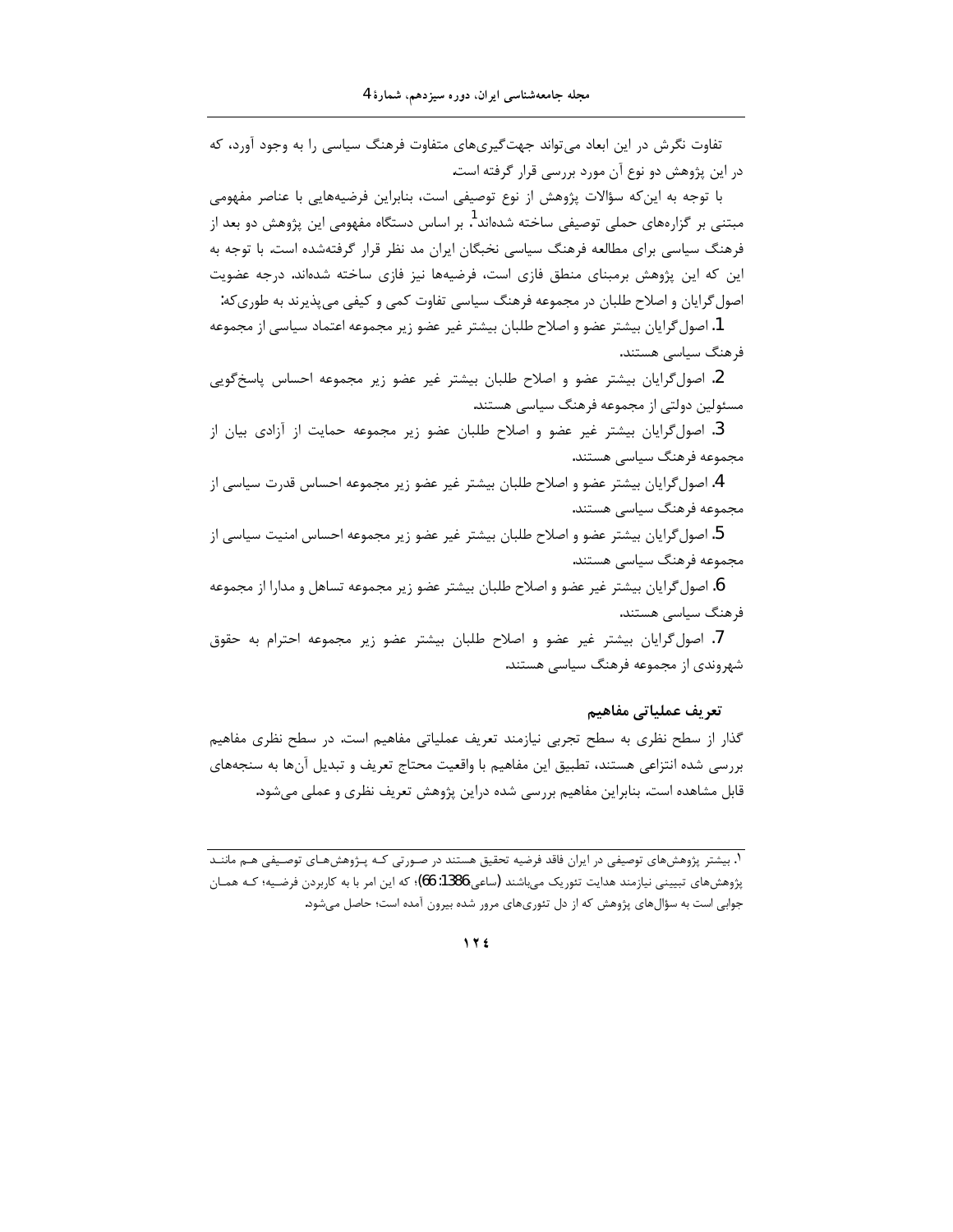معرفهای تجربی فرهنگ سیاسی

فرهنگ سیاسی دارای معرفهایی است. در این پژوهش هفت مؤلفه از فرهنگ سیاسی سنجیده شده است، که در این قسمت معرفهای تجربی هر هفت مؤلفه مورد بررسی قرار گرفته است.

1. اعتماد سیاسی: این پژوهش حاوی دو بعد از اعتماد سیاسی است: 1. اعتماد بین شخصی 2. اعتماد نهادي. مي توان معرفهاي مفهوم اعتماد بين شخصي را شامل اين موارد دانست: 1. تخصص مسئولان دولت در زمینه کار خود. 2. تجربه مسئولان دولت در انجام وظایف.3احساس وظیفه مسئولان دولت نسبت به مردم.4. یکی بودن حرف و عمل مسئولان دولت.5 اعتماد به صداقت و راست گویی مسئولان دولت.6. در چاچوب قانون عمل کردن مسئولان دولت. 7. وجود شایستهسالاری در انتخاب مسئولان دولت. 8. ترجیح مسئولان دولت از منافع فردی به منافع گروهی و همین طور می توان معرفهای مفهوم اعتماد نهادی را شامل این موارد دانست: 1اعتماد به مجلس شورای اسلامی در تصویب قوانین مربوط به تضمین حقوق شهروندی مانند آزادی بیان و آزادی عقیده. 2. اعتماد به شورای نگهبان در تایید نامزدهای انتخاباتی مجلس شورای اسلامی و ریاست جمهوری از حیث توجه به شایسته سالاری. 3. اعتماد به دادگاهها در خصوص عدالت قضایی مانند عدم تبعیض، رعایت اصل بی گناهی افراد.4. اعتماد به صدا و سیما از جهت صداقت و راست گویی در ارائه اخبار. 5. اعتماد به دولت از حيث اجراي قوانين مربوط به حقوق مدني مانند حق آزادي بيان. 6. اعتماد به دولت از حيث اجرای قوانین مربوط به حقوق مدنی مانند حق اعتراض.7. اعتماد به دولت از حیث اجرای قوانین مربوط به حقوق سیاسی مانند حق رای دادن8. اعتماد به دولت از حیث اجرای قوانین مربوط به حقوق سیاسی مانند حق نماینده شدن. 9. اعتماد به دولت از حیث اجرای قوانین مربوط به حقوق سیاسی مانند حق برخورداری از عدالت.10 اعتماد به دولت از حیث اجرای قوانین مربوط به حقوق سیاسی مانند حق مشارکت در اعمال قدرت سیاسی.11. اعتماد به دولت از حیث اجرای قوانین مربوط به حقوق اجتماعی مانند حق آموزش.12. اعتماد به دولت از حیث اجرای قوانین مربوط به حقوق اجتماعي مانند حق مسكن.13 اعتماد به دولت از حيث اجراي قوانين مربوط به حقوق اجتماعي مانند حق بهداشت. 14. اعتماد به دولت از حيث اجراي قوانين مربوط به حقوق اجتماعي مانند حق داشتن درآمد. 15. اعتماد به اقدامات وزرات رفاه برای حل مشکلات بیکاری. 16. اعتماد به وزراتخانههای دولتی نسبت به جلوگیری از حیف و میل بیت المال.17. اعتماد به وزراتخانههای دولتی نسبت به بهره برداری درست از ذخایر ارزی.

2. احساس پاسخگویی مسئولین دولتی: منظور پاسخگویی مسئولان دولتی نسبت به عملکرد خود به شهروندان است. شاخص احساس پاسخگویی مسئولان دولتی از نخبگان سیاسی، نزدیکی بسیار زيادي با شاخص اعتماد بين شخصي دارد. معرفهاي اين مفهوم را مي توان شامل اين موراد دانست: 1.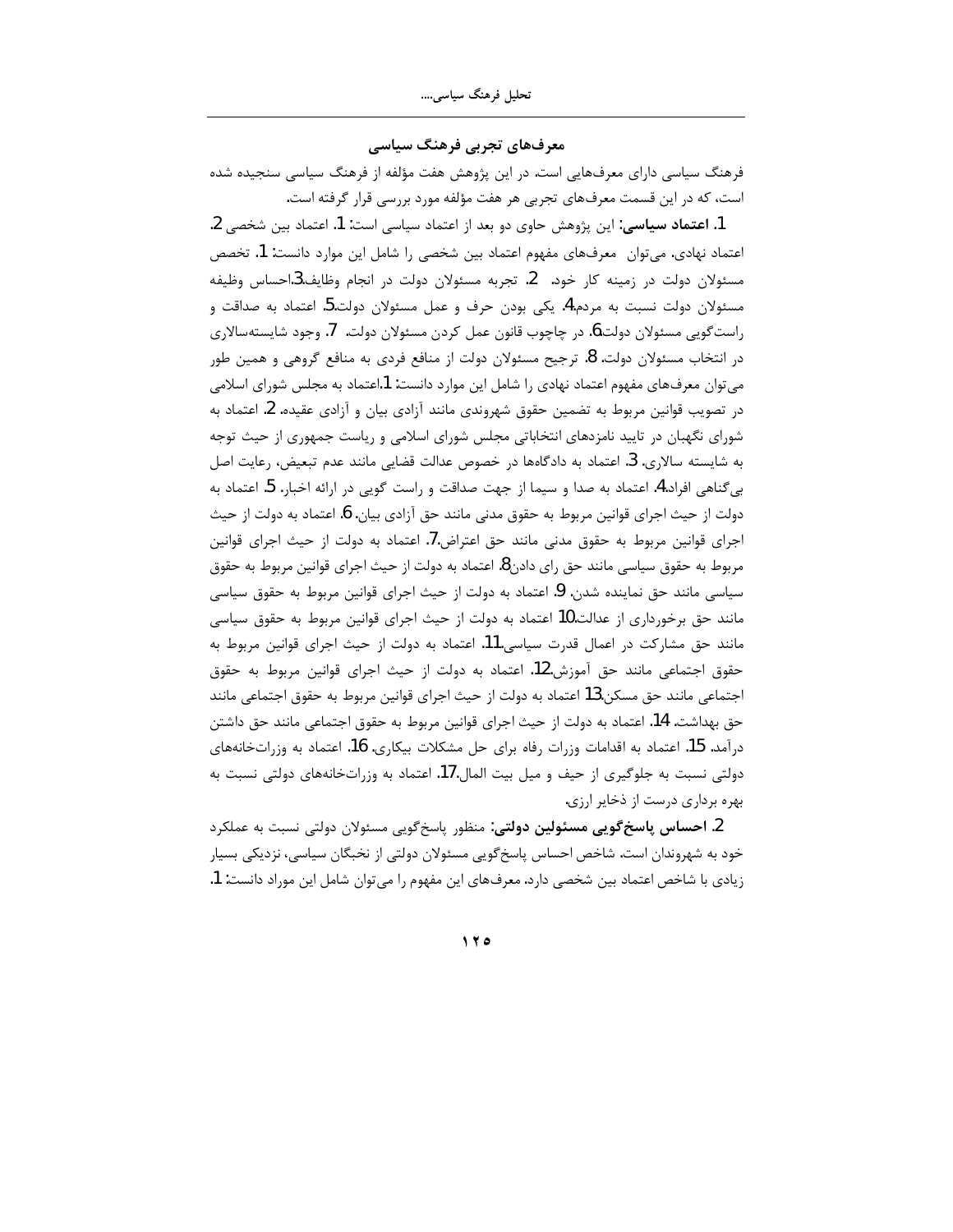توانایی مؤاخذه کردن مسئولان دولتی در صورت نارضایتی مردم.2. عذرخواهی مسئولان دولتی درصورت انجام اشتباه.3. رسیدگی و مجازات عادلانه برای مسئولان در صورت انجام عمل غیرقانونی.4. رسیدگی به شکایت مردم از مسئولان دولتی.

3. **احساس قدرت سیاسی**: گویای توانایی دخالت و تأثیرگذاری در تصمیمگیریهای سیاسی و تأثیرگذاری رفتاری بر نخبگان سیاسی دیگر است (زونیس، 1387: 13). معرفهای این مفهوم ,ا میتوان شامل این موارد دانست: 1. پیچیده دانستن سیاست ایران.2. ارتباط برقرار کردن با مسئولان بالای رتبه نظام. 3دسترس پذیری مسئولان رتبه بالای نظام.4. توانایی دخالت در تصمیمات نظام. 5. توانایی تغییر مسئولان در صورت نیاز. 6. توانایی تغییر برخی قوانین در مجلس شورای اسلامی.

4.ا**حساس امنیت سیاسی**: به معنی مصونیت تمام فعالان سیاسی و شهروندان در برابر حکومت برای انجام فعالیتهای سیاسی است (زونیس، 1387: 362). معرفهای این مفهوم را میتوان شامل این موارد دانست: 1.توانایی انتقاد کردن نسبت به عملکرد دولت. 2. توانایی انجام فعالیتهای سیاسی 3. احترام حکومت به جان، مال و حقوق همه شهروندان..

5. **حمایت از آزادی بیان**: آزادی بیان یعنی هر فرد بدون ترس از دولت و حکومت بتواند عقاید و نظرات خود را به راحتی مطرح کند (آلموند، وربا، 1965: 364). معرفهای این مفهوم را میتوان شامل این موارد دانست: 1. توانایی روزنامهها در نوشتن آزاد واقعیت.2. حق انتقاد از افراد، سازمان ها و حکومت در مجلهها، روزنامهها و سکتابها.3. سودمند بودن وجود رادیو و تلویزیون خصوصی در ايران.4. سودمند بودن استفاده مردم از راديو، تلويزيونهاي خارجي يا اينترنت. 5. تاسيس نهادهايي برای صیانت از آزادی بیان.

6. تساهل و مدارا: تساهل و مدار به معنى احترام به تنوع تفكرات، ترجيحات و اعتقادات افراد است (همان). معرفهای این مفهوم را می¤وان شامل این موارد دانست: 1. اجازه دولت به مخالفانش در آزادانه بیان کردن عقاید خود. 2. اجازه ابراز عقیده به کسانی که به اسلام اعتقاد ندارند. 3. حق کاندیدا داشتن منتقدان دولت در انتخابات ریاست جمهوری. 4. حق استخدام شدن کسانی که به هیچ ديني اعتقاد ندارند در سازمانهاي دولتي . 5. مصونيت افراد در موارد صحبت بر عليه حكومت.6. حق ادامه فعالیت حزب مشارکت مانند احزاب دیگر، بعد از جریان انتخابات سال 1388. 7. آزاد گذاشتن مردم درپذیرش آراء و نظریات جدید. 8. حق اکران فیلمهای مخالف سیاست دولت.

7. **احترام به حقوق شهروندي:** حقوق شهروندي حقوقي است كه گروههاي مختلف جامعه از آنها حمایت میکنند و توسط دولت تثبیت و تایید می شوند و دارای ضمانت اجرایی هستند. جدول حقوق شهروندی ژنواسکی مبنا قرار گرفته شده است که در آن هر شهروندی این حقوق را دارد: 1. حق رأى دادن 2. حق اعتراض 3. حق آزادي بيان 4. احترام به حوزه خصوصي 5. حق انتقاد كردن از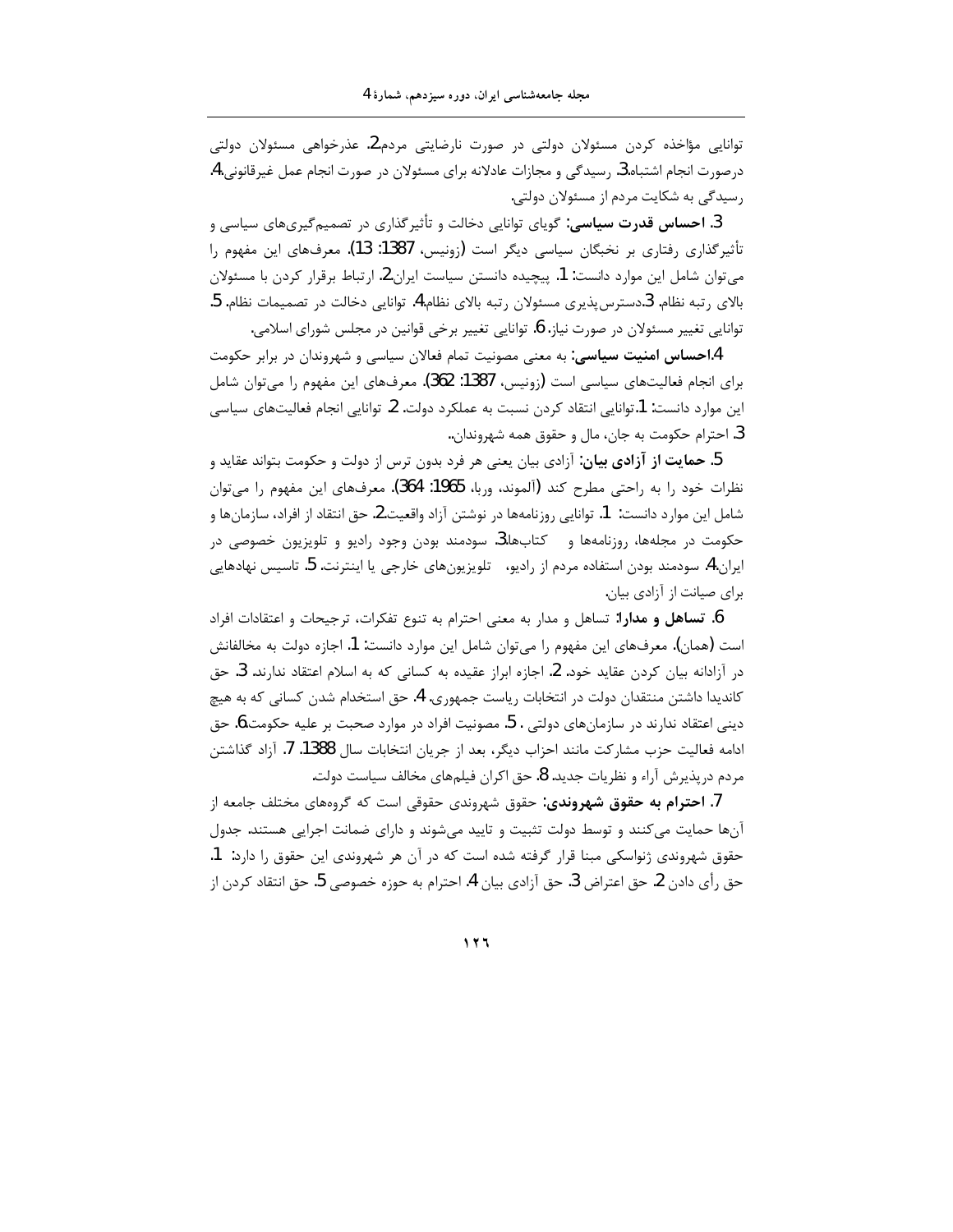حكومت 6. حق تشكيل حزب 7. حق سازماندهي نهادهاي مدني 8. حق انتخاب كردن و انتخاب شدن. البته در انتخاب گویهها به قانون اساسی ایران نیز توجه شده است. معرفهای این مفهوم را میتوان شامل این موارد دانست:1. سازگاری رأی مردم با مراجع در انتخابات.(بر اساس اصل 6 قانون اساسي) 2. درست بودن تصميم دولت در ندادن مجوز به اعتراضات (براساس اصل 27 قانون اساسي) 3. حق مشار كت تمام افراد در تشكلهاى مدنى (بر اساس اصل 24 و 26 قانون اساسى)4. حق افراد در آزادی انتخاب نوع پوشش5. وظیفه نیروی انتظامی در مقابله با بدحجابی (بر اساس اصل 23 قانون اساسے).

### نخبگان سیاسی

منظور از نخبه <sup>آ</sup> اشاره به افرادی است که از لحاظ اجتماعی، عقلی، شغلی، تحصیلی و یا پایگاه سیاسی در یک جامعه از موقعیت برتری برخوردارند. گروههای برتر یا نخبگان یک جامعه را میتوان به چند دسته تقسیم کرد: نخبگان سیاسی، نخبگان فکری، نخبگان اقتصادی، نخبگان نظامی و غیره و به پیروی از پارتو نخبگان سیاسی را نیز میتوان به دو دسته حاکم و غیر حاکم دسته بندی كرد(آرون،546:1386). در اين پژوهش از ميان نخبگان ايراني تنها نخبگان سياسي را مورد توجه قرار خواهیم داد. منظور این پژوهش از نخبگان سیاسی دارندگان مناصب مهم سیاسی مانند ریاست جمهوری، وزرات، نمایندگی مجلس شورای اسلامی، نمایندگی مجلس خبرگان و نهادهای زیر مجموعه آنها و دارندگان مقامات عالی دولتی (یا کشوری) و رهبران و اعضای فعال احزاب، انجمنها، سندیکاها و اتحادیهها است.

معرفهای تجربی نخبگان سیاسی

**اصلاح طلبان: 1**.حزب كارگزاران سازندگی 2. حزب اعتماد ملی 3. مجمع روحانیون مبارز 4. حزب مردم سالاري 5. انجمن اسلامي مدرسين دانشگاهها 6. سازمان مجاهدين انقلاب اسلامي ايران. اصول گرایان: 1. جمعیت مؤتلفه اسلامی 2. حزب ایثارگران انقلاب اسلامی 3. آبادگران 4. جامعه مهندسين اسلامي.

## روش پژوهش

در این پژوهش برای مطالعه تجربی مفاهیم، تلاش شده از روش فازی استفاده شود. عنصر کلیدی در روش فازی تابع عضویت فازی و درجهبندی<sup>2</sup> میزان عضویت در یک مجموعه است. در روش شناسی

1.Elite

2. Calibration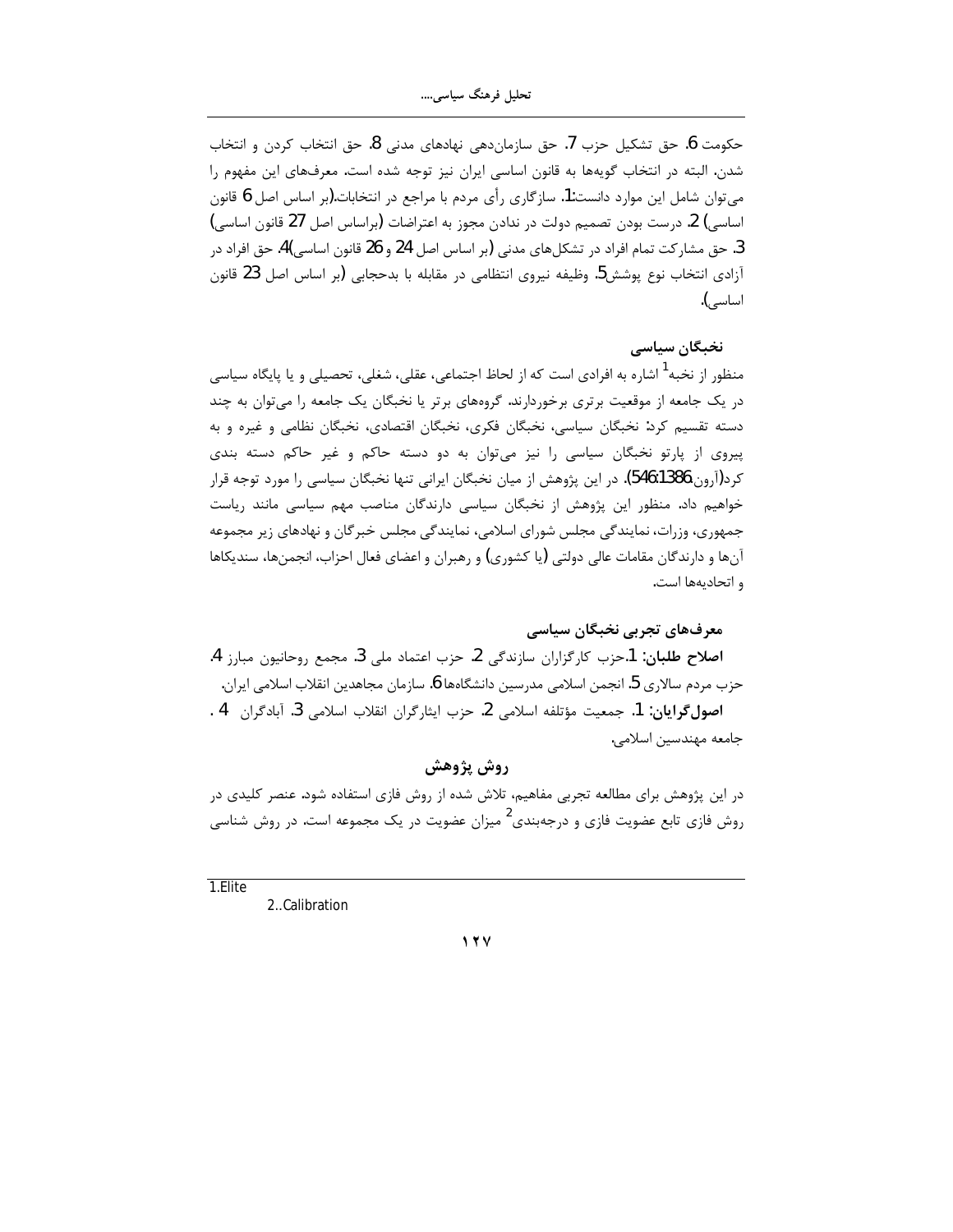فازی همه چیز به طور نسبی درجهبندی می شود و حقیقت چیزی بین 0 و 1 است. در این دستگاه معرفتی حقیقت سیاه و سفید به حقیقت خاکستری انتقال مییابد و همه چیز تابع اصل عدم قطعیت میشود. درجه عضویت اعضای یک مجموعه ارزشهایی را در بازه { 1-0} اختیار می کند. ارزش یک بیان گر عضویت کامل و ارزش صفر بیان گر عدم عضویت کامل است. در حقیقت این اصل منطق فازی که هر چیزی درجهبندی پذیر است، در آزمون تجربی گزارهها نیز صادق است (ساعی، 1388). روش فازی در مقام داوری در باب صدق یا کذب تئوری (فرضیه) متفاوت از روش غیر فازی است. در روش فازی مفهوم مورد سنجش به مثابه یک مجموعه فازی در نظر گرفته می شود؛ آنگاه نوع و میزان عضویت اعضاء در آن مجموعه تحلیل میگردد. در روش فازی صدق یک گزاره زیر مجموعه فازی یک بازه {1-0} فرض می شود. درجه عضویت در مجموعه گزارههای فازی مبتنی بر ارزشهای بین صفر و یک است. ارزشهای زبانی کاملا صادق، بینابین و کاملا غیر صادق به عنوان ارزشهای نسبت داده شده در بازه صفر و یک تعبیر میشوند. بنابراین صدق و کذب گزارهها همواره با درجاتی از عدم قطعيت همراه است (ساعي، 1388).

در این پژوهش درجات فازی مفاهیم بر مبنای ارزشهای جدول زیر تعیین شده است:

| درجه بندي | برچسب زبان <i>ی</i>   |
|-----------|-----------------------|
| . 199     | عضويت كامل            |
| .175      | بيشتر درون مجموعه     |
| . /50     | نقطه گذا,             |
| .125      | بیشتر بیرون از مجموعه |
| . /01     | عدم عضويت كامل        |

جدول شماره 2. ارزشهای فازی

به استناد ارزشهای این جدول مقیاس فازی مفاهیم ساخته شده است.

# جمعیت آماری

جمعیت آماری این پژوهش شامل تمامی اعضای احزاب و انجمنها سیاسی فعال میباشند، ولی به علت شرایط خاص اجتماعی و سیاسی ایران عملا آمار درستی از تعداد اعضای انجمنها و احزاب سیاسی در دست نیست. با استناد به این قاعده در شرایطی که دستیابی به واحدهای کثیرامکان پذیر باشد می¤وان به ازای هر مفهوم (یا علت) حداقل 100 مورد را در نظر گرفت (ساعی:1386: 96). براساس این قاعده و به این علت که این پژوهش حول یک مفهوم (فرهنگ سیاسی) در گردش است، در ابتدا تصمیم گرفته شد که 100 مورد به تفکیک اصلاح طلب و اصولگرا مورد بررسی قرار بگیرد، اما زمانی که پژوهش وارد کار میدانی شد، متوجه شدیم که این افراد همکاری لازم را انجام نمیدهند،

 $17<sub>A</sub>$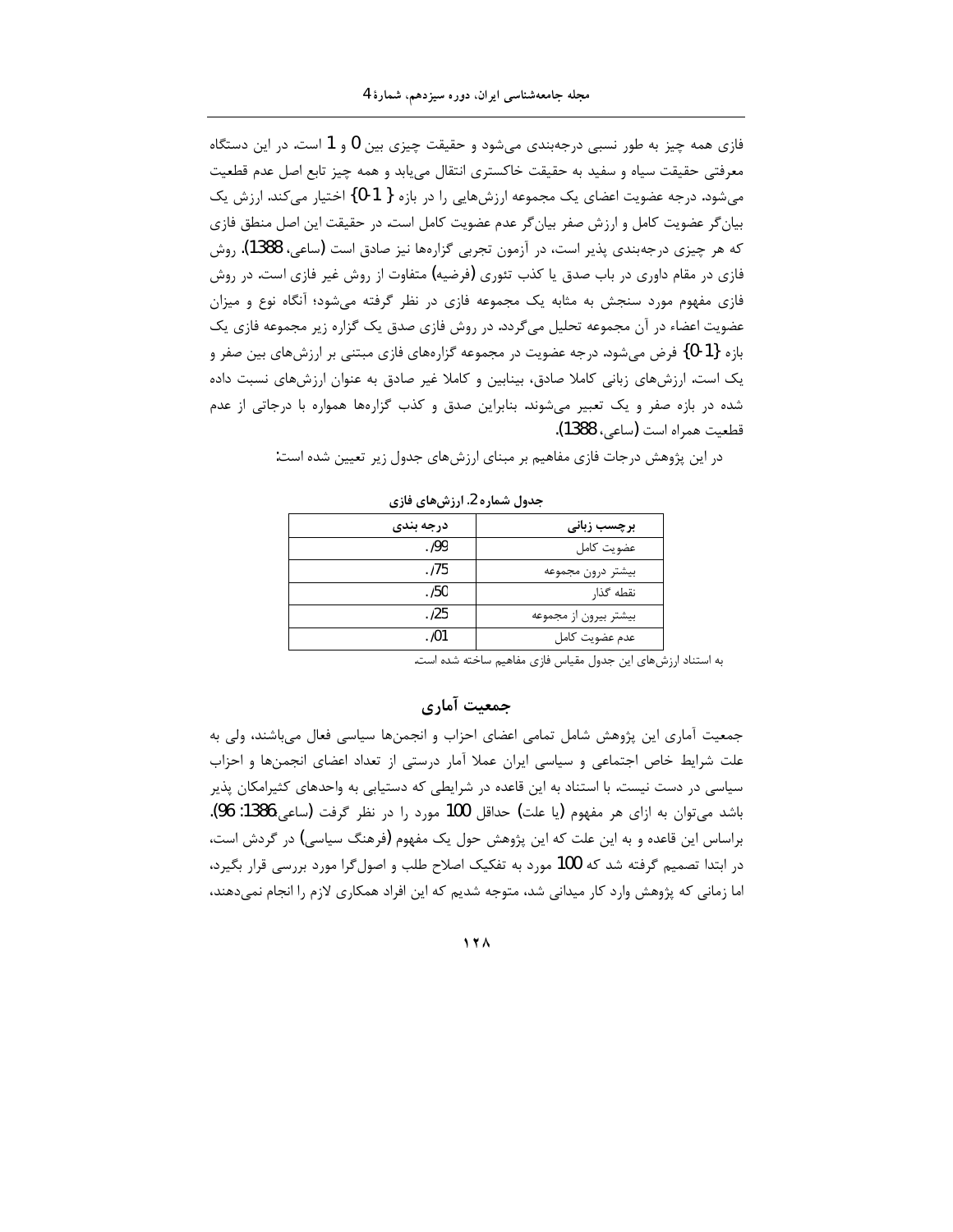بنابراین تعداد نمونههایی که باید مورد بررسی قرار میگرفت به 80 مورد تقلیل یافت که به تفکیک دو جناح سیاسی، از هر کدام 40 نمونه مورد بررسی قرار گرفت.

| درجه بندى فازى                                                      | مؤلفههاى<br>فرهنگ<br>سیاسی |
|---------------------------------------------------------------------|----------------------------|
| اعتماد كامل(99/ .)، اعتماد بيشتر (75/ .)، بينابين (50/ .)، اعتماد   |                            |
| كمتر (25/ .) عدم اعتماد (01/ .).                                    | اعتماد سياسى               |
| احساس پاسخ گویی کامل (99/ .)، احساس پاسخ گویی بیشتر (75/            |                            |
| .)، بینابین (50/ .) ،احساس پاسخگویی کمتر (25/ .)، عدم پاسخگویی      | احساس پاسخ گویی            |
| (.1.1)                                                              | مسئولان                    |
| احساس قدرت سیاسی کامل (99/ .)، احساس قدرت سیاسی بیشتر               | احساس                      |
| (175 .)، بينابين (50/ .)، احساس قدرت سياسي كمتر (25/)، عدم          | قدرت                       |
| وجود قدرت سياسي (1. ).                                              | سیاسی                      |
| احساس امنیت سیاسی کامل (99/ .)، احساس امنیت سیاسی                   | احساس                      |
| بيشتر (75. ـ)، بينابين (50/ .)، احساس امنيت سياسي كمتر (25/ .)،     | امنيت                      |
| عدم وجود امنيت سياسي (1./ .).                                       | سیاسی                      |
| حمایت کامل از آزادی بیان (99/ .)، حمایت بیشتر از آزادی بیان $(75)$  |                            |
| .)، بينابين (50/ .)، حمايت كمتر از آزادي بيان (25/ .)، عدم حمايت از | حمایت از آزادی بیان        |
| آزادي بيان(1 <i>.ا .).</i>                                          |                            |
| تساهل كامل (99/ .)، تساهل بيشتر (75/ .)، بينابين (50/ .)، تساهل     | تساهل و مدارا              |
| كمتر   (25/ .)، عدم تساهل(1./).                                     |                            |
| احترام کامل به حقوق شهروندی (99/ .)، احترام بیشتر به حقوق           | احترام به حقوق             |
| شهروندی (75/ .)، بینابین (50/ .)، احترام کمتر به حقوق شهروندی       |                            |
| (25/ .)، عدم احترام به حقوق شهروندي (1./ .).                        | شهروندى                    |
| كاملا دموكراتيك (99/ .)، بيشتر دموكراتيك (75/)، بينابين (50/ .)،    | فرهنگ<br>سیاسی             |
| كمتر دموكراتيك (25/ .)، كاملا اقتدارگرا (01/ .).                    | نخبگان سياسي               |
|                                                                     |                            |

جدول شماره 3. درجهبندی فازی مفاهیم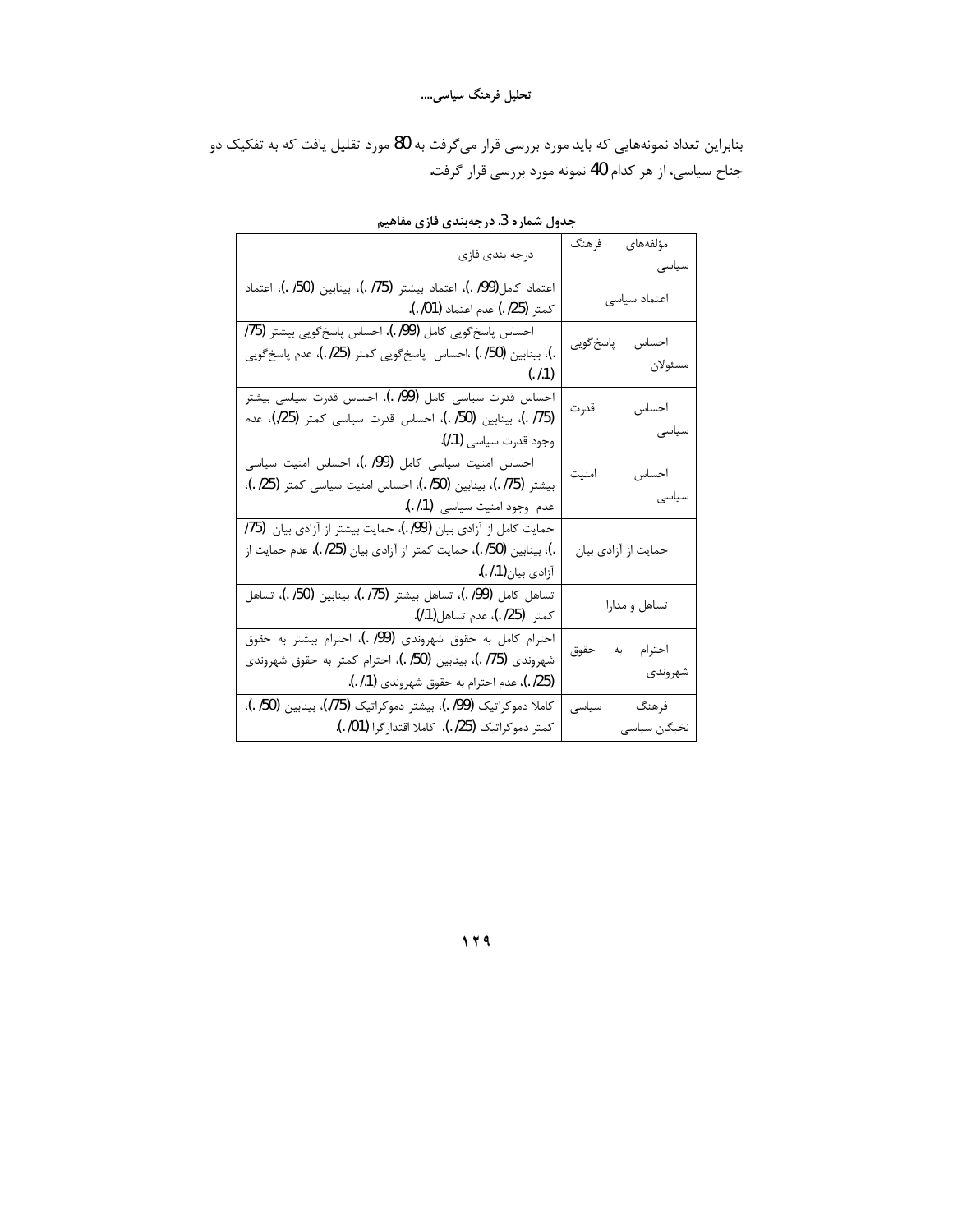#### اعتبار معرف ها

برای ِ تعیین اعتبار معرف ها باید گفت علاوه بر استادان راهنما و مشاور، به پژوهشهای پیشین ٔ و تعدادی از جامعه شناسان<sup>2</sup> رجوع شده است. همچنین برای سنجش اعتبار معرفها از تکنیک تحلیل عاملی استفاده شده است و بار عاملی گویهها سنجیده شده است. در نتیجه این تحلیل برخی گویههای مربوط به اعتماد سیاسی، احترام به حقوق شهروندی، امنیت سیاسی، قدرت سیاسی، تساهل و مدارا و حمایت از آزادی بیان حذف شد تا همه مفاهیم روی یک عامل قرار بگیرد.

### تحليل تجربي

دراین پژوهش تحلیل تجربی در سطح توصیفی<sup>3</sup> انجام وتوزیع دادههای تجربی هریک از شاخصها مقایسه شده است. دادههای تجربی نشان میدهد که از کل حجم نمونه، 50 درصد اصول گرا و 50 درصد اصلاح طلب می باشند. بر همین اساس 100 درصد از اصلاح طلبان مرد بودهاند. 82/5 درصد از اصول گرایان نیز مرد و 17/5 درصد از آنها زن میباشند. از طرف دیگر 25 درصد از اصلاح طلبان در سنين 35-30 قرار دارند. 20 درصد از اصول گرايان نيز بين سنين 41-36 و 29-23 قرار دارند كه بیشترین حجم نمونه را تشکیل میدهند. 52/5 درصد از اصول گرایان دارای تحصیلات لیسانس می باشند. 50 درصد از اصلاح طلبان نیز دارای تحصیلات لیسانس می باشند که بیشترین حجم نمونه را تشكيل مي‹هند. 97/5 درصد اصلاح طلبان متأهل مي٬باشند و 92/5 درصد اصول گرايان نيز متأهل می باشند که بیشترین حجم نمونه را شامل می شود. 22/5 درصد از اصلاح طلبان دارای درآمد ماهانه بين600-200 و 1000 -601 و 1800 هزار تومان به بالا هستند. 32/5 درصد از اصول گرايان نيز دارای درآمد ماهانه بین 1000-601 هزار تومان هستند که بیشترین حجم نمونه را تشکیل میدهند. 17/5 درصد از اصلاح طلبان دارای هزینه خانوار در هر ماه بین 800-400 و 1200-801 هزار تومان میباشند. 15 درصد از اصول گرایان نیز دارای هزینه 2000 -1600 هزار تومان میباشند که بیشترین حجم نمونه را شامل می شود.

**اعتماد سیاسی**: اعتماد سیاسی نخبگان سیاسی، در سطح بین شخصی و سطح نهادی ارزیابی شده است. اعتماد بین شخصی مبتنی بر روابط بین فردی در یک فضای کنشی محدود است؛ این نوع اعتماد در پژوهش حاضر در تعامل بین نخبگان سیاسی و مسئولان دولت تجلی پیدا می کند.

#### $17.$

<sup>&</sup>lt;u>۱. از پژوهش های زونیس (1971)، جلبی (1375</u>)، بشیر به (1388)، مصلے نژاد (1388)، وردی زاده (1384) و مهدی زاده <sup>-</sup> (1387) براي تعيين اعتبار معرفها استفاده شده است.

٢. از دكتر على انتظارى استاد دانشگاه علامه طبابايي براي تعيين اعتبار معرفها كمك گرفته شده است. 3. Descriptive Analysis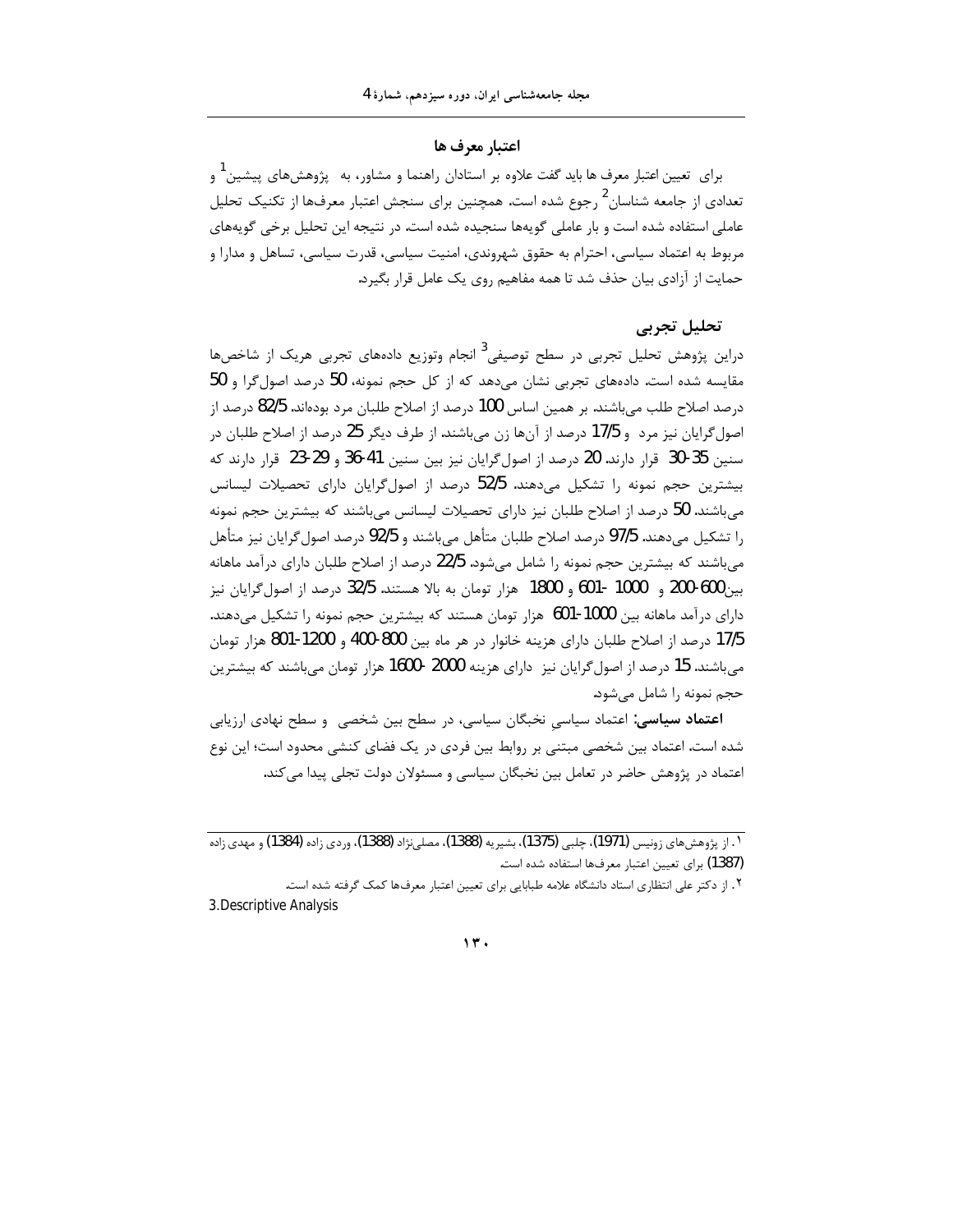| .101             | .125            | .150             | .175             | .199            | جناح<br>سياسى | گويەھا                                                                               |
|------------------|-----------------|------------------|------------------|-----------------|---------------|--------------------------------------------------------------------------------------|
| 35               | 40              | 22/5             | 2/5              | $\mathbf 0$     | اصلاح طلب     | 1. بيشتر مسئولان دولت                                                                |
| 0                | 2/5             | 65               | 32/5             | 0               | اصول گرا      | در زمینه کار خود<br>متخصص هستند.                                                     |
| 30               | 50              | $\overline{15}$  | 5                | 0               |               | <mark>2</mark> . بیشتر مسئولان دولت   اصلاح طلب                                      |
| 0                | 20              | 42/5             | 27/5             | 10              |               | آنقدر با تجربه هستند که<br>بتوانند وظايف خود را   اصل گرا<br>درست انجام دهند.        |
| 32/5             | $\overline{25}$ | 32/5             | 7/5              | 2/5             |               | 3. مسئولان دولت به   اصلاح طلب                                                       |
| 0                | 20              | 40               | 35               | 5               | اصول گرا      | اندازه کافی نسبت به<br>مردم احساس وظيفه                                              |
| 52/5             | 30              | 15               | 2/5              | $\mathbf{0}$    |               | میکنند.<br>4. اکثر مسئولان دولت   اصلاح طلب                                          |
| 5/26             | 13/5            | 42/10            | 39/47            | $\mathbf 0$     |               | ۔<br>حرف و عملشان یکی   اصولگرا<br>است.                                              |
| $\overline{55}$  | $\overline{35}$ | $\overline{5}$   | $\overline{5}$   | $\overline{0}$  |               | 5. من نسبت به صداقت و   اصلاح طلب                                                    |
| 0                | 5               | 57/5             | 27/5             | 10              |               | ں س<br>راستگویی مسئولان دولت   اصول <i>گ</i> را                                      |
| 35               | 50              | 12/5             | $\mathbf 0$      | 2/5             |               | 6. اكثر مسئولان در  اصلاح-طلب                                                        |
| 0                | 20              | 52/5             | 22/5             | 5               |               | ۔<br>چارچوب قانون عمل  مصول <i>گ</i> را<br>مى كنند.                                  |
| 45               | 45              | $\overline{7/5}$ | $\overline{2/5}$ | $\overline{0}$  | أصلاح طلب     | .<br>7. شايسته سالاري در                                                             |
| 2/5              | 15              | 70               | 12/5             | $\mathbf{0}$    |               | <br>انتخاب مسئولان دولت   اصولگرا<br>رعايت مىشود.                                    |
| $\overline{7/5}$ | $\overline{25}$ | $\overline{30}$  | 17/5             | $\overline{20}$ |               | <mark>8. مسئولان دولت منافع   اصلاح طلب</mark>                                       |
| 7/5              | 30              | 40               | 22/5             | $\mathbf 0$     |               | ر<br>فردی خود را به منافع   اصولگرا<br>ملی ترجیح میدهند.                             |
| 36/56            | 37/5            | 17/5             | 5/31             | 3/12            | اصلاح طلب     | شاخص اعتماد بين                                                                      |
| 1/90             | 15/70           | 51/2             | 27/43            | 3/75            |               | شخصی بر پایه ارزیابی<br>اعتماد بين نخبگان  اصول <i>گ</i> را<br>سیاسی و مسئولان دولتی |

جدول شماره 4. توزیع درصدی درجه عضویت پاسخ گویان در زیر مجموعه اعتماد بین شخصی بر پایه ارزیابی اعتماد بین نخبگان سیاسی و مسئولان دولتی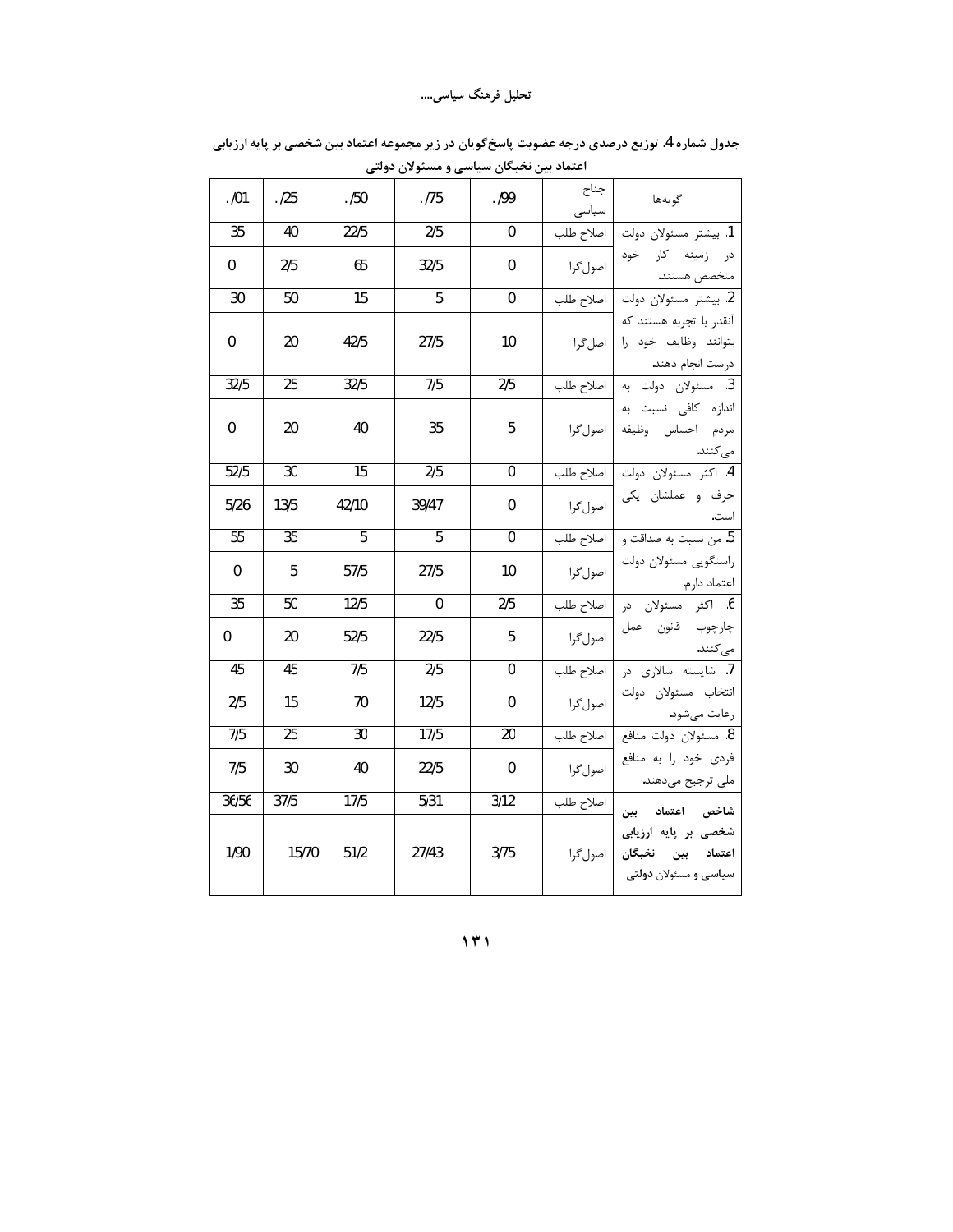$($ . /1) [198], اعتماد بيشتر (75/ .)، بينابين (50/ .)، اعتماد كمتر (25/ .)، عدم اعتماد (1./ .) شواهد تجربی موجود در جدول شماره 4 نشان میدهد که بر اساس شاخص اعتماد بین شخصی بر پایه اعتماد بین نخبگان سیاسی و مسئولان دولتی، بیشتر اصلاح طلبان(74/06) ، در مجموعه اعتماد كمتر و عدم اعتماد قرار دارند. در حالي كه 51/2 درصد از اصول گرايان در مجموعه بينابين هستند که شامل بیشترین فراوانی میباشد. در مجموع 17/6 درصد از اصول گرایان در مجموعه اعتماد کمتر و عدم اعتماد قرار دارند كه شامل كمترين درصد فراواني مي شود.

اعتماد نهادی: شواهد تجربی در جدول شماره 5 نشان میدهد که بر اساس شاخص اعتماد نهادی بر پایه ارزیابی اعتماد بین نخبگان سیاسی و نهادهای سیاسی، بیشتر اصلاح طلبان (65/91) ، در مجموعه اعتماد کمتر و عدم اعتماد قرار دارند. 9/92 درصد از آنان نیز در مجموعه اعتماد کامل و اعتماد بیشتر قرار دارند که شامل کمترین فراوانی میباشد. این در حالی است که 54/91 درصد از اصول گرایان در مجموعه اعتماد کامل و اعتماد بیشتر قرار دارند که شامل بیشترین فراوانی میشود. 14/59 درصد از آنان نیز در مجموعه اعتماد کمتر و عدم اعتماد میباشند که کمترین فراوانی را به خود اختصاص دادهاند.

جدول شماره 5. توزیع درصدی درجه عضویت پاسخ *گ*ویان در زیر مجموعه اعتماد نهادی بر پایه ارزیابی **اعتماد بین نخبگان سیاسی و نهادهای سیاسی** 

| .101             | .125 | . /50 | . 175        | .199         | جناح<br>سياسى | گويەھا                                                                                                                                                     |
|------------------|------|-------|--------------|--------------|---------------|------------------------------------------------------------------------------------------------------------------------------------------------------------|
| 37/5             | 45   | 15    | 2/5          | $\mathbf{0}$ | اصلاح طلب     | 1. من به مجلس                                                                                                                                              |
| $\boldsymbol{0}$ | 7/89 | 26/31 | 60/52        | 5/26         |               | شورای اسلامی در<br>تصويب قوانين مربوط<br>ر کو سنت حقوق   اصول گرا<br>به گفمین حقوق   اصول گرا<br>شهروندى مانند آزادى<br>بیان و آزادی عقیده<br>اعتماد دارم. |
| 67/5             | 25   | 5     | $\mathbf{0}$ | 2/5          | اصلاح طلب     | 2.من به شورای                                                                                                                                              |
| $\mathbf 0$      | 5    | 27/5  | 42/5         | 25           |               | نگهبان در تاييد<br>نامزدهای انتخاباتی<br>۔<br>مجلس شورای اسلامی   اصول گرا<br>و ریاست جمهوری از<br>حيث توجه به شايسته<br>سالاری اعتماد دارم.               |

**˺˼˻**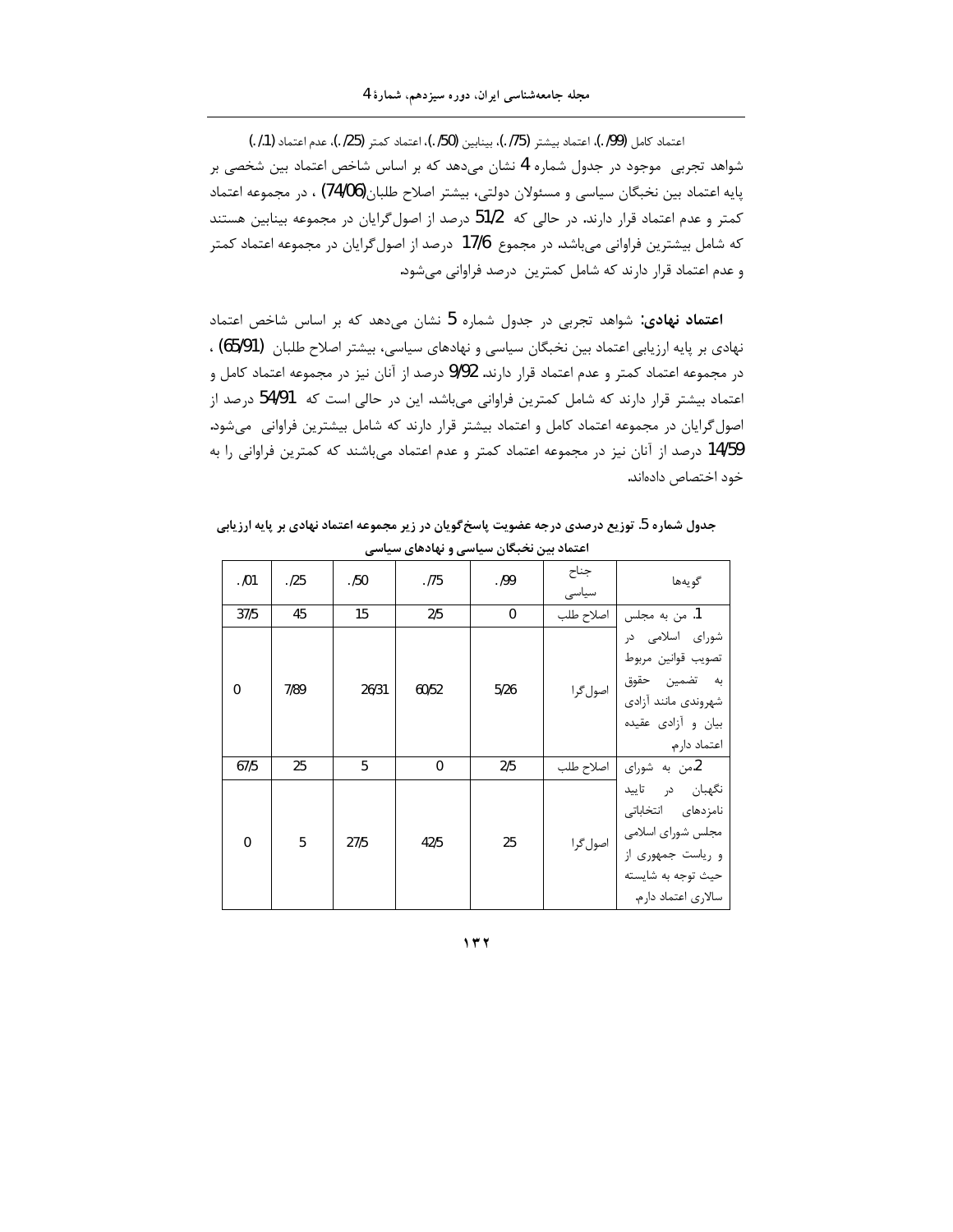تحلیل فرهنگ سیاس*ی*….

| 45    | 27/5        | 20    | 7/5   | $\mathbf 0$ | . من به دادگاها $ $ اصلاح طلب                       |
|-------|-------------|-------|-------|-------------|-----------------------------------------------------|
|       |             |       |       |             | در خصوص عدالت                                       |
|       |             |       |       |             |                                                     |
| 2/5   | 20          | 40    | 27/5  | 10          | قضایی مانند عدم<br>تبعیض، رعایت اصل  صولگرا         |
|       |             |       |       |             | بی گناهی افراد اعتماد                               |
|       |             |       |       |             | دارم.                                               |
| 67/5  | 25          | 5     | 2/5   | $\pmb{0}$   | .<br>4. من به صدا و   اصلاح طلب                     |
|       |             |       |       |             | سيما از جهت صداقت                                   |
| 0     | 12/5        | 30    | 42/5  | 15          | و راست گويى در ارائه   اصول گرا                     |
|       |             |       |       |             |                                                     |
| 38/46 | 46/15       | 7/69  | 7/69  | $\mathbf 0$ | اخبار، اعتماد دارم.<br>5. من به دولت از   اصلاح طلب |
|       |             |       |       |             | حيث اجراي قوانين                                    |
| 5     | 0           | 37/5  | 42/5  | 15          | سیہ<br>مربوط به حقوق مدنی   اصول <i>گ</i> را        |
|       |             |       |       |             | مانند حق أزادي بيان                                 |
|       |             |       |       |             | اعتماد دارم.                                        |
| 65    | 25          | 7/5   | 2/5   | 0           | <mark>6. من به دول</mark> ت از   اصلاح طلب          |
|       |             |       |       |             | حيث اجراي قوانين                                    |
| 0     | 20          | 27/5  | 42/5  | 10          | مربوط به حقوق مدنی  <br>مانند حق اعتراض   اصولگرا   |
|       |             |       |       |             |                                                     |
|       |             |       |       |             | اعتماد دارم.<br>7.من به دولت از   اصلاح طلب         |
| 23/07 | 19/23       | 34/61 | 15/38 | 7/69        |                                                     |
|       |             |       |       |             | حيث اجراى قوانين                                    |
| 0     | $\mathbf 0$ | 10    | 40    | 50          | مربوط به حقوق  <br>سیاسی مانند حق رای   اصول گرا    |
|       |             |       |       |             |                                                     |
|       |             |       |       |             | دادن اعتماد دارم.<br>8. من به دولت از   اصلاح طلب   |
| 26/92 | 26/92       | 34/61 | 7/69  | 3/84        |                                                     |
|       |             |       |       |             | حيث اجراى قوانين                                    |
|       |             |       |       |             | مربوط به حقوق                                       |
| 0     | 0           | 2/5   | 47/5  | 50          | ۔<br>سیاسی مانند حق  اصولگرا                        |
|       |             |       |       |             | نماينده شدن اعتماد                                  |
|       |             |       |       |             |                                                     |
| 23/07 | 46/15       | 19/23 | 11/53 | $\mathbf 0$ | دارم.<br>9. من به دولت از   اصلاح طلب               |
|       |             |       |       |             | حيث اجراى قوانين                                    |
| 0     | 2/5         | 20    | 47/5  | 30          | مربوط به حقوق  اصولگرا                              |
|       |             |       |       |             | سیاسی مانند حق                                      |

**˺˼˼**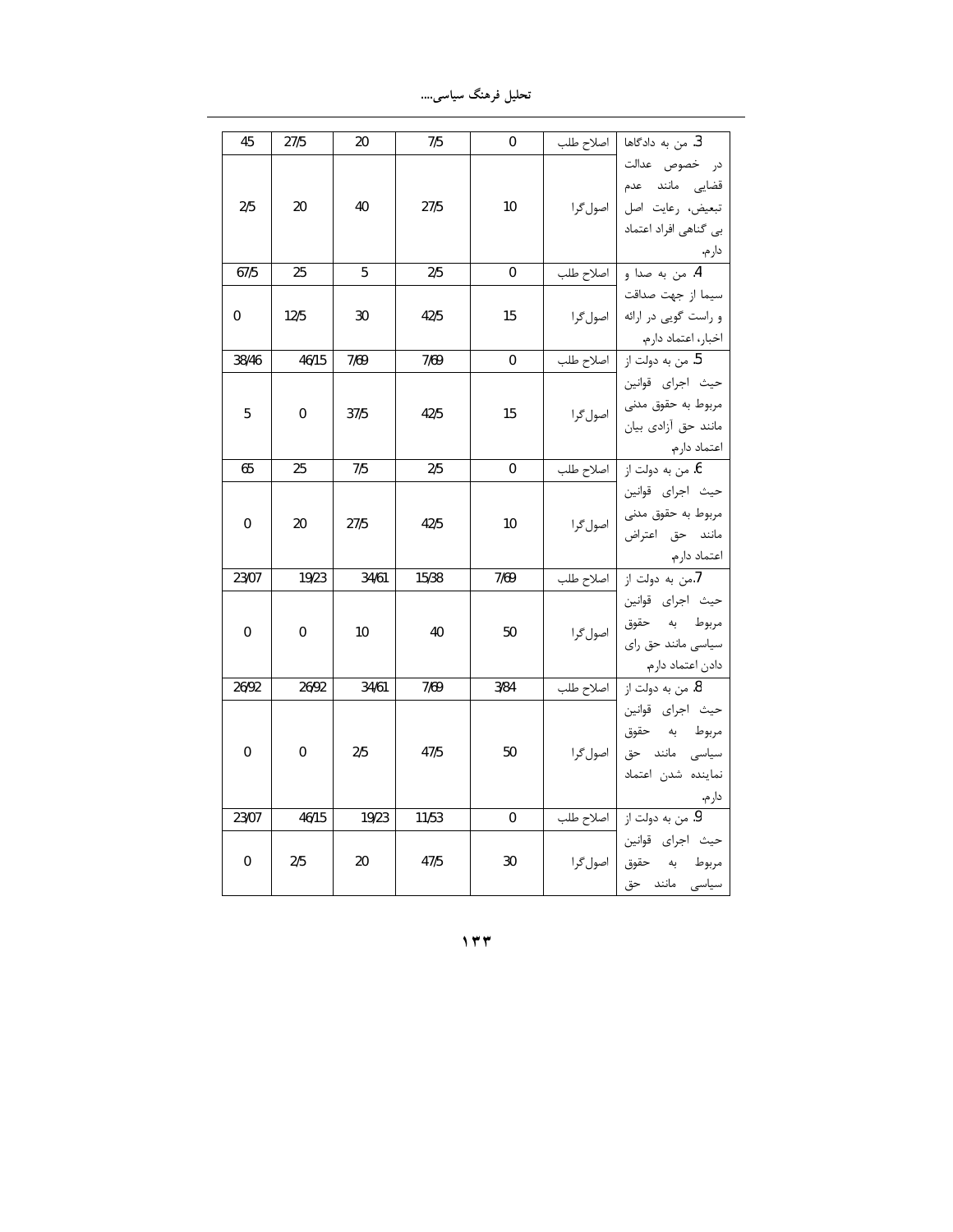مجله جامعهشناسی ایران، دوره سیزدهم، شمارهٔ 4

|             |       |       |       |             | برخورداری از عدالت                                      |  |
|-------------|-------|-------|-------|-------------|---------------------------------------------------------|--|
|             |       |       |       |             | اعتماد دارم.<br><mark>10.</mark> من به دولت   اصلاح طلب |  |
| 34/61       | 42/30 | 19/23 | 3/84  | $\mathbf 0$ |                                                         |  |
|             |       |       |       |             | از حيث اجراي قوانين                                     |  |
|             |       |       |       |             |                                                         |  |
| $\mathbf 0$ | 27/5  | 10    | 37/5  | 25          | مربوط به حقوق<br>سیاسی مانند حق<br>مشارکت در اعمال      |  |
|             |       |       |       |             |                                                         |  |
|             |       |       |       |             | قدرت سياسى اعتماد                                       |  |
|             |       |       |       |             |                                                         |  |
| 15/38       | 7/69  | 38/46 | 30/76 | 7/69        | دارم.<br><mark>11.</mark> من به دولت   اصلاح طلب        |  |
|             |       |       |       |             | از حيث اجراي قوانين                                     |  |
| 0           | 7/5   | 30    | 37/5  | 25          | مربوط به حقوق  <br>اجتماعی مانند حق   اصول <i>گ</i> را  |  |
|             |       |       |       |             |                                                         |  |
|             |       |       |       |             | آموزش اعتماد دارم.                                      |  |
| 25/64       | 17/94 | 43/58 | 12/82 | $\bf{0}$    |                                                         |  |
|             |       |       |       |             | از حيث اجراي قوانين                                     |  |
| 0           | 2/5   | 40    | 47/5  | 10          | مربوط به حقوق  <br>اجتماعی مانند حق   اصولگرا           |  |
|             |       |       |       |             |                                                         |  |
|             |       |       |       |             | مسکن اعتماد دارم.                                       |  |
| 15/38       | 3/84  | 53/84 | 23/07 | 3/84        |                                                         |  |
|             |       |       |       |             | از حيث اجراي قوانين                                     |  |
| 0           | 5     | 30    | 50    | 15          | مربوط به حقوق  <br>اجتماعی مانند حق   اصول <i>گ</i> را  |  |
|             |       |       |       |             |                                                         |  |
|             |       |       |       |             |                                                         |  |
| 24          | 24    | 44    | 8     | $\mathbf 0$ | بهداشت اعتماد دارم.<br>14. من به دولت   اصلاح طلب       |  |
|             |       |       |       |             | از حيث اجراي قوانين                                     |  |
|             |       |       |       |             | مربوط به حقوق                                           |  |
| 0           | 22/5  | 50    | 12/5  | 15          | ربر<br>اجتماعی مانند حق   اصولگرا                       |  |
|             |       |       |       |             | داشتن درآمد اعتماد                                      |  |
|             |       |       |       |             | دارم.                                                   |  |
| 50          | 22/5  | 25    | 2/5   | $\mathbf 0$ | .<br><mark>15. وزارت رفاه </mark> اصلاح طلب             |  |
|             |       |       |       |             | اقدامات مفيدى براى                                      |  |
| 0           | 50    | 34/21 | 10/52 | 5/26        | حل مشكلات بيكارى   اصول گرا                             |  |
|             |       |       |       |             | انجام داده است.                                         |  |
| 50          | 22/5  | 25    | 2/5   | $\pmb{0}$   | 16. وزرات خانههای   اصلاح طلب                           |  |

**˺˼˽**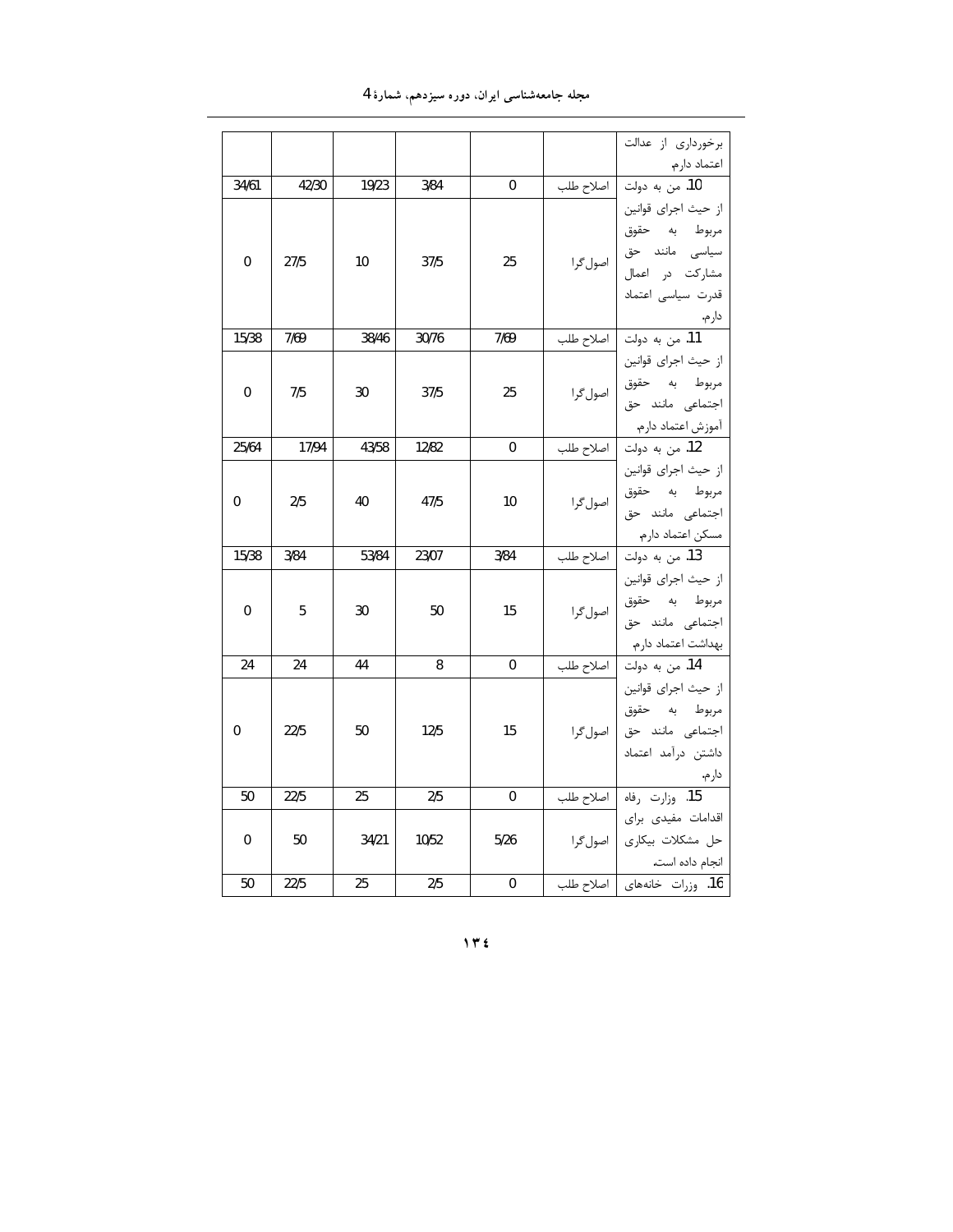تحلیل فرهنگ سیاسی....

| 13/15 | 18/42 | 50    | 13/15 | 5/26         | اصول گرا  | دولتی نسبت به حیف<br>المال<br>و ميل بيت<br>حساسيت دارند.                 |
|-------|-------|-------|-------|--------------|-----------|--------------------------------------------------------------------------|
| 65    | 20    | 12/5  | 2/5   | $\mathbf{0}$ | اصلاح طلب | .17<br>وزرات                                                             |
| 7/89  | 18/42 | 52/63 | 21/05 | $\mathbf{0}$ | اصول گرا  | خانەھاي دولتى بە<br>درستی از ذخایر ارزی<br>موجود بهره برداري<br>می کنند. |
| 39/64 | 26/27 | 24/13 | 8/42  | 1/50         | اصلاح طلب | شاخص اعتماد                                                              |
| 1/67  | 12/92 | 30/48 | 36/63 | 18/28        | اصول گرا  | نهادى                                                                    |

اعتماد كامل (99/ .)، اعتماد بيشتر (75/ .)، بينابين (50/ .)، اعتماد كمتر (25/ .)، عدم اعتماد (1./ .)

شواهد تجربی در جدول شماره 6 نشان میدهد که در ارزیابی میزان اعتماد سیاسی، در مجموع بیشتر اصلاح طلبان(69/98) درصد، در مجموعه اعتماد کمتر و عدم اعتماد قرار دارند. 9/17 درصد از آنها نیز در مجموعه اعتماد کامل و اعتماد بیشتر قرار دارند که شامل کمترین فراوانی میباشد. این در حالی است که در مجموع 43/07 درصد از اصول گرایان در مجموعه اعتماد بیشتر و اعتماد کامل قرار دارند که شامل بیشترین فراوانی میباشد. 16/09 درصد از آنها نیز در مجموعه اعتماد کمتر و عدم اعتماد قرار دارند که شامل کمترین فراوانی میباشد.

جدول شماره 6. توزیع درصدی درجه عضویت پاسخ گویان در زیر مجموعه اعتماد سیاسی نخبگان

|       |       |       |       | سیاسی |            |                   |  |
|-------|-------|-------|-------|-------|------------|-------------------|--|
| .101  | 125   | .150  | .175  | .199  | جناح سیاسی | شاخص اعتماد سياسى |  |
| 36/56 | 37/5  | 17/5  | 5/31  | 3/12  | اصلاح طلب  |                   |  |
| 1/90  | 15/70 | 51/2  | 271   | 3/75  | اصول گرا   | اعتماد بین شخصی   |  |
| 39/64 | 26/27 | 24/13 | 8/42  | 1/50  | اصلاح طلب  | اعتماد نهادى      |  |
| 1/67  | 12/92 | 30/48 | 36/63 | 18/28 | اصول گرا   |                   |  |
| 38/1  | 31/88 | 20/81 | 6/86  | 2/31  | اصلاح طلب  | شاخص اعتماد سياسى |  |
| 1/78  | 14/31 | 40/84 | 32/02 | 11/05 | اصول گر    | نخبگان سیاسی      |  |
|       |       |       |       |       |            |                   |  |

داوری در باب فرضیه اول

اصول گرایان بیشتر عضو و اصلاح طلبان بیشتر غیر عضو زیر مجموعه اعتماد سیاسی از **مجموعه فرهنگ سیاسی هستند**. براساس شواهد تجربی این پژوهش حداکثر درجه عضویت در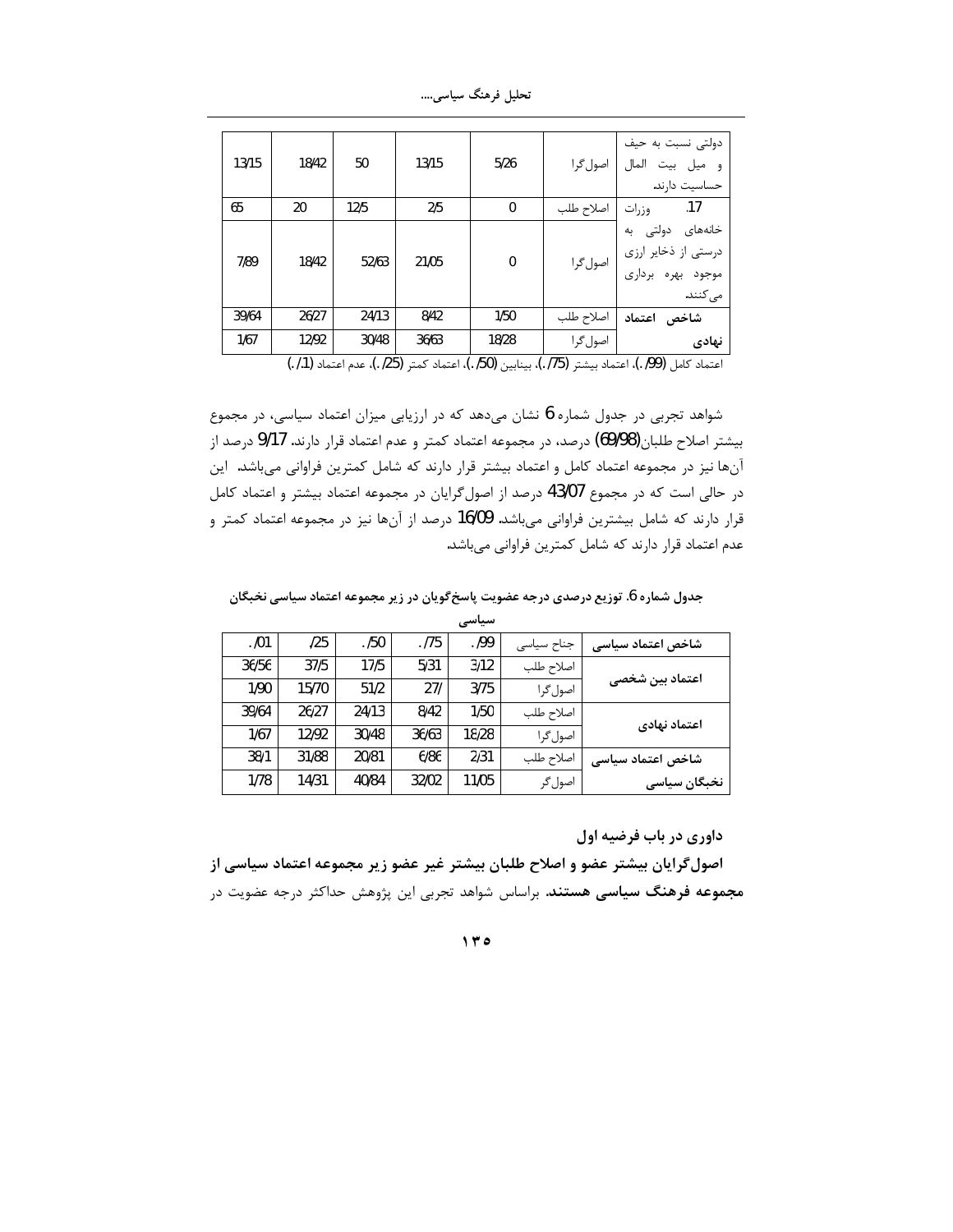جناح سیاسی اصول گرایان مربوط به مجموعه اعتماد سیاسی کامل و اعتماد سیاسی بیشتر است که 43/07 درصد را شامل میشود و حداکثر درجه عضویت در جناح سیاسی اصلاح طلبان مربوط به مجموعه اعتماد سیاسی کمتر و عدم اعتماد سیاسی۔ است که 69/98 درصد را شامل میشود. بر این اساس می توان ادعا کرد که گزارههای مشاهدهای مذکور با فرضیه اول سازگار هستند.

**احساس پاسخگویی** مسئولان **دولتی**: ارزیابی احساس پاسخگویی مسئولان دولتی از نخبگان سیاسی یکی از مؤلفههایی است که نزدیکی بسیاری با مؤلفه اعتماد بین شخصی به مسئولان دولتی دارد. شواهد تجربی بر اساس جدول شماره 7 نشان میدهد که در ارزیابی شاخص احساس پاسخگویی مسئولان دولتي، در مجموع بيشتر اصلاح طلبان (88/12) درصد، در مجموعه ياسخ گويي كمتر و عدم پاسخگویی قرار دارند. 3/12 درصد از آنها نیز در مجموعه پاسخگویی بیشتر قرار دارند که کمترین فراوانی را به خود اختصاص دادهاند. این در حالی است که 47/5 درصد از اصول گرایان در مجموعه بینابین قرار دارند که شامل بیشترین فراوانی می شود. 21/87 درصد آنها نیز در مجموعه پاسخگویی کامل و پاسخ گویی بیشتر قرار دارند که کمترین فراوانی را شامل می شود.

داوری در باب فرضیه دوم

اصولگرایان بیشتر عضو و اصلاح طلبان بیشتر غیر عضو زیر مجموعه احساس پاسخ-**گویی** مسئولان **دولتی از مجموعه فرهنگ سیاسی هستند**. براساس شواهد تجربی این پژوهش حداکثر درجه عضویت در جناح سیاسی اصول گرایان در مجموعه بینابین می باشد که 47/5 درصد را شامل می شود و حداکثر درجه عضویت در جناح سیاسی اصلاح طلبان در مجموعه احساس پاسخگویی کمتر و عدم احساس پاسخگویی میباشد که 88/12 درصد را شامل میشود. بر این اساس می¤وان ادعا کرد که گزارههای مشاهدهای مذکور با فرضیه دوم ناساز گارند.

**احساس قدرت سیاسی**: ارزیابی احساس قدرت سیاسی یکی از شاخصهایی است که از طریق آن می توان میزان اعتماد به نفس را در مشارکت سیاسی نخبگان سیاسی را سنجید.

شواهد تجربی در جدول شماره 8 نشان میدهد که در ارزیابی احساس قدرت سیاسی نخبگان سیاسی، در مجموع بیشتر اصلاح طلبان (58/91) درصد، در مجموعه احساس قدرت سیاسی کمتر و عدم احساس قدرت سیاسی قرار دارند. 20/32 درصد از آنها نیز در مجموعه احساس قدرت سیاسی کامل و احساس قدرت سیاسی بیشتر قرار دارند که شامل کمترین فراوانی است. این در حالی است که در مجموع 45/72 درصد از اصول گرایان در مجموعه احساس قدرت سیاسی کامل و احساس قدرت سیاسی بیشتر قرار دارند که شامل بیشترین فراوانی است. 24/22 درصد از آنها نیز در مجموعه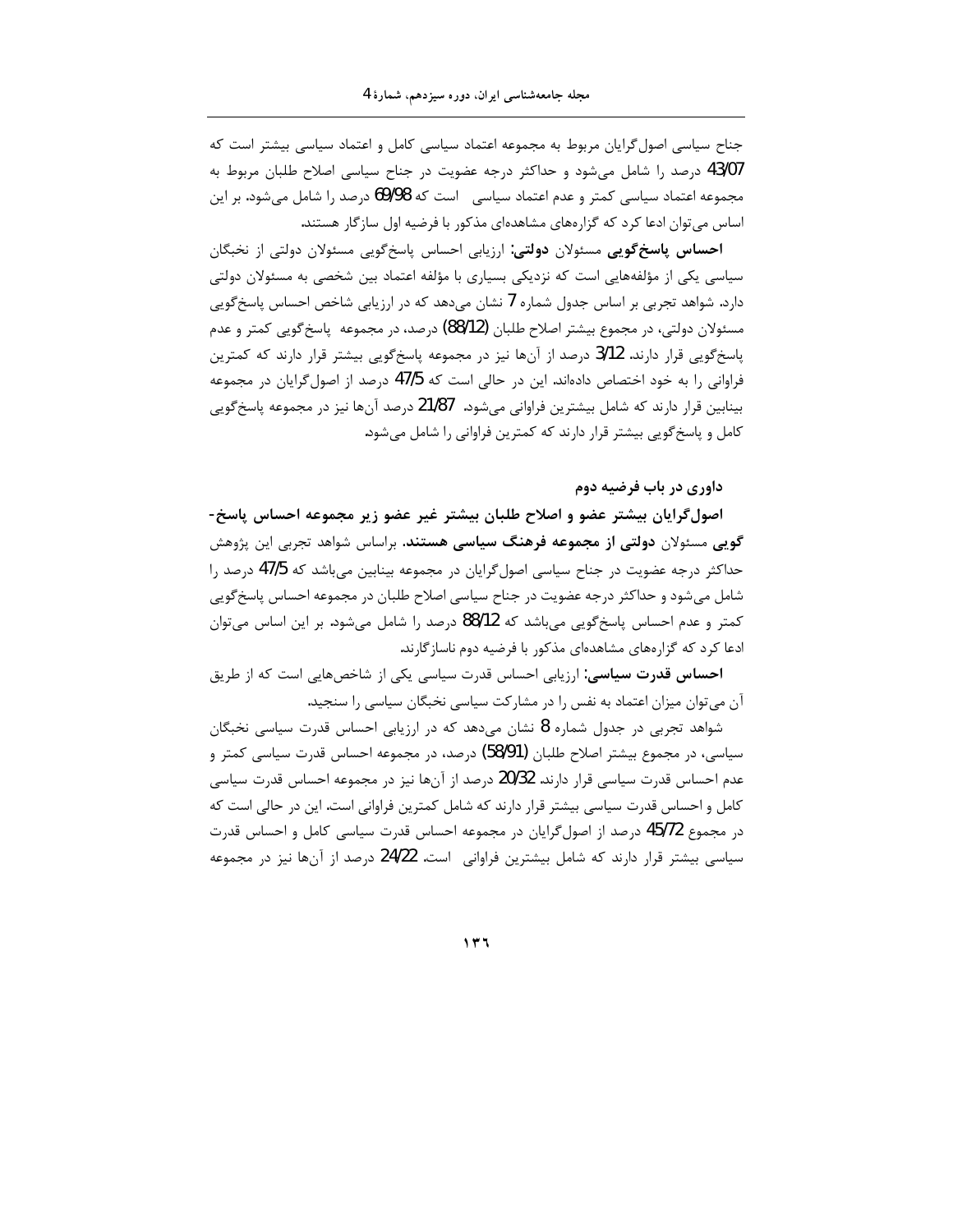احساس قدرت سیاسی کمتر و عدم احساس قدرت سیاسی قرار دارند که کمترین فراوانی را به خود اختصاص دادهاند.

| .101  | .125  | . /50 | . 175        | . 199 | جناح<br>سياسى | گويەھا                                                                                                          |
|-------|-------|-------|--------------|-------|---------------|-----------------------------------------------------------------------------------------------------------------|
| 55    | 32/5  | 10    | 2/5          | 0     | اصلاح طلب     | 1. به نظر من در ايران اگر                                                                                       |
| 7/5   | 37/5  | 27/5  | 22/5         | 5     | اصول گرا      | مردم از مسئولی ناراضی باشند<br>می توانند وی را به راحتی مؤاخذه<br>كنند.                                         |
| 72/5  | 22/5  | 2/5   | 2/5          | 0     | اصلاح طلب     | 2. به نظر من در ایران                                                                                           |
| 12/5  | 27/5  | 55    | $\mathbf{0}$ | 5     | اصول گرا      | مسئولان آنقدر صداقت دارند كه<br>اگر اشتباهی را مرتکب شوند،<br>اشتباهشان را بپذیرند و از مردم<br>غذر خواهي كنند. |
| 50    | 45    | 2/5   | 2/5          | 0     | اصلاح طلب     | 3. به نظر من در ایران اگر                                                                                       |
| 2/5   | 17/5  | 57/5  | 17/5         | 5     | اصول گرا      | مسئولى مرتكب عمل غير قانونى<br>شود حتما به خطای وی به صورت<br>عادلانه رسیدگی شده و مجازات<br>مىشود.             |
| 50    | 25    | 20    | 5            | 0     | اصلاح طلب     | 4. به نظر من در ایران اگر                                                                                       |
| 2/5   | 15    | 50    | 27/5         | 5     | اصول گرا      | شهروندی از یکی از مسئولان<br>شکایت کند، رسیدگی میشود.                                                           |
| 56/87 | 31/25 | 8/75  | 3/12         | 0     | اصلاح طلب     | شاخص احساس پاسخ-                                                                                                |
| 6/25  | 24/37 | 47/5  | 16/87        | 5     | اصول گرا      | گ <b>ویی</b> مسئولان <b>دولتی</b>                                                                               |

جدول شماره 7. توزیع درصدی درجه عضویت پاسخگویان در زیر مجموعه احساس پاسخگویی مسئولان دولتي

ياسخ كويي كامل (99/ .)، پاسخ گويي بيشتر (75/ .)، بينابين (50/ .)، پاسخ گويي كمتر (25/ .)، عدم پاسخ گويي  $(1.1)$ 

داوری درباب فرضیه سوم اصول گرایان بیشتر عضو و اصلاح طلبان بیشتر غیر عضو زیر مجموعه احساس قدرت سیاسی از مجموعه فرهنگ سیاسی هستند. براساس شواهد تجربی این پژوهش حداکثر درجه عضویت در جناح سیاسی اصولگرایان در مجموعه احساس قدرت سیاسی کامل و احساس قدرت سیاسی بیشتر ً میباشد که 45/72 درصد را شامل میشود و حداکثر درجه عضویت در جناح سیاسی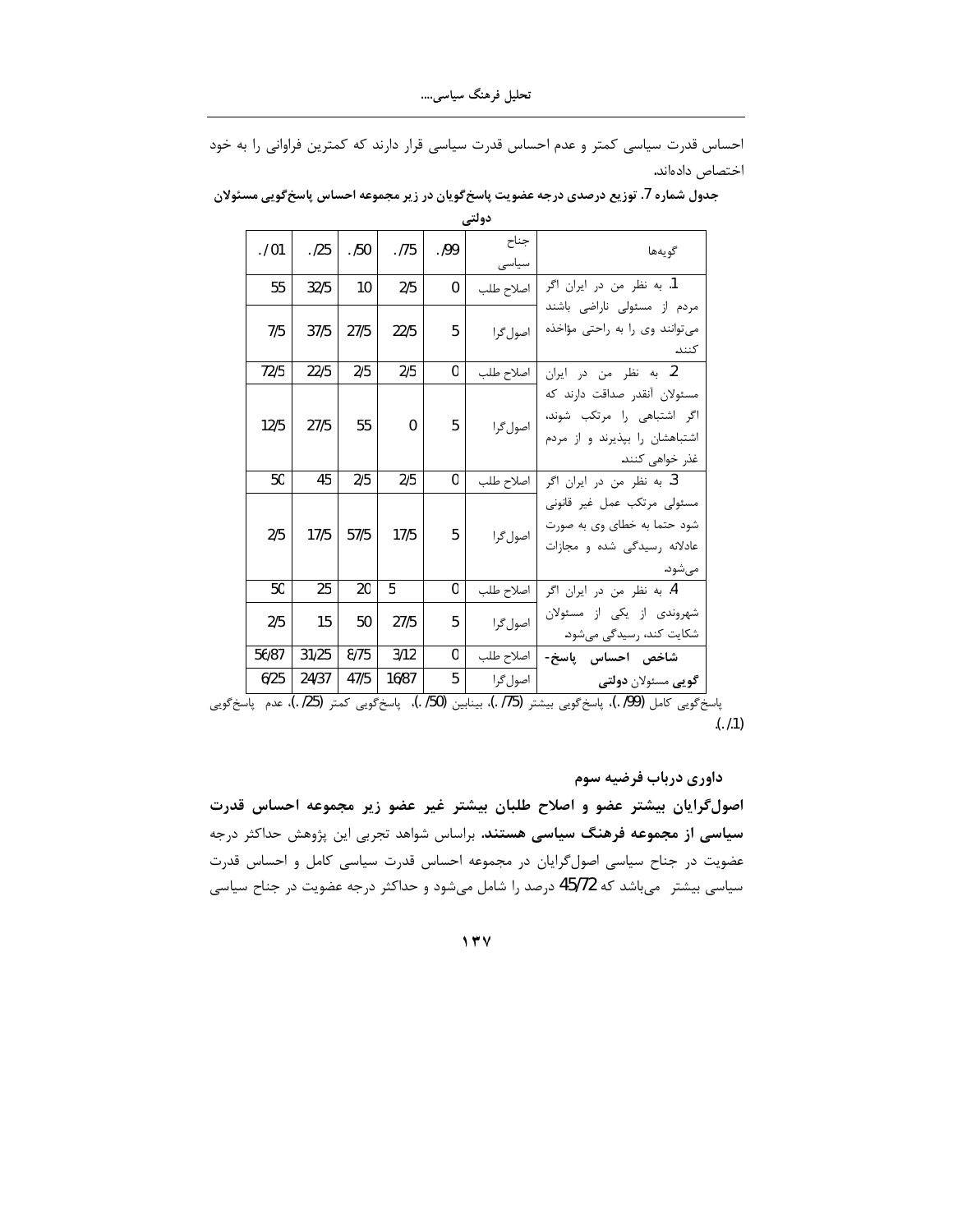اصلاح طلبان در مجموعه احساس قدرت سیاسی کمتر و عدم احساس قدرت سیاسی میباشد که 58/91 درصد را شامل می شود. بر این اساس می توان ادعا کرد که گزارههای مشاهدهای مذکور با فرضيه سوم سازگارند.

|                                             | تحبحن سياسى |       |       |       |          |              |
|---------------------------------------------|-------------|-------|-------|-------|----------|--------------|
| گويەھا                                      | جناح سياسى  | 0/99  | .175  | .150  | .125     | .101         |
| 1. سياست ايران آنقدر پيچيده است كه          | اصلاح طلب   | 7/9   | 23/68 | 31/57 | 23/8     | 13/15        |
| نمي توان به راحتي به آن پي برد.             | اصول گرا    | 0     | 26/31 | 23/68 | 34/21    | 15/78        |
| 2. به این راحتی نمیتوانیم حرفهایمان را      | اصلاح طلب   | 2/5   | 5     | 17/5  | 42/5     | 32/5         |
| به گوش مسئولان بالا رتبه نظام (رياست        |             |       |       |       |          |              |
| جمهوري، رئيس مجلس و رئيس قوه قضايه)         | اصول گرا    | 5     | 25    | 40    | 17/5     | 12/5         |
| بر سانيم.                                   |             |       |       |       |          |              |
| 3. مسئولان بالا رتبه نظام (رياست            | اصلاح طلب   | 2/5   | 10    | 15    | 47/5     | 25           |
| جمهوري، رئيس مجلس و رئيس قوه قضايه)         | اصول گرا    | U     | 42/5  | 17/5  | 27/5     | 12/5         |
| عملا دسترس ناپذیر هستند.                    |             |       |       |       |          |              |
| 4. تمام تصميمات نظام را عملا چند نفر        | اصلاح طلب   | 0     | 5/12  | 10/25 | 28/20    | 56/41        |
| اندک میگیرند.                               | اصول گرا    | 22/5  | 40    | 0     | 15       | 2/5          |
| 5. در صورت نیاز توانایی این را داریم که     | اصلاح طلب   | 3/4   | 38/41 | 7/9   | 0        | 50           |
| برخی از مسئولان دولتی (قوه اجرایی) را تغییر | اصول گرا    | 5/26  | 52/3  | 34/21 | $\Omega$ | 7/89         |
| دهيم.                                       |             |       |       |       |          |              |
| 6. در صورت نیاز این توانایی را داریم که     | اصلاح طلب   |       | 23/07 | 42/30 | $\Omega$ | 34/61        |
| برخی قوانین را در مجلس شورای اسلامی به      | اصول گرا    | 21/05 | 34/21 | 44/73 | 0        | $\mathbf{0}$ |
| تصويب برسانيم.                              |             |       |       |       |          |              |
| شاخص احساس قدرت سياسى نخبگان                | اصلاح طلب   | 2/78  | 17/54 | 20/71 | 23/64    | 35/27        |
| سیاسی                                       | اصول گرا    | 8/96  | 36/6  | 30/2  | 15/70    | 8/52         |
|                                             |             |       |       |       |          |              |

جدول شماره 8. توزیع درصدی درجه عضویت پاسخ گویان در زیر مجموعه احساس قدرت سیاسی

 $16 - 21$ 

احساس قدرت سياسي كامل (99/ .)، احساس قدرت سياسي بيشتر (175 .)، بينابين (50/)، احساس قدرت سياسي كمتر (25/ .)، عدم وجود قدرت سياسي (1./ .).

احساس امنیت سیاسی: احساس امنیت سیاسی یکی از پیامدهای وجود اعتماد سیاسی در بین نخبگان سیاسی است.

شواهد تجربی در جدول شماره 9 نشان میدهد که در ارزیابی احساس امنیت سیاسی نخبگان سیاسی، در مجموع بیشتر اصلاح طلبان(78/33) درصد، در مجموعه احساس امنیت کمتر و عدم احساس امنیت قرار دارند. 4/99 درصد از آنها نیز در مجموعه احساس امنیت سیاسی کامل و

 $17<sub>A</sub>$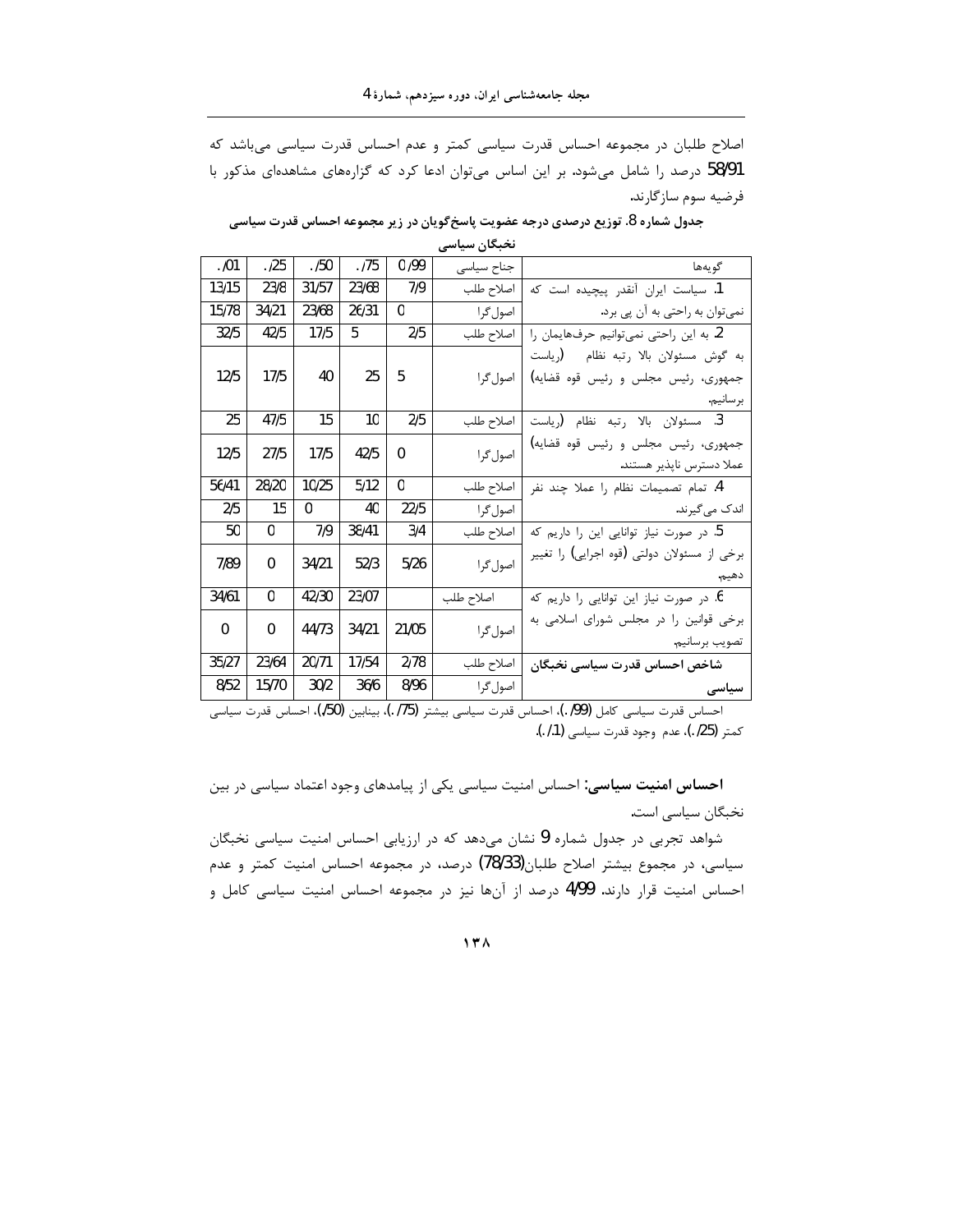احساس امنیت سیاسی بیشتر قرار دارند که کمترین فراوانی را به خود اختصاص دادهاند. این در حالی است که در مجموع 55/83 درصد از اصول گرایان در مجموعه احساس امنیت سیاسی کامل و احساس امنیت سیاسی بیشتر قرار دارند که بیشترین فراوانی را شامل میشود. 16/66 درصد از آنها نیز در مجموعه احساس امنیت سیاسی کمتر و عدم احساس امنیت سیاسی قرار دارند که کمترین فراوانی را شامل می شود.

|      |       |          |      |                | نخبگان سیاسی |                                  |
|------|-------|----------|------|----------------|--------------|----------------------------------|
| .101 | .125  | . /50    | .175 | .199           | جناح سياسى   | گويەھا                           |
| 42/5 | 30    | 25       | 2/5  | 0              | اصلاح طلب    | 1. در ایران میتوان بدون ترس به   |
| 0    | 15    | 37/5     | 27/5 | $\overline{2}$ | اصول گرا     | عملکرد دولت انتقاد کرد.          |
|      |       |          |      | $\Omega$       |              |                                  |
| 45   | 45    | 5        | 5    | 0              | اصلاح        | 2. در ایران میتوان بدون ترس از   |
|      |       |          |      |                | طلب          | دولت فعاليت سياسي انجام داد.     |
| 2/5  | 30    | 35       | 1    | 22/5           | اصول گرا     |                                  |
|      |       |          | 0    |                |              |                                  |
| 47/5 | 25    | 20       | 2/5  | 5              | اصلاح        | 3. نظام جمهوري اسلامي ايران جان، |
|      |       |          |      |                | طلب          | مال وحقوق همه ايرانيان را محترم  |
| 0    | 2/5   | 1        | 37/5 | 50             | اصول گرا     | مے شمار د.                       |
|      |       | $\Omega$ |      |                |              |                                  |
| 45   | 33/33 | 16/66    | 3/33 | 1/66           | اصلاح        | شاخص احساس امنيت سياسى           |
|      |       |          |      |                | طلب          | نخبگان سیاسی                     |
| .183 | 15/83 | 27/5     | 25   | 30/83          | اصول گرا     |                                  |

جدول شماره 9. توزیع درصدی درجه عضویت پاسخ *گ*ویان در زیر مجموعه احساس امنیت سیاسی

احساس امنیت سیاسی کامل (99) .)، احساس امنیت سیاسی بیشتر (75) .)، بینابین (50)، احساس امنیت سیاسی كمتر (25/ .)، عدم وجود امنيت سياسي (1*. .).* 

داوری در باب فرضیه چهارم

اصولگرایان بیشتر عضو و اصلاح طلبان بیشتر غیر عضو زیر مجموعه احساس امنیت سی**اسی از مجموعه فرهنگ سیاسی هستند**. براساس شواهد تجربی این پژوهش حداکثر درجه عضویت در جناح سیاسی اصول گرایان در مجموعه احساس امنیت سیاسی کامل و احساس امنیت سیاسی بیشتر میباشد که 55/83 درصد را شامل میشود و حداکثر درجه عضویت در جناح سیاسی اصلاح طلبان در مجموعه احساس امنیت سیاسی کمتر و عدم احساس امنیت سیاسی میباشد که

**˺˼̂**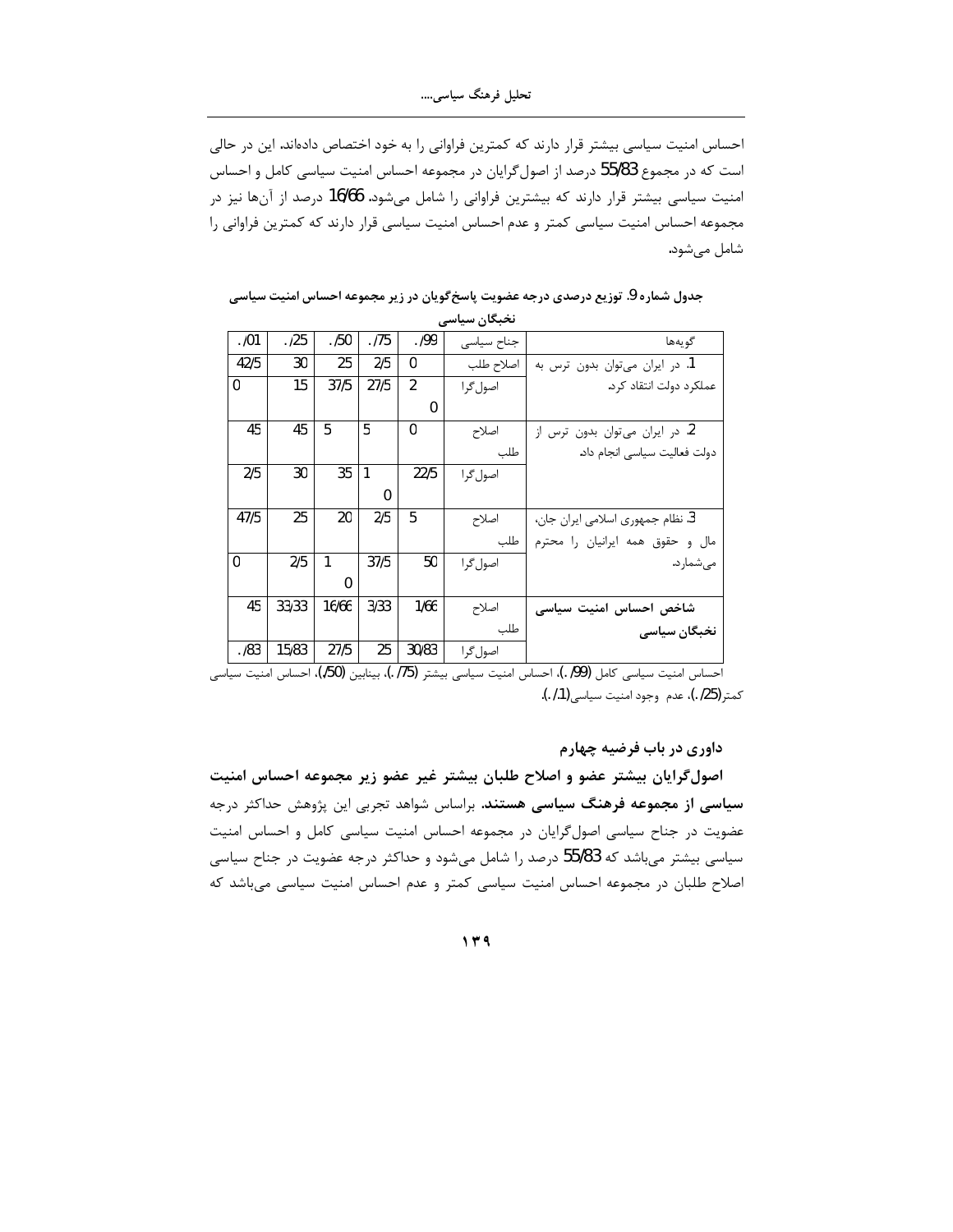78/33 درصد را شامل می شود. بر این اساس می توان ادعا کرد که گزارههای مشاهدهای مذکور با فرضيه چهارم سازگار است.

حمایت از آزادی بیان: حمایت از آزادی بیان یکی از شاخصهای اصلی فرهنگ سیاسی دموکراتیک است.

شواهد تجربی در جدول شماره 10 نشان می دهد که در مجموع بیشتر اصلاح طلبان (96/99) درصد، در مجموعه حمایت کامل از آزادی بیان و حمایت بیشتر از آزادی بیان قرار دارند. 1/52 درصد از آنها نیز در مجموعه حمایت کمتر از آزادی بیان و عدم حمایت از آزادی بیان قرار دارند که شامل کمترین فراوانی می شود. این در حالی است که در مجموع 40/72 درصد از اصول گرایان در مجموعه حمایت کمتر از آزادی بیان و عدم حمایت از آزادی بیان قرار دارند که بیشترین فراوانی را به خود اختصاص دادهاند و 25/05 درصد از آنها نیز در مجموعه بینابین قرار دارند که شامل کمترین فراوانی مے شود.

داوري در باب فرضيه پنجم

اصولگرایان بیشتر غیر عضو و اصلاح طلبان بیشتر عضو زیر مجموعه حمایت از آزادی بیان از مجموعه فرهنگ سیاسی هستند. براساس شواهد تجربی این پژوهش حداکثر درجه عضویت در جناح سیاسی اصول گرایان در مجموعه حمایت کمتر از آزادی بیان و عدم حمایت از آزادی بیان میباشد که 40/72 درصد را شامل میشود و حداکثر درجه عضویت در جناح سیاسی اصلاح طلبان در مجموعه حمایت کامل از آزادی بیان و حمایت بیشتر از آزادی بیان میباشد که 96/99 درصد را شامل میشود. بر این اساس می¤وان ادعا کرد که گزارههای مشاهدهای مذکور با فرضیه پنجم سا; گا, است.

تساهل و مدار: تساهل و مدارا یکی از شاخصهای مهم فرهنگ سیاسی است که نشان دهنده میزان تحمل دولتها در برابر نظرات مخالف است.

شواهد تجربی در جدول شماره 11 نشان میدهد که در ارزیابی تساهل و مدارای نخبگان سیاسی، بیشتر اصلاح طلبان(94/94) درصد در مجموعه تساهل کامل و تساهل بیشتر قرار دارند. 2/2 درصد از آنها نیز در مجموعه تساهل کمتر و عدم تساهل قرار دارند که شامل کمترین فراوانی میشود. این در حالی است که 38 درصد از اصول گرایان نیز در مجموعه تساهل کمتر و عدم تساهل قرار دارند که شامل بیشترین فراوانی میباشد. 30/38 درصد از آنها نیز در مجموعه بینابین قرار دارند که کمترین فراوانی را به خود اختصاص داده است.

 $\lambda$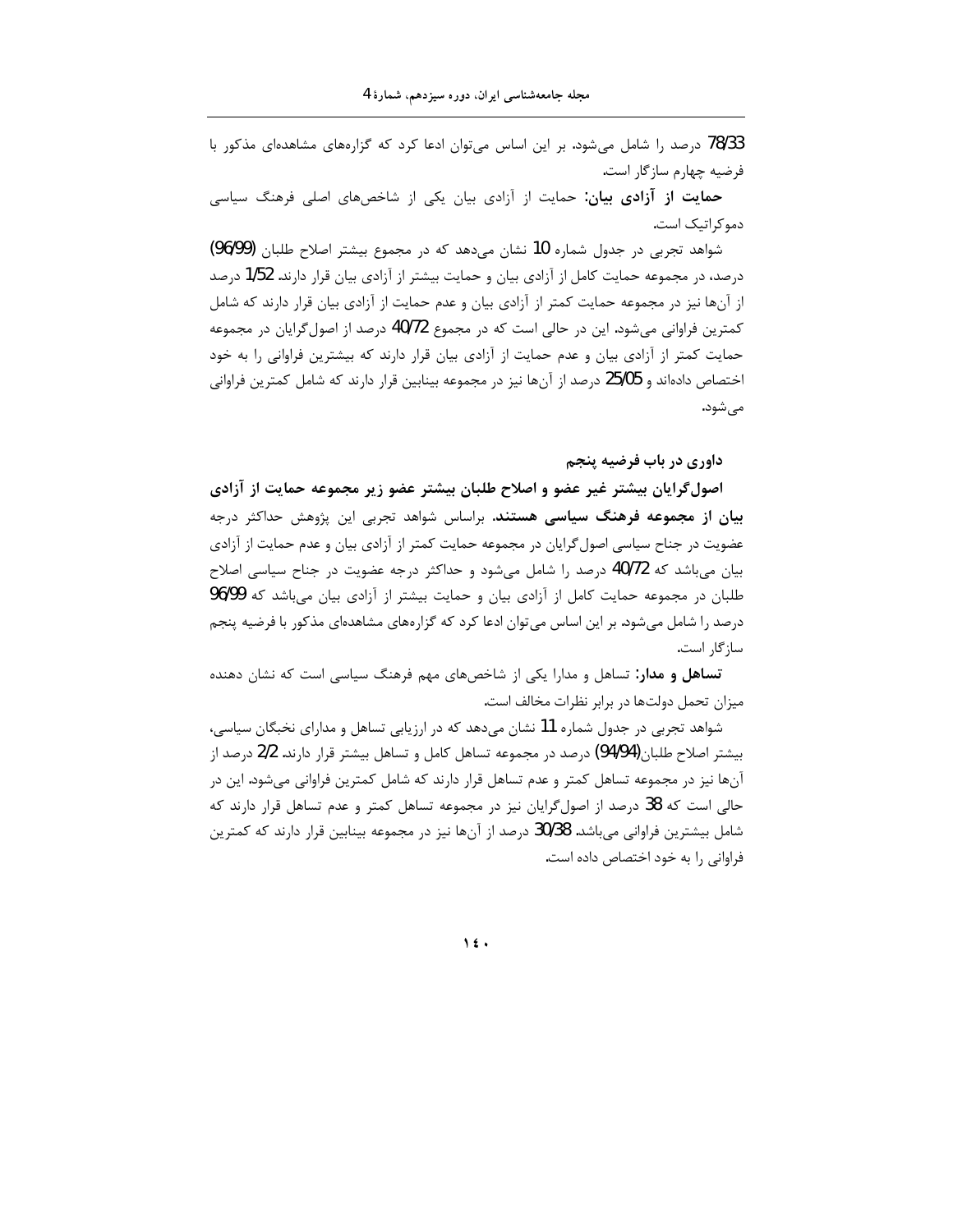تحلیل فرهنگ سیاسی....

|              | سیب از ارادی بیان |                  |       |       |               | بحدون سندره ۰۰۰ بوریج درجندی در بخشخصیت پاسخ بریان در زیر سیسرب          |
|--------------|-------------------|------------------|-------|-------|---------------|--------------------------------------------------------------------------|
| .101         | .125              | .150             | .175  | .199  | جناح<br>سياسى | گو به ها                                                                 |
| 2/3          | 0                 | 2/63             | 15/8  | 84/21 | اصلاح<br>طلب  | 1. روزنامهها بايد آزاد باشند تا<br>واقعیت را هر چه هست بنویسند و         |
| 2/5          | 32/5              | 27/5             | 22/5  | 10    | اصول گرا      | دولت حق ندارد جلوى آنها را بگيرد.                                        |
| 0            | 2/5               | 0                | 25    | 72/5  | اصلاح<br>طلب  | 2. هر فرد يا گروهي حق دارد در                                            |
| $\Omega$     | 2<br>5            | 4<br>$\mathbf 0$ | 25    | 10    | اصول گرا      | روزنامه، مجله يا كتاب از حكومت، افراد<br>و سازمان های وابسته انتقاد کند. |
| $\Omega$     | 0                 | 5                | 22/5  | 72/5  | اصلاح<br>طلب  | 3. وجود راديو و تلويزيون خصوصي<br>در کشور که تحت کنترل دولت نباشد        |
| 15/78        | 57/89             | 5/26             | 21/05 | 0     | اصول گرا      | به نفع همه مردم است.                                                     |
| $\mathbf 0$  | 0                 | 2/5              | 17/5  | 80    | اصلاح<br>طلب  | 4. دولت حق ندارد مانع استفاده<br>مردم از راديو و تلويزيون هاى خارجى يا   |
| 12/5         | 2<br>$\Omega$     | 32/5             | 30    | 5     | اصول گرا      | اينترنت بشود.                                                            |
| $\mathbf{0}$ | 2/5               | 2/5              | 20    | 75    | اصلاح<br>طلب  | 5. باید نهادهایی برای صیانت از                                           |
| 22/5         | 15                | 20               | 27/5  | 15    | اصول گرا      | آزادی بیان تاسیس شود.                                                    |
| .152         | 1                 | 2/52             | 20/15 | 76/84 | اصلاح<br>طلب  | شاخص میزان حمایت از آزادی                                                |
| 10/65        | 30/07             | 25/05            | 25/21 | 8     | اصول گرا      | بيان                                                                     |

جدول شماره 10. توزیع درصدی درجه عضویت پاسخ گویان در زیر مجموعه جمایت از آزادی بیان

ر مسلم السلسل بي الي دي .<br>حمايت كامل از آزادي بيان (99/ )، حمايت بيشتر از آزادي بيان (75/ )، بينابين (75/ )، حمايت كمتر از آزادي بيان (25/ .)، عدم حمايت از آزادي بيان (1./ .).

داوری در باب فرضیه ششم

اصول گرایان بیشتر غیر عضو و اصلاح طلبان بیشتر عضو زیر مجموعه تساهل و مدارا از مجموعه فرهنگ سیاسی هستند. براساس شواهد تجربی این پژوهش حداکثر درجه عضویت در جناح سیاسی اصول گرایان در مجموعه تساهل کمتر و عدم تساهل است که 38 درصد را شامل می-شود و حداکثر درجه عضویت در جناح سیاسی اصلاح طلبان در مجموعه تساهل کامل و تساهل بیشتر است که 94/94 درصد را شامل میشود. بر این اساس میتوان ادعا کرد که گزارههای مشاهدهای مذکور با فرضیه ششم سازگار است.

 $\lambda$  {  $\lambda$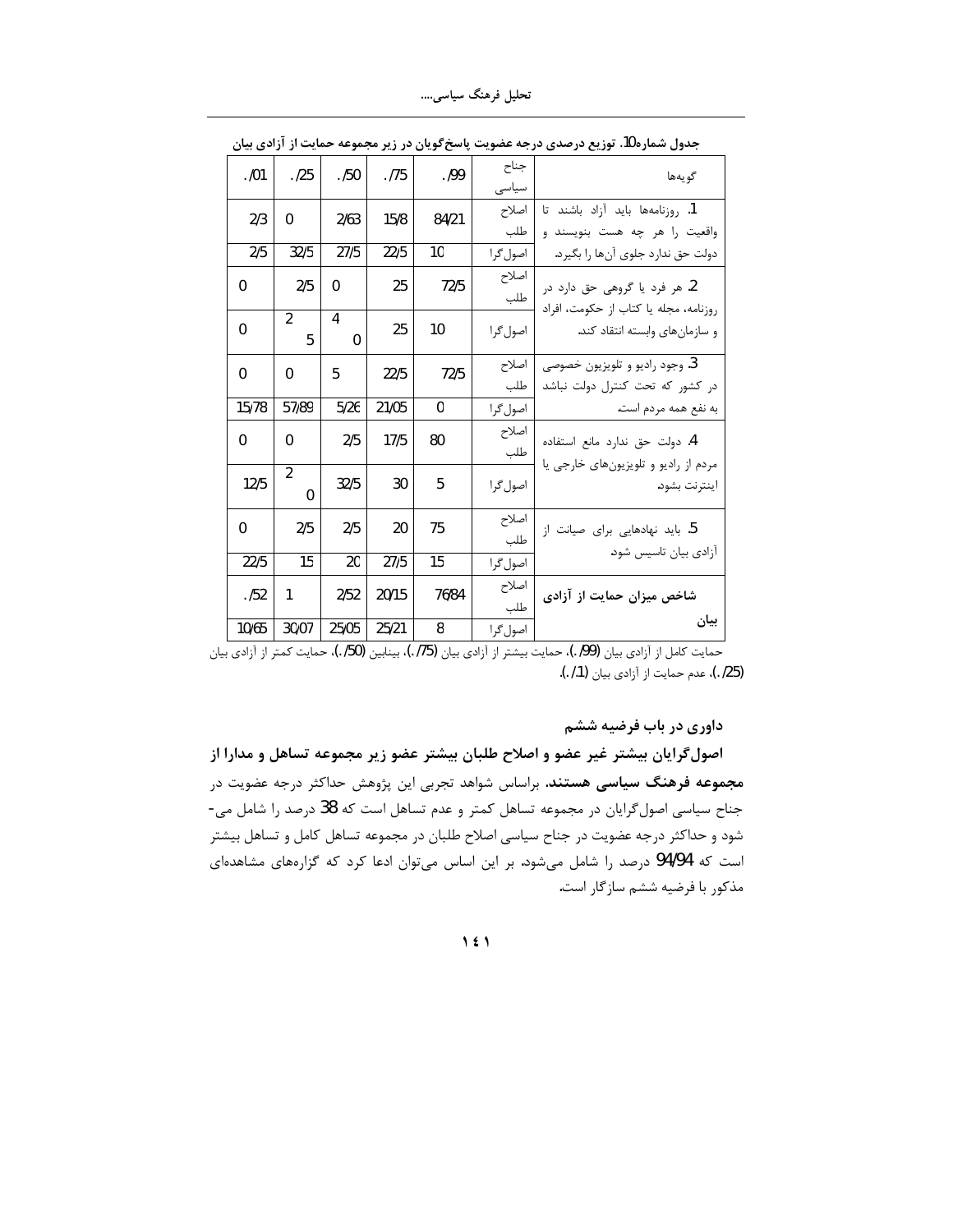احترام به حقوق شهروندی: یکی دیگر از مؤلفههای فرهنگ سیاسی دموکراتیک احترام به حقوق شهروندي است.

شواهد تجربی جدول شماره 12نشان میدهد که در ارزیابی احترام به حقوق شهروندی، در مجموع بیشتر اصلاح طلبان(90/41) درصد در مجموعه احترام بیشتر به حقوق شهروندی و احترام کامل به حقوق شهروندی قرار دارند. 3/02 درصد از آنها نیز در مجموعه احترام کمتر به حقوق شهروندی و عدم احترام به حقوق شهروندی قرار دارند که کمترین فراوانی را شامل میشود. این در حالی است که 39/11 درصد از اصول گرایان در مجموعه احترام کمتر به حقوق شهروندی و عدم احترام به حقوق شهروندي قرار دارند كه بيشترين فراواني را به خود اختصاص دادهاند. 28/75 درصد از آنها نيز در مجموعه بينابين قرار دارند كه كمترين فراواني را شامل مي شود.

داوری در باب فرضیه هفتم

اصول گرایان بیشتر غیر عضو و اصلاح طلبان بیشتر عضو زیر مجموعه احترام به حقوق **شهروندی از مجموعه فرهنگ سیاسی هستند**. براساس شواهد تجربی این پژوهش حداکثر درجه عضویت در جناح سیاسی اصول گرایان در مجموعه احترام کمتر به حقوق شهروندی و عدم احترام به حقوق شهروندی میباشد که 39/11 درصد را شامل میشود و حداکثر درجه عضویت در جناح سیاسی اصلاح طلبان در مجموعه احترام کامل به حقوق شهروندی و احترام بیشتر به حقوق شهروندی میباشد که 90/41 درصد را شامل میشود. بر این اساس میتوان ادعا کرد که گزارههای مشاهدهای مذکور با فرضیه هفتم سازگار است.

| جدول شماره 11. توزیع درصدی درجه عضویت پاسخ گویان در زیر مجموعه تساهل و مدارای نخبگان |
|--------------------------------------------------------------------------------------|
| سیاسی                                                                                |

| گويەھا                                       | جناح سياسى | .199  | . 175           | .150      | .15          | .101         |
|----------------------------------------------|------------|-------|-----------------|-----------|--------------|--------------|
| 1. دولت بايد به مخالفانش اجازه دهد عقايد     | اصلاح طلب  | 82/5  | 15              | 2/5       | $\mathbf{0}$ | $\Omega$     |
| خود را آزادانه برای همه بیان کنند.           | اصول گرا   | 10    | 45              | 45        | $\mathbf{0}$ | $\mathbf{0}$ |
| 2. برای کسانی که به اسلام اعتقاد ندارند      | اصلاح طلب  | 72/5  | 20              | 7/5       | $\mathbf{0}$ | $\Omega$     |
| هم باید اجازه داد به راحتی عقاید خود را بیان | اصول گرا   | - 0   | 25 <sup>2</sup> | 25        | 17/5         | 32/5         |
| كنند.                                        |            |       |                 |           |              |              |
| 3. منتقدان دولت نيز حق دارند در انتخابات     | اصلاح طلب  | 90    | 10              | $\cdot$ 0 | $\mathbf{0}$ | $\Omega$     |
| رياست جمهوري كانديدا داشته باشند.            | اصول گرا   | 20    | 47/5            | 22/5      | 5            | 5.           |
| 4. کسانی که به هیچ دینی اعتقاد ندارند        | اصلاح طلب  | 56/41 | 25/64           | 10/25     | 7/69         | $\Omega$     |
| حق دارند در سازمانهای دولتی استخدام شوند.    | اصول گرا   | 2/5   | 12/5            | 17/5      | $20-1$       | 47/5         |

**˺˽˻**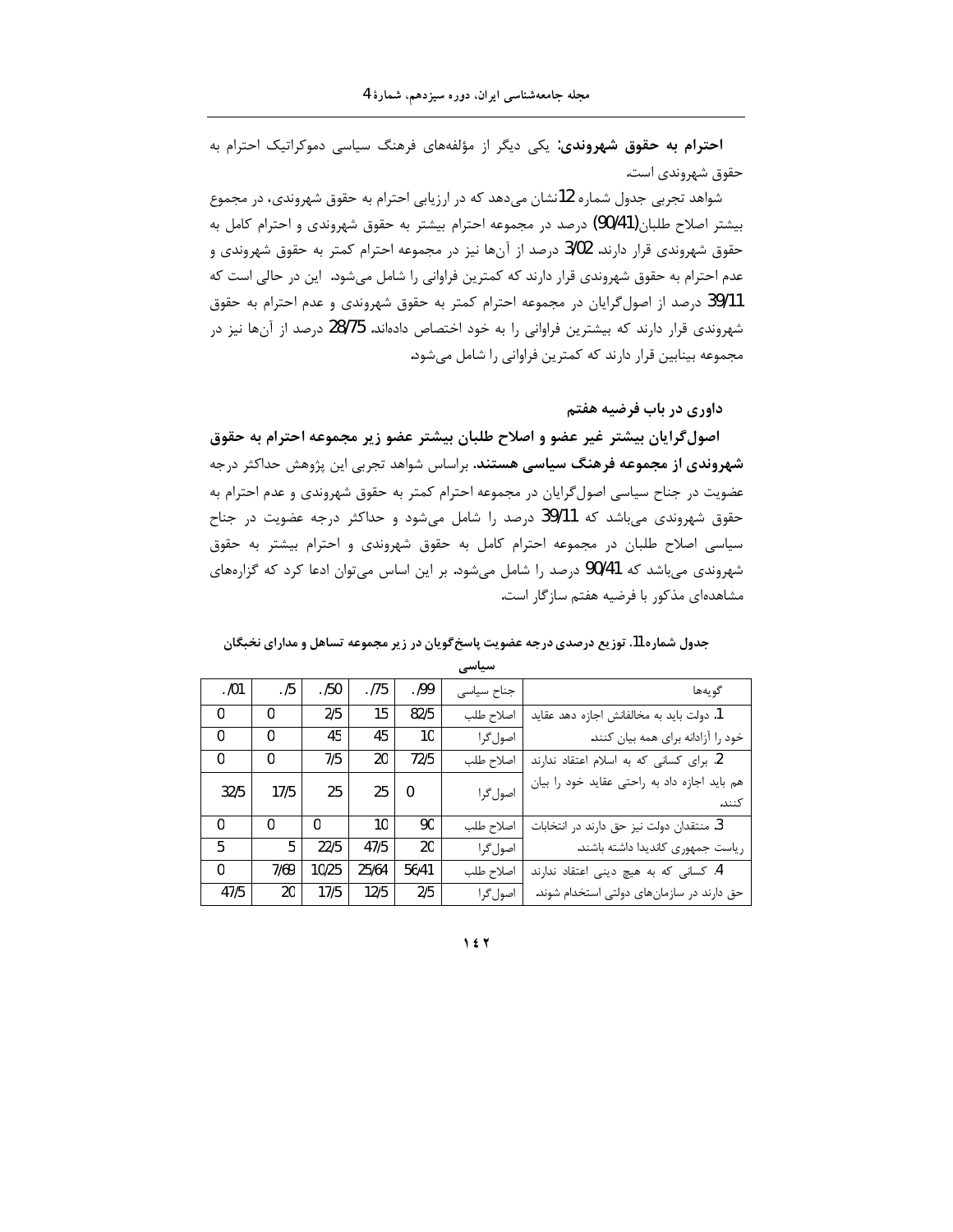تحلیل فرهنگ سیاسی....

| 5. هیچ کس حق ندارد فردی را به دلیل                                                                | اصلاح طلب    | 82/5     | 15    | 0        | 2/5   | $\mathbf{0}$ |
|---------------------------------------------------------------------------------------------------|--------------|----------|-------|----------|-------|--------------|
| آنكه حرفى عليه حكومت زده است، دستگير<br>كند.                                                      | اصول گرا     | 5/5      | 30/5  | 41/66    | 11/11 | 11/11        |
| 6. بعد از اتفاقاتی که پس از انتخابات دوره                                                         | اصلاح طلب    | 65       | 25    | 2/5      | 0     | 7/5          |
| دهم ریاست جمهوری افتاد، حزب مشارکت<br>همچنان میتواند مانند احزاب دیگر به فعالیت<br>خود ادامه دهد. | اصول گرا     | $\Omega$ | 10/52 | 18/42    | 34/21 | 36/4         |
| 7. مردم باید در پذیرفتن آرا و نظریات                                                              | اصلاح طلب    | 90       | 10    | 0        | 0     | $\mathbf{0}$ |
| جدید آزاد گذاشته شوند.                                                                            | اصول گرا     | 2/70     | 43/24 | 45/94    | 2/70  | 5/40         |
| 8. فیلمهایی که مخالفت خود را با<br>سیاستهای دولت مطرح میکنند باید اکران                           | اصلاح<br>طلب | 87/17    | 12/82 | $\Omega$ | 0     | $\mathbf{0}$ |
| شوند.                                                                                             | اصول گرا     | 5/40     | 24/32 | 27/02    | 37/83 | 5/40         |
| 9.شاخص میزان تساهل<br>و مدارای                                                                    | اصلاح<br>طلب | 78/26    | 16/68 | 2/84     | 1/27  | .193         |
| نخبگان سیاسی                                                                                      | اصول گرا     | 5/76     | 25/82 | 30/38    | 16/04 | 21/96        |

جدول شماره 12. توزیع درجه درصدی درجه عضویت پاسخ گویان در زیر مجموعه احترام به حقوق

|              |       |              |       | شهروندي      |               |                              |
|--------------|-------|--------------|-------|--------------|---------------|------------------------------|
| .101         | .125  | .150         | .175  | . 199        | جناح<br>سياسى | گويەھا                       |
| 0            | 5     | 5            | 35    | 55           | اصلاح<br>طلب  | 1. رای مردم در انتخابات باید |
| 12<br>5/     | 46/15 | 23/07        | 20/51 | 5/2          | اصول گرا      | با مراجع دینی سازگار باشد.   |
| 0            | 2/5   | 2/5          | 17/5  | 77/5         | اصلاح<br>طلب  | 2. تصميم دولت براي ندادن     |
| 10/81        | 35/13 | 43/24        | 5/4   | 5/40         | اصول گرا      | مجوز به اعتراضات درست است.   |
| $\mathbf{0}$ | 0     | $\mathbf{0}$ | 10    | 90           | اصلاح<br>طلب  | 3. هر فردی حق شرکت در        |
| 5/21         | 0     | 35/89        | 38/46 | 20/51        | اصول گرا      | تشکلهای مدنی را دارد.        |
| $\Omega$     | 2/5   | 15           | 30    | 52/5         | اصلاح<br>طلب  | 4. نوع پوشش میتواند آزاد     |
| 35/3         | 32/43 | 10/81        | 21/62 | $\mathbf{0}$ | اصول گرا      | ىاشد                         |

 $157$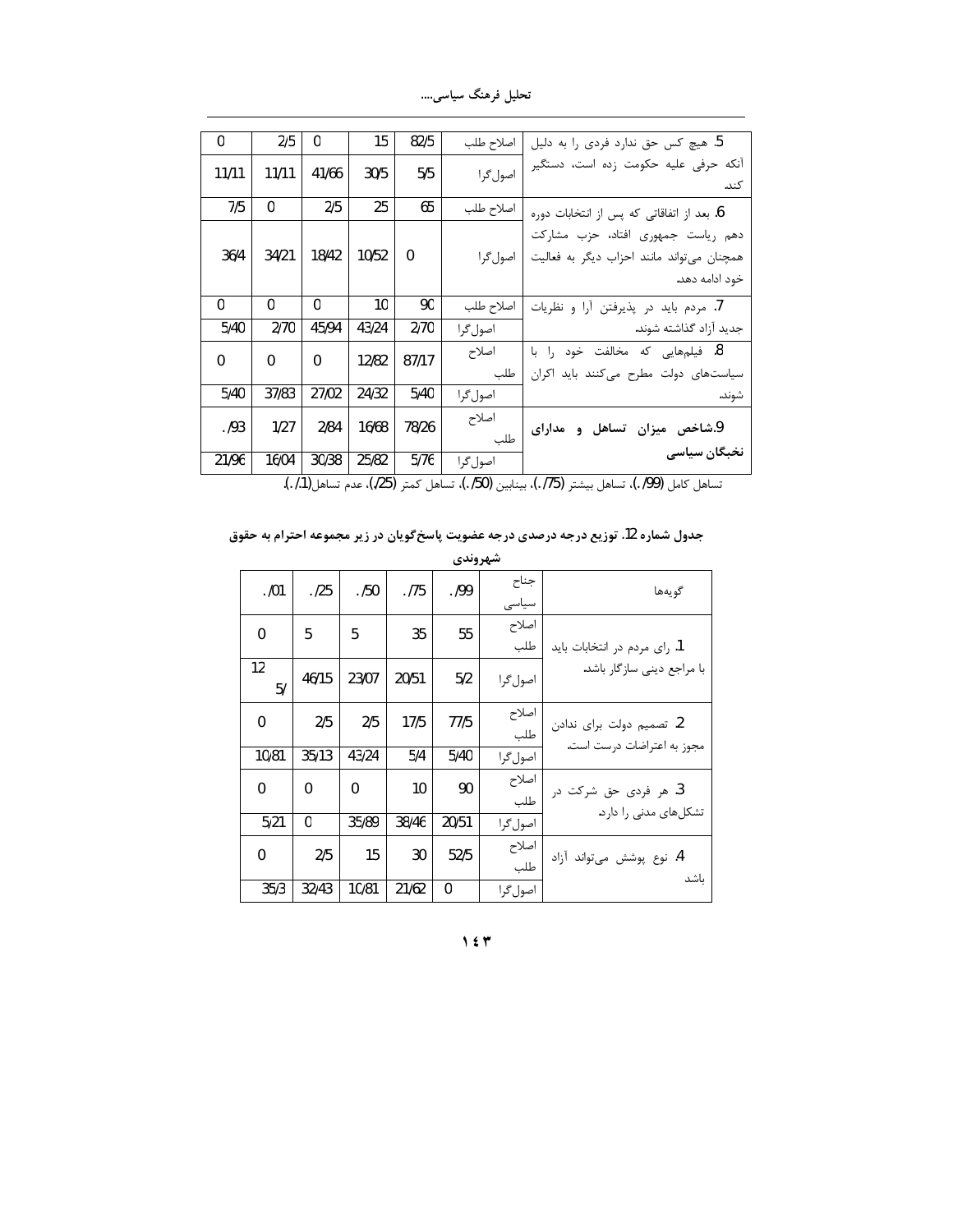| 2/56  | 2/56     | 10/25 | υ<br>23/7 | 61/53 | اصلاح<br>طلب | 5. وظيفه مقابله با بدحجابي  <br>بر دوش نیروی انتظامی است و |
|-------|----------|-------|-----------|-------|--------------|------------------------------------------------------------|
| 5/12  | 20/51    | 30/76 | 23/07     | 20/51 | اصول گرا     | آنها باید جدی با این موضوع<br>برخورد كنند.                 |
| .151  | 5<br>2/1 | 6/5   | 23/11     | 67/30 | اصلاح<br>طلب | شاخص احترام به حقوق                                        |
| 12127 | 26/84    | 28/75 | 21/81     | 10/30 | اصول گرا     | شهروندي                                                    |

احترام كامل به حقوق شهروندي (99/ .)، احترام بيشتر به حقوق شهروندي (75/ .)، بينابين (50/ .)، احترام كمتر به حقوق شهروندي (25/ .)، عدم احترام به حقوق شهروندي(1./)

جمع بندي

پس از بررسی تک تک شاخصها و داوری در باب فرضیههای پژوهش باید تمام شاخصها را در کنار هم قرار داد تا شاخص فرهنگ سیاسی نخبگان سیاسی ایران نیز مشخص شود تا بتوانیم براساس شواهد تجربی به دست آمده در باب دموکراتیک و اقتدارگرا بودن فرهنگ سیاسی نخبگان سیاسی ايران نيز داوري كنيم.

شواهد تجربی در جدول شماره 13 نشان میدهد که در ارزیابی فرهنگ سیاسی نخبگان سیاسی ایران، در مجموع بیشتر اصلاح طلبان(45/67) درصد، در مجموعه فرهنگ سیاسی کاملا دموکراتیک و فرهنگ سیاسی بیشتر دموکراتیک قرار دارند. 11/26 درصد از آنها نیز در مجموعه بینابین قرار دارند که کمترین فراوانی را به خود اختصاص دادهاند. این در حالی است که در مجموع 37/62 درصد از اصول گرایان در مجموعه فرهنگ سیاسی کاملا دموکراتیک و فرهنگ سیاسی بیشتر دموکراتیک قرار دارند. 29/29 درصد از آنها نیز در مجموعه فرهنگ سیاسی کمتر دموکراتیک و فرهنگ سیاسی اقتدار گرا قرار دارند که کمترین فراوانی را به خود اختصاص دادهاند.

جدول شماره 13. مقایسه توزیع درصدی درجه عضویت پاسخ گویان در مجموعه ًفرهنگ سیاسی نخبگان

| سیاسی ایران |       |       |       |       |            |           |  |
|-------------|-------|-------|-------|-------|------------|-----------|--|
| . /01       | . /25 | . /50 | . 175 | .199  | جناح سياسى | شاخص ها   |  |
| 38/1        | 31/88 | 20/81 | 6/86  | 2/31  | اصلاح طلب  | اعتماد    |  |
| 1/78        | 14/31 | 40/84 | 32/2  | 11/05 | اصول گرا   | سیاسی     |  |
| 56/87       | 31/25 | 8/75  | 3/12  | 0     | اصلاح طلب  | احساس     |  |
| 6/25        | 24/37 | 47/5  | 16/87 | 5     | اصول گرا   | پاسخ گويي |  |
| 35/27       | 23/64 | 20/71 | 17/54 | 2/78  | اصلاح طلب  | احساس     |  |

 $\big\}$  { {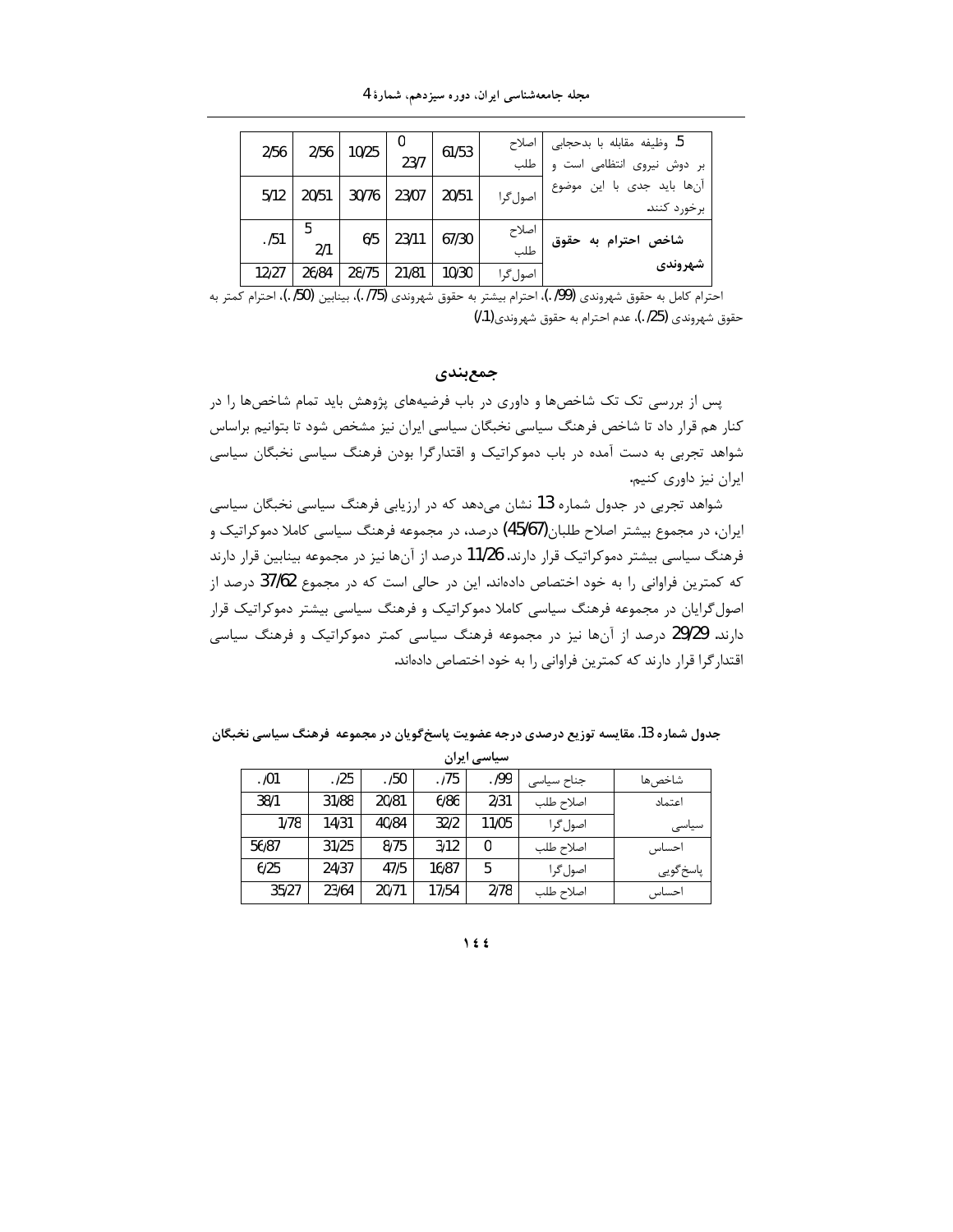| 8/52  | 15/70 | 30/02 | 36/76 | 8/96  | اصول گرا  | قدرت سياسى                     |
|-------|-------|-------|-------|-------|-----------|--------------------------------|
| 45    | 33/3  | 16/66 | 3/33  | 1/66  | اصلاح طلب | احساس                          |
| .183  | 15/83 | 27/5  | 25    | 30/83 | اصول گرا  | امنیت سیاسی                    |
| .152  | 1     | 2/52  | 20/15 | 76/84 | اصلاح طلب | احترام<br>به                   |
| 10/65 | 30/07 | 25/05 | 25/21 | 8     | اصول گرا  | آزادی بیان                     |
| .193  | 1/27  | 2/84  | 16/68 | 78/26 | اصلاح طلب | تساهل مدارا                    |
| 21/96 | 16/04 | 30/38 | 25/82 | 5/76  | اصول گرا  |                                |
| .151  | 2/51  | 6/55  | 23/11 | 67/30 | اصلاح طلب | احترام<br>ىە                   |
| 12/27 | 26/84 | 28/75 | 21/81 | 10/30 | اصول گرا  | حقوق شهروندى                   |
| 25/0  | 17/84 | 11/26 | 12/94 | 32/73 | اصلاح طلب | شاخص                           |
| 8/85  | 20/44 | 32/86 | 26/21 | 11/41 | اصول گرا  | ف هنگ<br>سیاسی<br>نخبگان سياسى |

تحلیل فرهنگ سیاس<sub>می</sub>....

فرهنگ سیاسی کاملا دموکراتیک (99/ .)، فرهنگ سیاسی بیشتر دموکراتیک (75/ .)، بینابین (50/ .)، فرهنگ سياسي كمتر دموكراتيك (25٪ .)، فرهنگ سياسي كاملا اقتدارگرا (01٪ .)

### **نتيجه گيري**

اکنون باید دید که نتایج تحلیل تا چه اندازه با تئوری این پژوهش سازگاری یا تناقض دارد. در دستگاه نظری این پژوهش، جهتگیری نخبگان سیاسی ایران تابعی از اعتماد سیاسی، احساس پاسخگویی، احساس قدرت سیاسی، احساس امنیت سیاسی، حمایت از آزادی بیان، تساهل و مدارا و احترام به حقوق شهروندی در نظر گرفته شده است.

در این بخش سعی در تکمیل دستگاه مفهومی این پژوهش شده است. با نگاهی کوتاه به نتایج به دست آمده به مسئله دار بودن این نتایج پی میبریم، با این که بیشتر اصلاح طلبان در فرهنگ سیاسی دموكراتيك عضويت دارند ولي 43/14 درصد از آنها نيز در مجموعه فرهنگ سياسي اقتدارگرا قرار میگیرند و ازآن طرف بخشی از اصولگرایان (37/62) درصد، نیز در مجموعه فرهنگ سیاسی دموکراتیک عضویت دارند و فقط 29/29 درصد از اصول گرایان تنها در مجموعه اقتدارگرا عضویت دارند این در حالی است که در بین اصلاح طلبان این رقم فاصله زیادی با اصول گرایان دارد.

به همین منظور باید ابتدا به شاخصهای مدل مفهومی این پژوهش رجوع کرد. اگر فرض کنیم که این شاخصها میتواند نشان دهنده دموکراتیک یا اقتدارگرا بودن فرهنگ سیاسی نخبگان سیاسی ایران باشد با بررسی شواهد تجربی مشاهده میشود که هرچه ارتباط شاخصها با نظام سیاسی بیشتر شده، نتايج به دست آمده هم بيشتر برخلاف تصور شده است، ولي هر چه ارتباط شاخصها با نظام سیاسی کمتر شده، نتایج موافق تصور به دست آمده است. به زبان دیگر میتوان گفت که هرچه

**˺˽˾**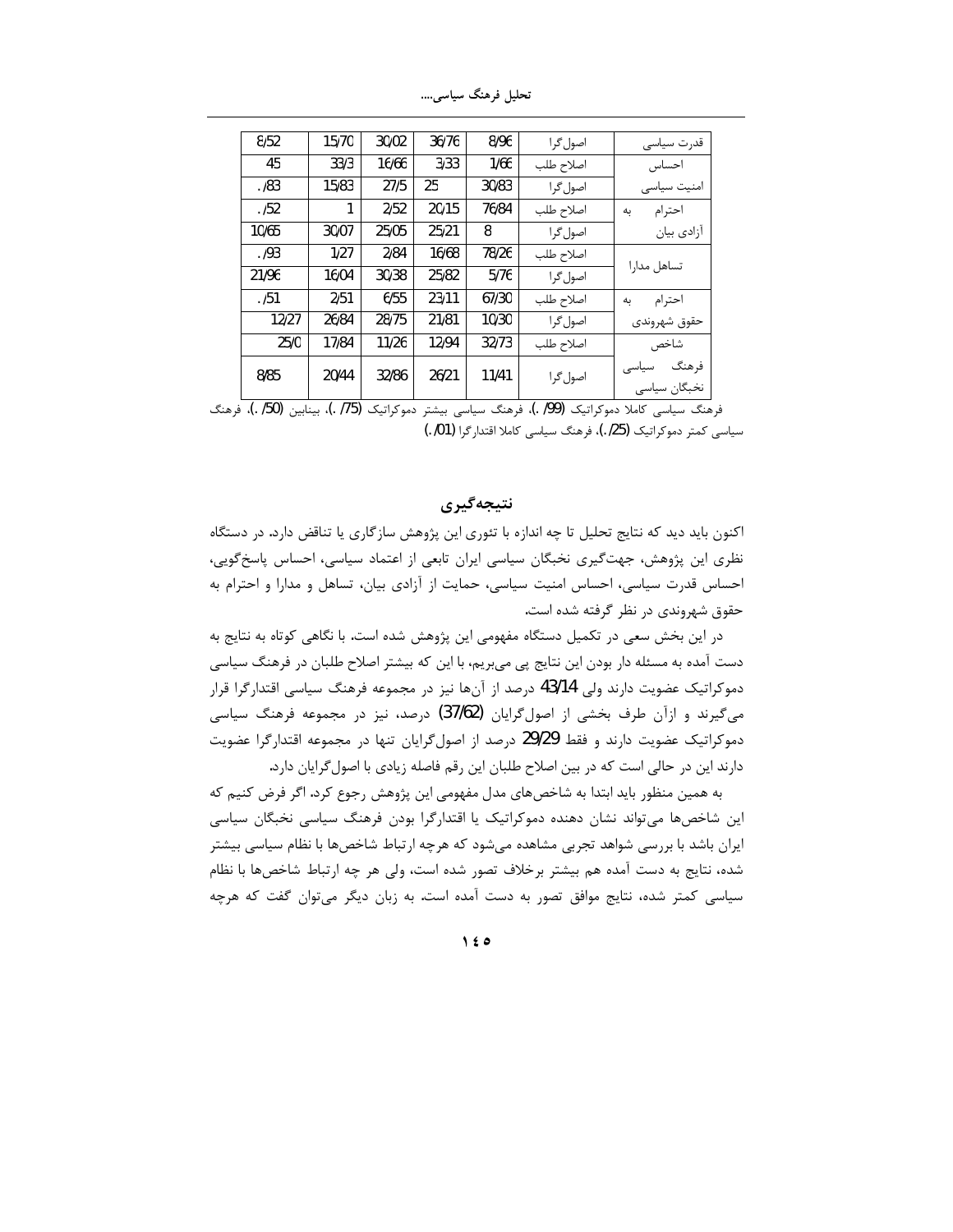شاخصها به عوامل بیرونی و محیطی بیشتر مربوط بودند نتایج معکوس شده است و هر چه به دیدگاههای تکثرگرا نزدیک شدند نتایج موافق تصور به دست آمده است. بهعنوان مثال در شاخصهای اعتماد سیاسی (اعتماد به مسئولان دولتی و اعتماد نهادی)، احساس پاسخ گویی مسئولان دولتی، احساس قدرت سیاسی و امنیت سیاسی که بیشتر به نظام سیاسی مربوط هستند، نتایج برخلاف تصور به دست آمده است و شاخصهای حمایت از آزادی بیان، تساهل و مدارا و احترام به حقوق شهروندی که دیدگاههای تکثرگرا بیشتر در آن دخیل هستند، نتایج موافق تصور به دست آمده است. براساس شواهد به دست آمده می توان شاخصها را به دو گروه تقسیم کرد، که در جدول شماره 14 نمایش داده شده است.

مدل مفهومی این پژوهش به آزمون تجربی گذاشته شده است، برای مقایسه فرهنگ سیاسی نخبگان سیاسی ایران میتوان از این مدل استفاده کرد و شاخصهای مختلف را بین نخبگان سیاسی مورد تحلیل قرار داد اما برای گونه شناسی دموکراتیک یا اقتدارگرا بودن نخبگان سیاسی ایران این مدل مفهومی نیاز به اصلاح و بازسازی دارد در این گونه شناسی باید بیشتر به شاخصهای تکثر گرا<sup>1</sup> توجه شود و به علت شرایط خاص اجتماعی - سیاسی ایران از شاخصهای نظام مدار چشم پوشی شود.

یافتههای تحقیق نشان میدهد که بین نخبگان سیاسی در ایران از دیدگاه فرهنگ سیاسی، شکاف وجود دارد و این تفاوت فرهنگی آنها را در دو گروه متفاوت قرار میدهد که باعث میشود که هرکدام از نقطه نظرهای فرهنگی خود به مسائل سیاسی و اجتماعی بنگرند و آنها را تحلیل کنند. با کمی مداقه در یافتههای تحقیق میتوان به این نتیجه رسید که این موضوع از تفاوت فرهنگی بین دو گروه سیاسی نیز فراتر رفته است و حتی به ساختارهای کلان سیاسی نیز کشیده شده است. زیرا بر اساس یافتهها اعتماد سیاسی اصلاح طلبان به نهادهای رسمی سیاست در ایران بسیار پایین است این عدم اعتماد نشان دهنده این است که شکاف بین دو گروه سیاسی کمی فراتر از نظرها و عقاید است بلکه وارد مسائل ساختی و کلان جامعه نیز می شود.

| شاخصهای نظام مدار                    | شاخصهای تکثر گرا                    |
|--------------------------------------|-------------------------------------|
| اعتماد سیاسی، احساس پاسخ گویی، احساس | حمایت از آزادی بیان، تساهل و مدار و |
| ا قدرت سیاسی و احساس امنیت سیاسی     | احترام به حقوق شهروندى              |

جدول شماره 14. تقسیمبندی شاخصهای فرهنگ سیاسی نخبگان سیاسی

١. شاخص های تکثر گرا اشاره به احترام به تنوع افکار و عقاید دارد.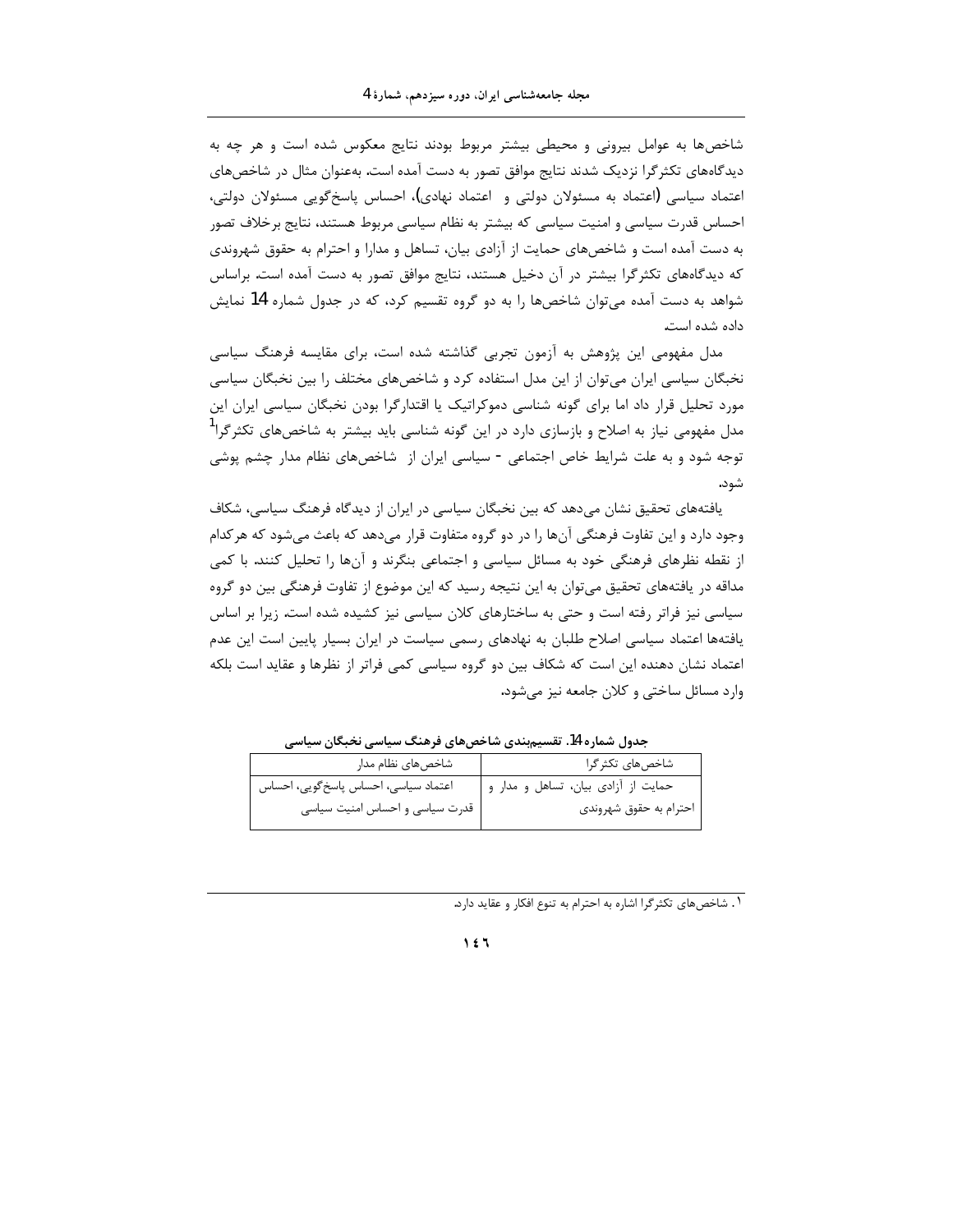منابع

| آرون، ریمون (1386)، <i>مراحل اساسی سیر اندیشه در جامعه شناسی</i> ، ترجمه باقر پرهام، چاپ هشتم،                 |
|----------------------------------------------------------------------------------------------------------------|
| تهران: انتشارات علمي و فرهنگي.                                                                                 |
| آلموند، گابریل و جی بینگهام پاول <b>(1375). <i>جامعه پذیری سیاسی و فرهنگ سیاسی</i>،</b> ترجمه علیرضا           |
| طيب، اطلاعات سياسي اقتصادي، شماره 114 و 113.                                                                   |
| براهیم آبادی، غلامرضا (1384)ف <i>کثرت گرایی فرهنگی در عصر جهانی شدن و تحول فرهنگ سیاسی</i>                     |
| <b>نخبگان <i>در ایران</i>،</b> پایان نامه کارشناسی ارشد، دانشگاه تربیت مدرس.                                   |
| بشیریه، حسین <b>(1388). م<i>وانع توسعه سیاسی در ایرا</i>ن</b> ، چاپ اول، تهران: گام نو.                        |
| ------ (1382 <b>). <i>جامعه شناسي ايران معاصر</i> .</b> چاپ اول، تهران: نگاه معاصر.                            |
| پای، لوسین(1380 <b>). <i>بحرانها و توالیها در توسعه سیاسی</i>،</b> ترجمه غلامرضا سروی، چاپ اول، تهران:         |
| انتشارات پژوهشكده مطالعات راهبردى.                                                                             |
| چلبی، مسعود <b>(1375). <i>جامعه شناسی نظم:  تشریح و تحلیل نظری نظم اجتماعی</i>، چاپ اول، تهران: نشر</b>        |
|                                                                                                                |
| زونیس، ماروین <b>(1387). ر<i>وانشناسی نخبگان سیاسی ایران</i>،</b> ترجمه پرویز صالحی، سلیمان امین زاده و        |
| زهرا لبادي، چاپ اول، تهران: انتشارات چاپخش.                                                                    |
| ساعی، علی <b>(1386). <i>روش تحقیق علوم اجتماعی</i>،</b> چاپ اول، تهران: انتشارات سمت.                          |
| --------- (1386)، <b>دموکراتیزاسیون در ایران،</b> چاپ اول، تهران: انتشارات آگاه.                               |
| ------ (1388 <b>)</b> ، " معرفتشناسي فازي و دلالتهاي روششناختي آن در علوم اجتماعي"، <b>م<i>جله مطالعات</i></b> |
| <i>اجتماعی ایران</i> ، ویژه نامه روش شناسی، دوره سوم، شماره 4                                                  |
| ----- (1389)، <i>تحلیل فازی اعتماد اجتماعی</i> ، تهران: انتشارات جامعه و فرهنگ.                                |
| سروانی، علی (1383)، بررس <i>ی مقا</i> یسه <i>ای فرهنگ سیاسی نخبگان مذهبی در قبال نظام سلطنتی ایران</i>         |
| <b>در س<i>الهای (1332-1357)</i>،</b> پایاننامه کارشناسی ارشد، دانشگاه تربیت مدرس.                              |
| سریعالقلم، محمود (1377)، "مبانی عشیرهای فرهنگ سیاسی ایران"؛ اطلاعات سیاسی- اقتصادی، شماره                      |
| .136-135                                                                                                       |
| <sub>سید امامی، کاووس (1376)، فر<i>هنگ سیاسی نخبگان حاک</i>م <i>و کثرتگرایی (پلورالیسم) سیاسی در</i></sub>     |
| <b>/یران (1322-1357).</b> پایاننامه کارشناسی ارشد، دانشگاه تربیت مدرس.                                         |
| سمیح فارسون و مهرداد مشایخی (1387) <i>فرهنگ سیاسی در جمهوری اسلامی ایران</i> ؛ ترجمه معصومه                    |
| خالقي؛چاپ دوم؛ تهران: نشر مركز بازشناسي اسلام و ايران.                                                         |
| قیصری، نورالله (1380)؛ <i>نخبگان و تحول فرهنگ سیاسی در ایران: از نهضت تحریم تنباکو تا تغیی</i> ر               |
| <b><i>سلطنت 1304 ه ش</i>،</b> پایاننامه دکتری، دانشگاه تربیت مدرس.                                             |
|                                                                                                                |

 $\gamma$  {  $\gamma$